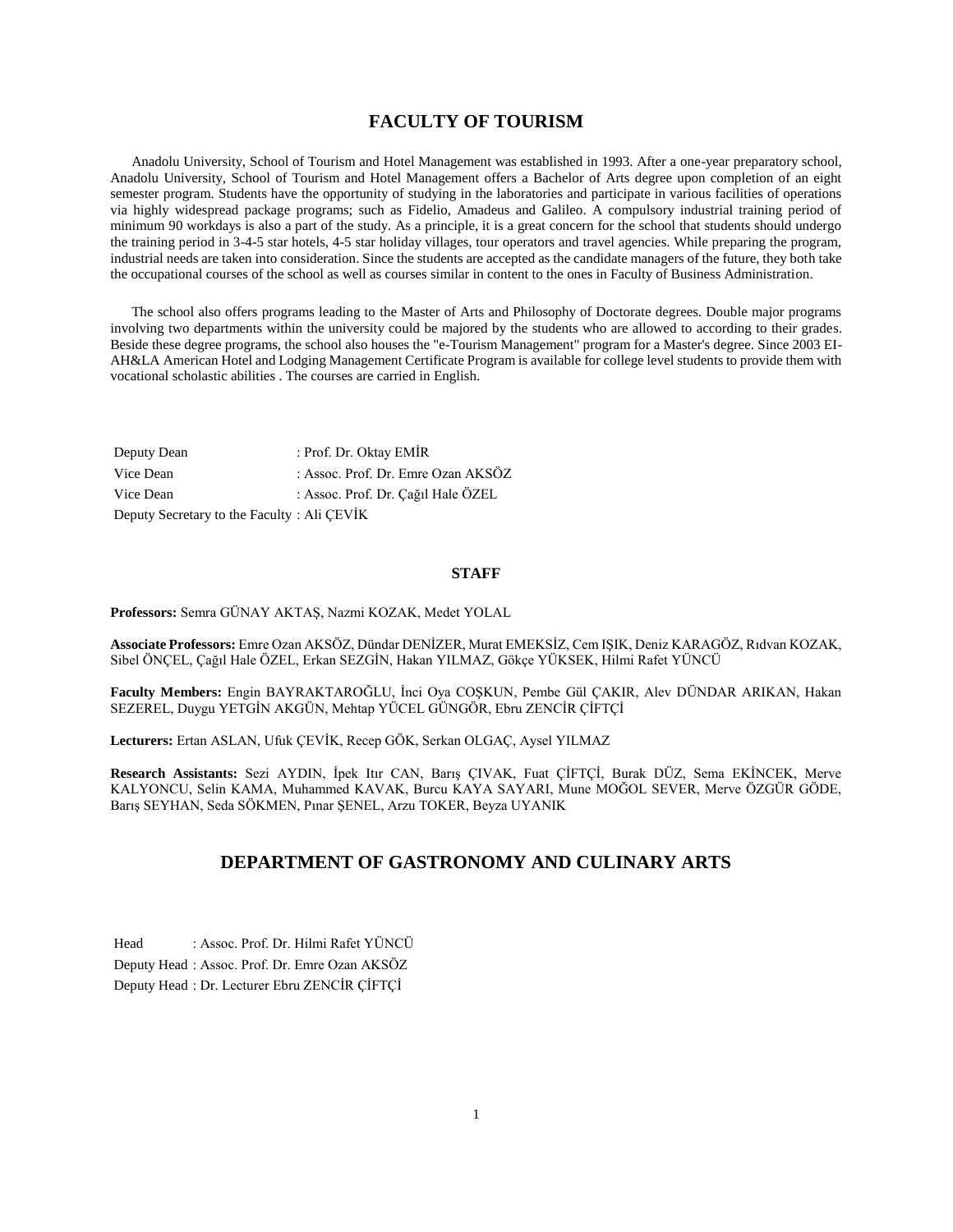## **PROGRAM**

#### **I. SEMESTER**

| <b>BIL 150</b> | Fundamentals of Information            |           |      |
|----------------|----------------------------------------|-----------|------|
|                | Technology                             | $4+0$ 5.0 |      |
| <b>GMS 101</b> | Introduction to the Kitchen            | $2+0$ 2,0 |      |
| <b>GMS 102</b> | Introduction to Nutrition              | $2+0$ 3.0 |      |
| <b>IKT 120</b> | Introduction to Economy                | $3+0$ 4,0 |      |
| <b>ISL 151</b> | Introduction to Business               | $3+0$ 3.0 |      |
|                | ISL 151 (Eng) Introduction to Business | $3+0$ 3.0 |      |
| <b>TRZ 145</b> | Introduction to Tourism                | $2+0$ 2,0 |      |
| <b>TÜR 125</b> | Turkish Language I                     | $2+0$     | 2,0  |
|                | <i>Elective Courses</i>                |           | 6,0  |
|                | Foreign Language Courses               |           | 3,0  |
|                |                                        |           | 30.0 |

#### **III. SEMESTER**

|         | GMS 209 Basic Cooking Techniques I          | $1+3$ 4,0 |      |
|---------|---------------------------------------------|-----------|------|
|         | GMS 211 Turkish Cuisine Culture             | $3+0$ 3.0 |      |
|         | GMS 213 Service Technique                   | $1+1$ 2,0 |      |
| ILT 107 | Introduction to Communication               | $3+0$ 3.5 |      |
|         | MUH 239 Cost Accounting                     | $3+0$ 4,0 |      |
|         | TAR 165 Atatürk's Principles and History of |           |      |
|         | Turkish Revolution I                        | $2+0$     | 2,0  |
|         | <b>Elective Courses</b>                     |           | 11,5 |
|         |                                             |           |      |
|         |                                             |           | 30.0 |

#### **V. SEMESTER**

| <b>GMS 301</b> | <b>Cuisine Practices I</b>               | $0 + 4$ | 4.0  |
|----------------|------------------------------------------|---------|------|
| <b>ISL 301</b> | Human Resources Management               | $3+0$   | 4.0  |
|                | ISL 301 (Eng) Human Resources Management | $3+0$   | 4.0  |
| <b>TRZ 106</b> | Food and Beverage Management             | $3+0$   | 4.0  |
|                | <b>Departmental Elective Courses</b>     |         | 8,0  |
|                | <b>Elective Courses</b>                  |         | 6,0  |
|                | Foreign Language Courses                 |         | 4,0  |
|                |                                          |         |      |
|                |                                          |         | 30.0 |

#### **VII. SEMESTER**

|         | ARY 307 Scientific Research Methods       | $3+0$ 4.0 |      |
|---------|-------------------------------------------|-----------|------|
| TRZ 431 | <b>Project Preparation and Management</b> | $1+2$ 4,0 |      |
|         | <b>Departmental Elective Courses</b>      |           | 10,0 |
|         | <i>Elective Courses</i>                   |           | 8.0  |
|         | Foreign Language Courses                  |           | 4.0  |
|         |                                           |           | 30,0 |

# **DEPARTMENTAL ELECTIVE COURSES**

| ANP 201 Nutrition Anthropolog             | $2+0$ 3.0 |  |
|-------------------------------------------|-----------|--|
| BİL 468 Computer Applications in Food and |           |  |
| Beverage Management                       | $3+0$ 4,0 |  |
| ETK 204 Professional Ethics               | $2+0$ 3.0 |  |
| FOT 201 Basic Photography                 | $2+2$ 5.0 |  |

#### **II. SEMESTER**

|  | GMS 203 Gastronomy                                              | $3+0$ 4.0 |     |
|--|-----------------------------------------------------------------|-----------|-----|
|  | HUK 151 Fundamental Concepts of Law                             | $3+0$ 4.5 |     |
|  | KON 211 Aliment Security and Hygiene                            | $3+0$ 3.0 |     |
|  | <b>MAT 164</b> Basic Mathematics                                | $2+0$ 2,0 |     |
|  | MUH 151 Introduction to Accounting                              | $3+0$ 4.5 |     |
|  | $SA\ddot{G}$ 408 Basic Health Information and First Aid 1+1 3,0 |           |     |
|  | TÜR 126 Turkish Language II                                     | $2+0$     | 2,0 |
|  | <b>Elective Courses</b>                                         |           | 4,0 |
|  | Foreign Language Courses                                        |           | 3,0 |
|  |                                                                 |           |     |

30,0

## **IV. SEMESTER**

|         | EST 201 Aesthetics and Philosophy           | $3+0$ 4,0 |      |
|---------|---------------------------------------------|-----------|------|
|         | GMS 206 Food and Beverage Cost Control      | $3+0$ 4,0 |      |
|         | GMS 210 Basic Cooking Techniques II         | $1+3$ 4,0 |      |
| PZL 256 | F&B Marketing                               | $3+0$ 4,0 |      |
|         | TAR 166 Atatürk's Principles and History of |           |      |
|         | <b>Turkish Revolution II</b>                | $2+0$     | 2.0  |
|         | <b>Elective Courses</b>                     |           | 12.0 |
|         |                                             |           | 30.0 |

#### **VI. SEMESTER**

| GMS 302 Cuisine Practices II          | $0+4$ 4.0 |     |
|---------------------------------------|-----------|-----|
| HUK 356 Labor and Social Security Law | $3+0$ 4.0 |     |
| KON 301 Cuisine Management            | $3+0$ 4.0 |     |
| <b>Departmental Elective Courses</b>  |           | 8.0 |
| <b>Elective Courses</b>               |           | 6.0 |
| Foreign Language Courses              |           | 4.0 |
|                                       |           |     |

30,0

#### **VIII. SEMESTER**

| TRZ 408 | Industrial Tourism Project    | $2+4$ 8.0 |      |
|---------|-------------------------------|-----------|------|
|         | Departmental Elective Courses |           | 10.0 |
|         | <i>Elective Courses</i>       |           | 8.0  |
|         | Foreign Language Courses      |           | 4.0  |
|         |                               |           |      |

30,0

| FOT 403 Food Styling and Photography | $3+0$ 4.0 |  |
|--------------------------------------|-----------|--|
| GMS 205 Geography of Wood            | $3+0$ 3.0 |  |
| GMS 208 Banquet Management           | $2+0$ 3.0 |  |
| GMS 303 Gastronomy Seminar I         | $3+0$ 4.0 |  |
| GMS 304 Gastronomy Seminar II        | $3+0$ 4.0 |  |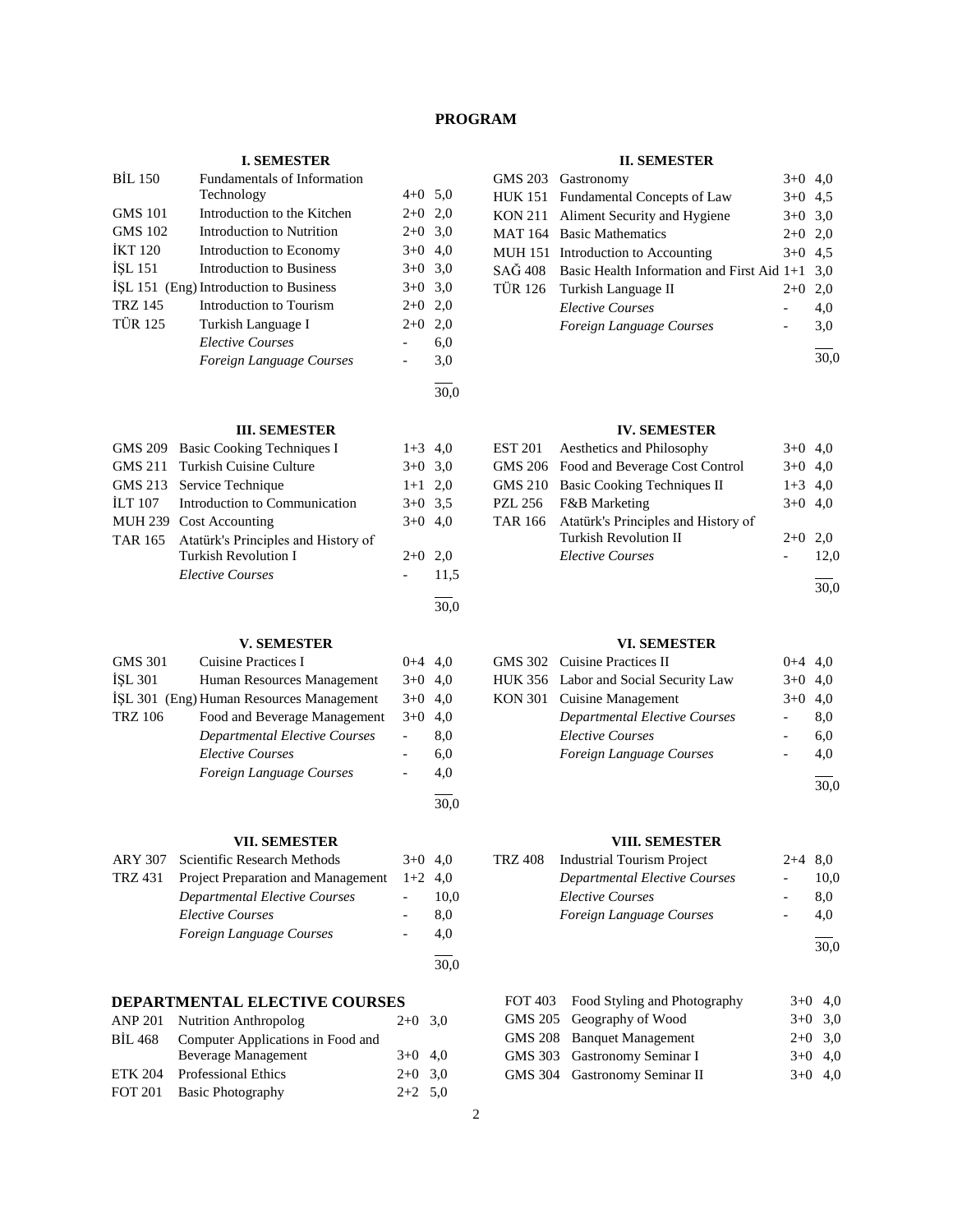| GMS 305        | Career Opportunities in Food and                      |         |     |
|----------------|-------------------------------------------------------|---------|-----|
|                | <b>Beverage Industry</b>                              | $3+0$   | 4,0 |
| <b>GMS 307</b> | Food Technology                                       | $3 + 0$ | 3,0 |
| GMS 313        | Practices of Ready to Cook Products<br>Korean Cuisine | $1+2$   | 3,0 |
| GMS 314        |                                                       | $1+3$   | 4,0 |
| GMS 316        | <b>Basic Chocolate Production</b><br>Techniques       | $1+2$   | 3,0 |
| GMS 352        | <b>Creative Kitchen Practices</b>                     | $2+2$   | 4,0 |
| GMS 353        | Distilled Drink                                       | $3+0$   | 4,0 |
| <b>GMS 354</b> | Ergonomical Restaurant Design and                     |         |     |
|                | Safety                                                | $3+0$   | 3,0 |
| GMS 356        | <b>Gastronomic Writing</b>                            | $2+1$   | 3,0 |
| <b>GMS 357</b> | <b>Regional Cuisines I</b>                            | $1 + 3$ | 4,0 |
| <b>GMS 358</b> | <b>Regional Cuisines II</b>                           | $1 + 3$ | 4,0 |
| <b>GMS 359</b> | Technical of Dough Shaping I                          | $1+3$   | 4,0 |
| <b>GMS 360</b> | Technical of Dough Shaping II                         | $1+3$   | 4,0 |
| GMS 362        | <b>Industrial Kitchen Planning</b>                    | $3+0$   | 3,0 |
| <b>GMS 364</b> | Menu Planning                                         | $3+0$   | 4,0 |
| GMS 366        | <b>Fermanted Drinks</b>                               | $3+0$   | 3,0 |
| GMS 401        | Human and Taste                                       | $2+0$   | 3,0 |
| GMS 408        | <b>Culinary Trends</b>                                | $3+0$   | 3,0 |
| GMS 410        | Food, Culture and Community                           | $3+0$   | 3,0 |
| GMS 451        | <b>Green Restaurants</b>                              | $3+0$   | 3,0 |
| GMS 452        | Ottoman Culinary                                      | $1+3$   | 4,0 |
| GMS 453        | Culinary Arts of World I                              | $1 + 3$ | 4,0 |
| GMS 454        | Culinary Arts of World II                             | $1 + 3$ | 4,0 |
| GMS 455        | Wild Edible Plants                                    | $2+0$   | 3,0 |
| GMS 457        | Pastry                                                | $1 + 3$ | 4,0 |
| GMS 459        | Mixology                                              | $2+0$   | 3,0 |
| GMS 460        | <b>Banquet Practices</b>                              | $1+1$   | 3,0 |
| GMS 461        | Plate Design                                          | $1+2$   | 3,0 |
| GMS 462        | Coffee Industry                                       | $2 + 0$ | 3,0 |
| <b>GMS 464</b> | Budgeting in Food and Beverage                        |         |     |
|                | <b>Business</b>                                       | $2+0$   | 3,0 |
| İŞL 103        | <b>Business Management</b>                            | $3+0$   | 3,5 |
| <b>KON 204</b> | <b>Bar Management</b>                                 | $1+2$   | 3,0 |
| <b>SAN 408</b> | Creativity                                            | $3+0$   | 3,0 |
| <b>TRZ 318</b> | Sectoral Relations in Tourism                         | $2 + 0$ | 3,0 |
|                |                                                       |         |     |
|                | <b>ELECTIVE COURSES</b>                               |         |     |
|                | ALM 255 (Ger) German I                                | $3+0$   | 4,0 |
|                | ALM 256 (Ger) German II                               | $3+0$   | 4,0 |
| <b>BEÖ 155</b> | Physical Education                                    | $2 + 0$ | 2,0 |
|                | ERA 195 (Eng) Cultural Heritage of Turkey             | $2+0$   | 3,0 |
|                | ERA 197 (Eng) Culture and Tourism in Turkey           | $2+0$   | 3,0 |
|                | ERA 199 (Eng) Cultural Diversity and                  |         |     |
|                | Communication                                         | $2 + 0$ | 3,0 |
| <b>GMS 309</b> | Food Laws and Regulations                             | $2+0$   | 3,0 |
| <b>GMS 310</b> | Food Chemistry                                        | 3+0     | 3,0 |
| <b>GMS 352</b> | <b>Creative Kitchen Practices</b>                     | 2+2     | 4,0 |
| <b>GMS 458</b> | <b>Bread Making</b>                                   | $1 + 3$ | 4,0 |
| <b>GRA 208</b> | Web Design                                            | $2 + 2$ | 4,0 |
| <b>İKT 351</b> | <b>Tourism Economics</b>                              | $3+0$   | 4,0 |
| İLT 114        | Rhetoric                                              | $1+1$   | 2,0 |

| <b>ILT 213</b>           | <b>Effective Communication</b>         |           |     |
|--------------------------|----------------------------------------|-----------|-----|
|                          | Techniques                             | $2+0$ 3,0 |     |
| <b>ISN 102</b>           | <b>Public Relations</b>                | $3+0$     | 3,0 |
| ISP 151<br>(Spa)         | Spanish I                              | $4+0$ 4,0 |     |
| İSP 152 (Spa)            | Spanish II                             | $4+0$ 4,0 |     |
| <b>IST 245</b>           | <b>Statistics</b>                      | $2+0$ 3,0 |     |
| İŞL 230                  | Life Style Entrepreneurship            | $0 + 2$   | 3,0 |
| İŞL 421                  | Entrepreneurship                       | $2+0$     | 3,0 |
| <b>KÜL 101</b>           | <b>History of Culture</b>              | $2+0$     | 3,5 |
| <b>KÜL 197</b>           | Life in Campus                         | $0+2$ 4,0 |     |
| <b>KÜL 199</b>           | <b>Cultural Activities</b>             | $0+2$ 2,0 |     |
| KÜL 200                  | Face to Face Cultural Interaction 0+2  |           | 4,0 |
| <b>MÜZ 151</b>           | Short History of Music                 | $2+0$ 3,0 |     |
| <b>PSI</b> 104           | Social Psychology                      | $3+0$ 3,0 |     |
| <b>PZL 210</b>           | <b>Customer Relations</b>              | $2+0$ 3,0 |     |
| <b>PZL 320</b>           | <b>Event Marketing</b>                 | $3+0$ 4,0 |     |
| <b>RUS</b> 151           | (Rus) Russian I                        | $4+0$ 4,0 |     |
| RUS 152 (Rus) Russian II |                                        | $4+0$ 4,0 |     |
| <b>SAN 155</b>           | <b>Hall Dances</b>                     | $0+2$ 2,0 |     |
| <b>SAN 216</b>           | <b>Recreation and Dance</b>            | $0+2$ 3,0 |     |
| <b>SNT 155</b>           | History of Art                         | $2+0$ 2,0 |     |
| SOS 129                  | Leisure Time                           | $2+0$ 2,0 |     |
| SOS 155                  | Folkdance                              | $2+0$ 2,0 |     |
| SOS 225                  | <b>Critical Thinking</b>               | $2+0$ 2,0 |     |
| SOS 312                  | Organizational Behavior                | $3+0$ 4,5 |     |
| SOS 336                  | Folklore                               | $2+0$     | 3,0 |
| <b>STV 404</b>           | <b>Intercultural Communication</b>     | $3+0$     | 4,0 |
| <b>STV 404</b>           | (Eng) Intercultural Communication      | $3+0$ 4,0 |     |
| <b>THU 203</b>           | <b>Community Services</b>              | $0 + 2$   | 3,0 |
| TİY 308                  | Republic Era Turkish Theatre           | $2 + 0$   | 3,0 |
| <b>TRR 302</b>           | <b>Tour Guiding Seminars</b>           | $2 + 0$   | 3,0 |
| <b>TRR 407</b>           | Quality Management in Service          |           |     |
|                          | Sector                                 | $3+0$     | 4,0 |
| <b>TRZ 143</b>           | Accessible Tourism                     | $3 + 0$   | 4,0 |
| <b>TRZ 269</b>           | Ecology and Tourism                    | $3+0$     | 3,5 |
| <b>TRZ 281</b>           | <b>Restaurant Management</b>           | $3+0$     | 4,0 |
| <b>TRZ 285</b>           | <b>Individual Outdoor Activities</b>   | $2+2$     | 3,0 |
| <b>TRZ 307</b>           | <b>Support Services in Hospitality</b> | $3 + 0$   | 4,0 |
| <b>TRZ 312</b>           | Tourism, Media, Communication 3+0      |           | 4,0 |
| <b>TRZ 352</b>           | Tourism Legislation                    | $3+0$     | 4,0 |
| <b>TRZ 353</b>           | <b>International Tourism</b>           |           |     |
|                          | Management                             | $3+0$     | 4,0 |
| <b>TRZ 354</b>           | Conference and Event                   |           |     |
|                          | Management                             | $3+0$ 4,0 |     |
| TRZ 357                  | Ergonomics in Tourism                  | $2+0$     | 3,0 |
| <b>TRZ 358</b>           | Digital Tourism                        | $2+0$     | 3,0 |
| <b>TRZ 359</b>           | <b>Creative Cities</b>                 | $2+0$     | 3,0 |
| <b>TRZ 361</b>           | World Culinary Culture                 | $3+0$     | 4,0 |
| <b>TRZ 415</b>           | <b>Institutionalization of Tourism</b> | $2+0$     | 3,0 |
| <b>TRZ 419</b>           | Public Relations Campaigns in          |           |     |
|                          | Tourism                                | 2+2       | 5,0 |
| <b>TRZ 801</b>           | Types of Tourism I                     | $2+0$     | 3,0 |
| <b>TRZ 802</b>           | Types of Tourism II                    | $2 + 0$   | 3,0 |
| <b>TÜR 120</b>           | Turkish Sign Language                  | $3+0$     | 3,0 |
|                          |                                        |           |     |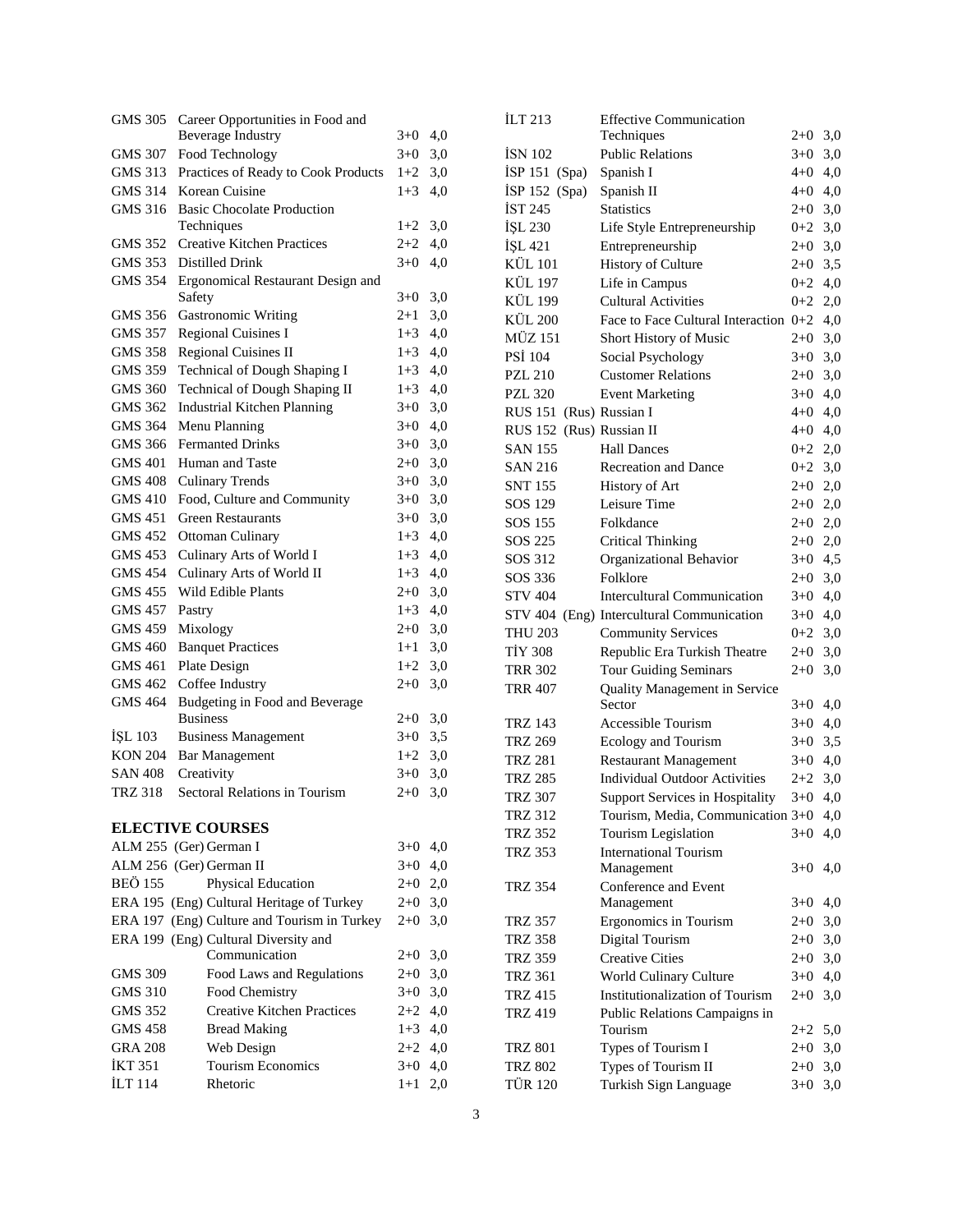## **FOREIGN LANGUAGE COURSES**

| FRA 255 (Fra) French I     | $3+0$ 4.0 |  |
|----------------------------|-----------|--|
| FRA 256 (Fra) French II    | $3+0$ 4.0 |  |
| FRA 357 (Fra) French III   | $3+0$ 4.0 |  |
| FRA 358 (Fra) French IV    | $3+0$ 4.0 |  |
| $ING 187$ (Eng) English I  | $3+0$ 3.0 |  |
| $ING 188$ (Eng) English II | $3+0$ 3.0 |  |

| ING 325 (Eng) Academic English III | $3+0$ 3.0 |
|------------------------------------|-----------|
| ING 326 (Eng) Academic English IV  | $3+0$ 3.0 |
| İTA 255 (İta) Italian I            | $3+0$ 4,0 |
| İTA 256 (İta) Italian II           | $3+0$ 4.0 |
| İTA 357 (İta) Italian III          | $3+0$ 4.0 |
| İTA 358 (İta) Italian IV           | $3+0$ 4.0 |
|                                    |           |

## **DEPARTMENT OF TOUR GUIDING**

Head : Prof. Dr. Medet YOLAL Deputy Head : Assoc. Prof. Dr. Emre Ozan AKSÖZ Deputy Head : Assoc. Prof. Dr. Gökçe YÜKSEK

## **PROGRAM**

## **I. SEMESTER**

| <b>ARK 117</b> | Introduction to Classical           |           |     |
|----------------|-------------------------------------|-----------|-----|
|                | Archaeology                         | $3+0$ 3.0 |     |
| <b>BIL 150</b> | <b>Fundamentals of Information</b>  |           |     |
|                | Technology                          | $4 + 0$   | 5,0 |
| <b>ISL 115</b> | Introduction to Business            | $2+0$     | 2.0 |
| <b>TAR 165</b> | Atatürk's Principles and History of |           |     |
|                | Turkish Revolution I                | $2+0$ 2,0 |     |
| <b>TRZ 145</b> | Introduction to Tourism             | $2+0$ 2,0 |     |
| <b>TÜR 125</b> | Turkish Language I                  | $2+0$     | 2.0 |
|                | $ING 147$ (Eng) English I           | $6 + 0$   | 6,0 |
|                | <b>Elective Courses</b>             |           | 2,0 |
|                | Foreign Language Courses            |           | 6,0 |
|                |                                     |           |     |

## **III. SEMESTER**

| COG 209                     | Historical Geography of Turkey I $3+0$ 3,0 |           |     |
|-----------------------------|--------------------------------------------|-----------|-----|
| <b>EDB 227</b>              | Introduction to Turkish Literature $2+0$   |           | 2.0 |
| <b>IKT 221</b>              | <b>Economics and Tourism</b>               | $3+0$ 3.0 |     |
| <b>ILT 107</b>              | Introduction to Communication              | $3+0$ 3.5 |     |
| SOS 217                     | Introduction to Sociology                  | $3+0$     | 3,0 |
| $ING 247$ (Eng) English III |                                            | $6 + 0$   | 6.0 |
|                             | <b>Elective Courses</b>                    |           | 3.5 |
|                             | Foreign Language Courses                   |           | 6.0 |
|                             |                                            |           |     |

30,0

30,0

## **V. SEMESTER**

| MIT 309        | Ancient Greek and Roman    |           |  |
|----------------|----------------------------|-----------|--|
|                | Mythology                  | $3+0$ 4,0 |  |
| <b>TAR 205</b> | <b>History of Religion</b> | $2+0$ 4,0 |  |
| <b>TRR 303</b> | Life in Nature             | $0+2$ 2,0 |  |
| TRZ 305        | Sociology of Tourism       | $3+0$ 3.0 |  |

## **II. SEMESTER**

| <b>MAT 164</b>             | <b>Basic Mathematics</b>            | $2+0$     | 2,0 |
|----------------------------|-------------------------------------|-----------|-----|
| <b>SNT 104</b>             | Introduction to Art History         | $3+0$     | 4,0 |
| <b>TAR 166</b>             | Atatürk's Principles and History of |           |     |
|                            | Turkish Revolution II               | $2+0$     | 2,0 |
| <b>TAR 232</b>             | <b>History of Civilzation</b>       | $2+0$     | 3,0 |
| <b>TRR 104</b>             | Introduction to Tour Guidance and   |           |     |
|                            | <b>Professional Ethics</b>          | $3+0$ 3.0 |     |
| <b>TÜR 126</b>             | Turkish Language II                 | $2+0$     | 2,0 |
| $ING 148$ (Eng) English II |                                     | $6+0$     | 6.0 |
|                            | <b>Elective Courses</b>             |           | 2,0 |
|                            | Foreign Language Courses            |           | 6,0 |
|                            |                                     |           |     |

30,0

## **IV. SEMESTER**

| COĞ 210                  | Historical Geography of Turkey II 3+0 3,0 |           |     |
|--------------------------|-------------------------------------------|-----------|-----|
| <b>REK 218</b>           | Recreation Leadership                     | $2+0$ 3.0 |     |
| TRZ 316                  | Tourism Law                               | $3+0$ 4,0 |     |
| ING 248 (Eng) English IV |                                           | $6+0$     | 6.0 |
|                          | <b>Departmental Elective Courses</b>      |           | 5.0 |
|                          | <b>Elective Courses</b>                   |           | 3,0 |
|                          | Foreign Language Courses                  |           | 6.0 |

 $\overline{a}$ 30,0

# **VI. SEMESTER**

| $3+0$ 3.0 |
|-----------|
|           |
| $1+1$ 3.0 |
|           |
| $0+2$ 2.0 |
|           |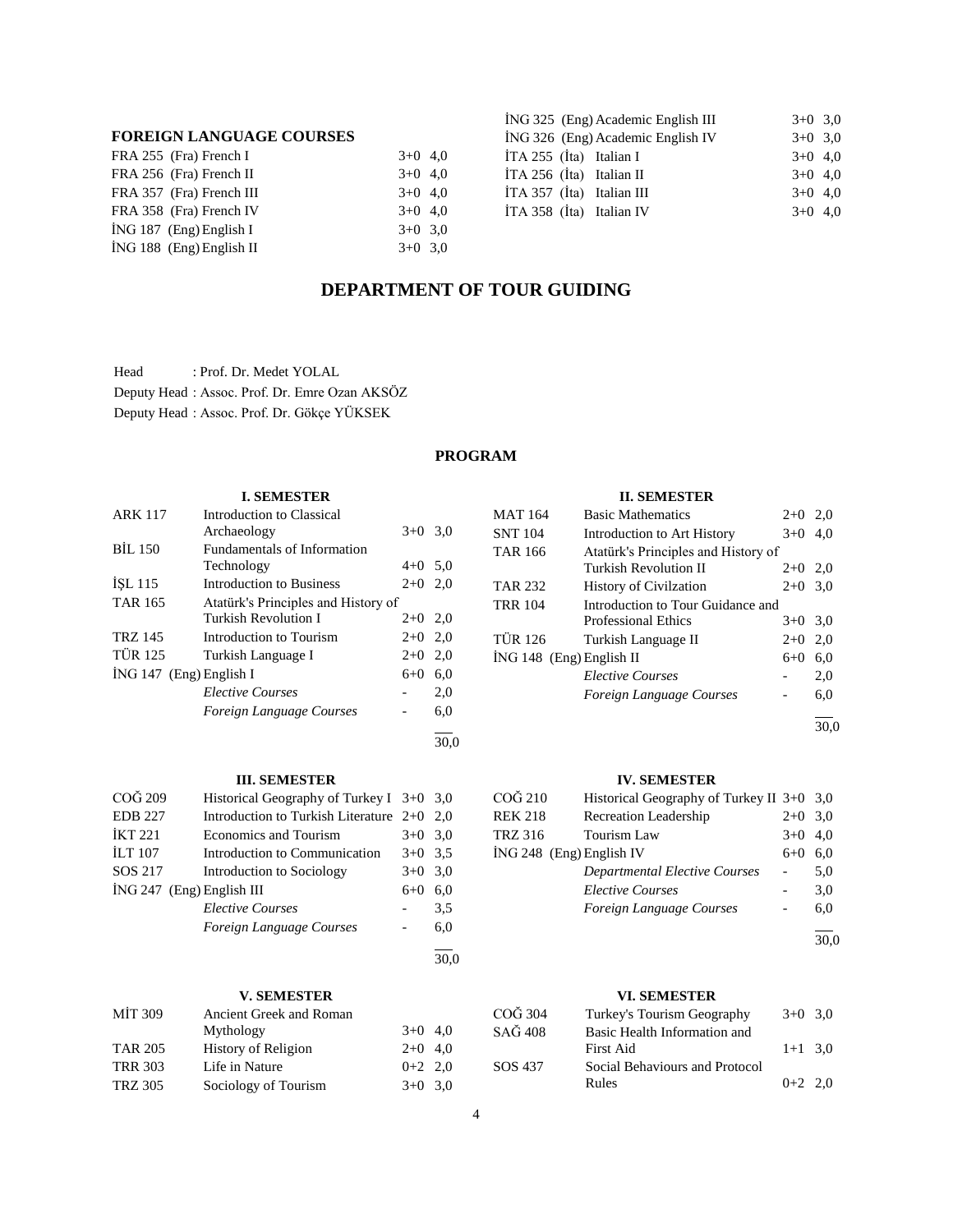| ING 347 (Eng) English V              | $3+0$ 3.0 |      |
|--------------------------------------|-----------|------|
| <b>Departmental Elective Courses</b> |           | 8.0  |
| <i>Elective Courses</i>              |           | 3.0  |
| Foreign Language Courses             |           | 3.0  |
|                                      |           | 30.0 |

## **VII. SEMESTER**

| <b>ARY 307</b>            | Scientific Research Methods                | $3+0$     | 4.0  |
|---------------------------|--------------------------------------------|-----------|------|
| <b>TRR 301</b>            | Tour Planning and Management               | $3+0$     | 4.0  |
| <b>TRR 405</b>            | Museum and Historical Sites in             |           |      |
|                           | Turkey                                     | $2+1$ 4,0 |      |
| ING 447 (Eng) English VII |                                            | $3+0$ 3.0 |      |
|                           | TRR 301 (Eng) Tour Planning and Management | $3+0$     | 4.0  |
|                           | <b>Departmental Elective Courses</b>       |           | 12,0 |
|                           | Foreign Language Courses                   |           | 3,0  |
|                           |                                            |           |      |

## **DEPARTMENTAL ELECTIVE COURSES**

| <b>ANT 212</b> | Mountaineering                      | $1+2$     | 2,5 |
|----------------|-------------------------------------|-----------|-----|
| <b>ARK 240</b> | The Art of Hittites                 | $2+0$     | 4,0 |
| <b>ARK 435</b> | Gods and Sanctuaries                | $2+0$     | 4,0 |
| <b>ARK 441</b> | Roman Period and Archaeology        | $3+0$ 5,0 |     |
| <b>ARK 442</b> | Roman Period and Archaeology        |           |     |
|                | in Anatolia                         | $3+0$     | 4,5 |
| <b>ARK 465</b> | Phrygian Archaeology                | $2 + 0$   | 4,0 |
| <b>BEÖ 176</b> | Trekking                            | $1+2$     | 4,0 |
| <b>BEÖ 425</b> | <b>Sports Tourism</b>               | $3+0$     | 4,0 |
| COG 403        | World Geography of Travel and       |           |     |
|                | Tourism                             | $3+0$     | 4,0 |
| <b>EDB</b> 313 | <b>Turkish Folktales</b>            | $2 + 0$   | 4,5 |
| <b>EDB</b> 322 | <b>Turkish Folk Myths</b>           | $2+0$     | 4,5 |
| <b>EDB</b> 324 | <b>Turkish Fairy Tales</b>          | $2+0$     | 4,5 |
| <b>GMS 203</b> | Gastronomy                          | $3+0$     | 4,0 |
| <b>GMS 205</b> | Geography of Wood                   | $3+0$ 3,0 |     |
| <b>GMS 211</b> | <b>Turkish Cuisine Culture</b>      | $3+0$     | 3,0 |
| <b>GMS 401</b> | Human and Taste                     | $2+0$     | 3,0 |
| <b>GMS 410</b> | Food, Culture and Community         | $3+0$     | 3,0 |
| HYO 332        | Airline Management                  | $2+0$     | 3,0 |
| <b>ILT 213</b> | <b>Effective Communication</b>      |           |     |
|                | Techniques                          | $2+0$ 3,0 |     |
| ISL 421        | Entrepreneurship                    | $2+0$     | 3,0 |
| <b>MIT 314</b> | Anatolian and Turkish Mythology 3+0 |           | 4,0 |
| <b>PSI 104</b> | Social Psychology                   | $3+0$     | 3,0 |
| <b>PZL 306</b> | <b>Consumer Behavior</b>            | $2+0$     | 3,0 |
|                | PZL 306 (Eng) Consumer Behavior     | $2+0$     | 3,0 |
| <b>PZL 320</b> | <b>Event Marketing</b>              | $3+0$     | 4,0 |
| <b>REK 412</b> | <b>Recreation Management</b>        | $3+0$     | 5,0 |
| <b>REK 421</b> | Orienteering                        | $1+2$     | 3,5 |
| <b>REK 423</b> | Recration in Disabled Group         | $3+0$     | 3,0 |
| <b>REK 429</b> | <b>Adventure Recreation</b>         | $3+0$     | 4,0 |
|                |                                     |           |     |

| <b>TRZ 308</b> | <b>Travel Management</b>             | $3+0$ 3.0 |      |
|----------------|--------------------------------------|-----------|------|
|                | ING 348 (Eng) English VI             | $3+0$ 3.0 |      |
|                | TRZ 308 (Eng) Travel Management      | $3+0$ 3.0 |      |
|                | <b>Departmental Elective Courses</b> |           | 10,0 |
|                | <b>Elective Courses</b>              |           | 3,0  |
|                | Foreign Language Courses             |           | 3.0  |
|                |                                      |           |      |

30,0

## **VIII. SEMESTER**

| BİY 486                    | Flora and Fauna of Turkey            | $3+0$ 3.0 |      |
|----------------------------|--------------------------------------|-----------|------|
| SAN 402                    | Byzantyne Iconography                | $1+1$ 2,0 |      |
| TRR 406                    | Graduation Thesis in Tour            |           |      |
|                            | Guiding                              | $2+4$ 8.0 |      |
| ING 448 (Eng) English VIII |                                      | $3+0$     | 3.0  |
|                            | <b>Departmental Elective Courses</b> |           | 11,0 |
|                            | Foreign Language Courses             |           | 3,0  |
|                            |                                      |           |      |

30,0

| <b>SAN 216</b> | <b>Recreation and Dance</b>        | $0 + 2$   | 3,0 |
|----------------|------------------------------------|-----------|-----|
| <b>SAN 408</b> | Creativity                         | $3+0$     | 3,0 |
| <b>SHU 210</b> | Ticketing                          | $5+0$ 5,0 |     |
| <b>SNT 201</b> | Islamic Art                        | $2+0$ 3,5 |     |
| <b>SNT 205</b> | <b>Byzantine Art I</b>             | $2+0$ 5.0 |     |
| <b>SNT 206</b> | <b>Byzantine Art II</b>            | $2 + 0$   | 5,0 |
| <b>SNT 218</b> | Classic Otoman Architecture and    |           |     |
|                | Mimar Sinan                        | $2+0$     | 4,5 |
| <b>SNT 301</b> | Art of Anatolian Seljukid I        | $2+0$ 3,0 |     |
| <b>SNT 302</b> | Art of Anatolian Seljukid II       | $2+0$ 3,0 |     |
| <b>SNT 311</b> | Turkish Handcraft I                | $2+0$ 3,0 |     |
| <b>SNT 312</b> | Turkish Handcraft II               | $2+0$ 3,0 |     |
| <b>SNT 335</b> | Ottoman Art I                      | $2+0$ 4,5 |     |
| <b>SNT 336</b> | Ottoman Art II                     | $2+0$     | 4,5 |
| <b>SNT 339</b> | Early Ottoman Architecture         | $2+0$     | 4,5 |
| <b>SNT 353</b> | Early Christian and Byzantine      |           |     |
|                | Architecture I                     | $2+0$     | 4,5 |
| <b>SNT 354</b> | Early Christian and Byzantine      |           |     |
|                | Architecture II                    | $2+0$     | 4,5 |
| SOS 129        | Leisure Time                       | $2+0$ 2,0 |     |
| SOS 336        | Folklore                           | $2+0$ 3,0 |     |
| <b>STV 404</b> | <b>Intercultural Communication</b> | $3+0$ 4,0 |     |
| STV 404        | (Eng) Intercultural Communication  | $3+0$     | 4,0 |
| <b>TAR 106</b> | History of Islam                   | $4 + 0$   | 6,0 |
| <b>TAR 114</b> | Phrygian Civilisation              | $2+0$     | 4,0 |
| <b>TAR 203</b> | <b>Byzantine History</b>           | $3+0$     | 5,0 |
| <b>TAR 206</b> | History of Ottoman Empire          |           |     |
|                | $(1300 - 1520)$                    | $4 + 0$   | 5,0 |
| <b>TAR 211</b> | Roman History                      | $3+0$     | 5,0 |
| <b>TAR 218</b> | Religion of the Turks              | $2+0$     | 4,0 |
| <b>TAR 303</b> | History of Ottoman Empire          |           |     |
|                | $(1520-1730)$                      | $4+0$ 5,0 |     |
| <b>TAR 304</b> | Ottoman History (1730-1908)        | $4 + 0$   | 5,0 |
| <b>TİY 423</b> | Drama                              | $1+1$     | 2,0 |
|                |                                    |           |     |

30,0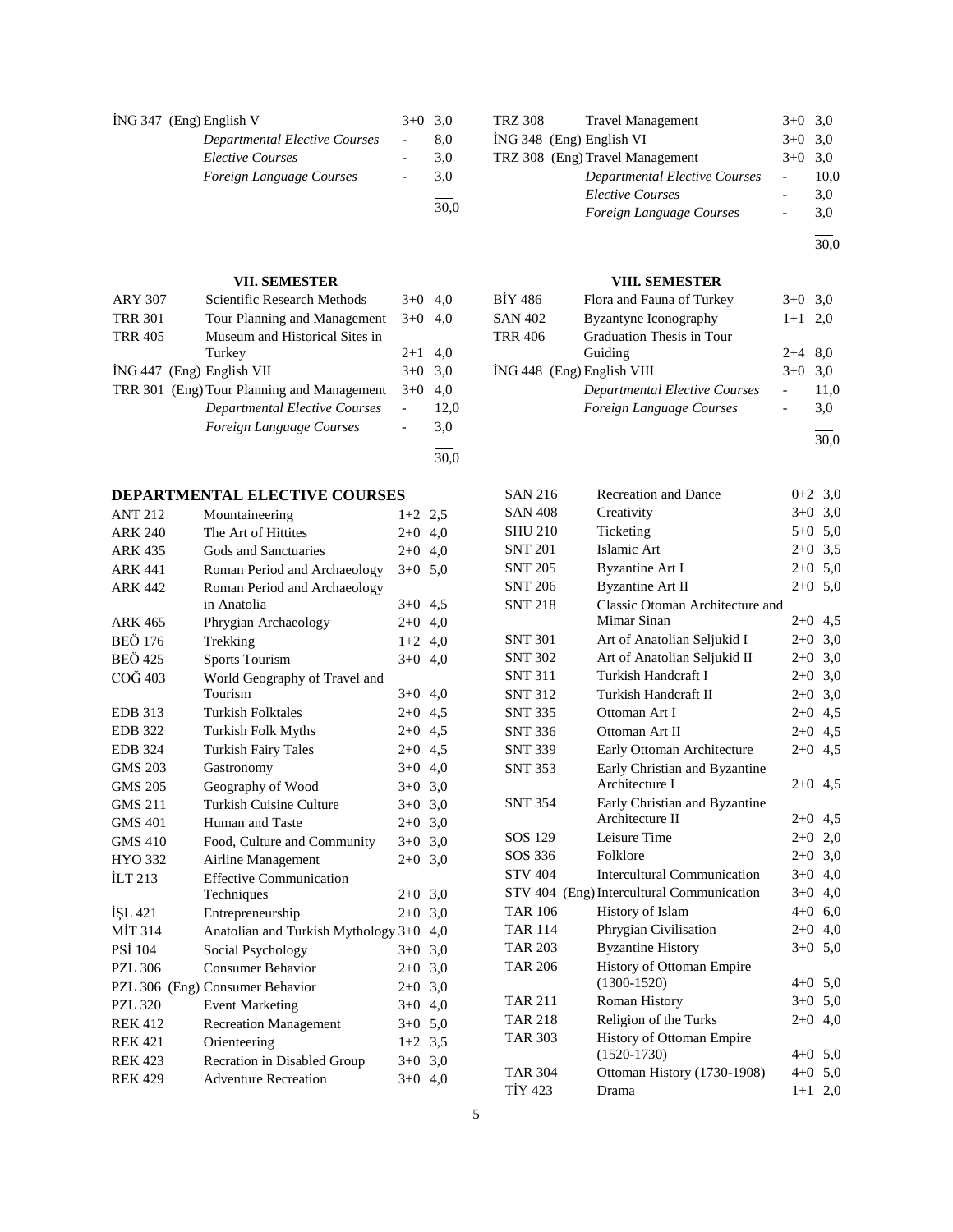| <b>TRR 302</b>          | <b>Tour Guiding Seminars</b>                | $2+0$ 3.0 |     | <b>KÜL 200</b>             | Face to Face Cultural Interaction $0+2$ 4,0 |           |     |
|-------------------------|---------------------------------------------|-----------|-----|----------------------------|---------------------------------------------|-----------|-----|
| <b>TRR 304</b>          | <b>Campus Tour Guiding</b>                  | $0+2$ 3,0 |     | <b>SAN 155</b>             | <b>Hall Dances</b>                          | $0 + 2$   | 2,0 |
| <b>TRR 306</b>          | Horse and Stable Care                       | $0+3$ 3.0 |     | SAN 213                    | Argentine Tango                             | $1+2$ 4,0 |     |
| <b>TRR 308</b>          | Horseback-Riding                            | $0+6$ 6,0 |     | SOS 155                    | Folkdance                                   | $2+0$     | 2,0 |
| <b>TRR 407</b>          | Quality Management in Service               |           |     | SOS 225                    | <b>Critical Thinking</b>                    | $2+0$ 2,0 |     |
|                         | Sector                                      | $3+0$ 4,0 |     | <b>THU 203</b>             | <b>Community Services</b>                   | $0+2$ 3,0 |     |
| <b>TRZ 269</b>          | Ecology and Tourism                         | $3+0$ 3,5 |     | <b>TRZ 143</b>             | Accessible Tourism                          | $3+0$ 4,0 |     |
| <b>TRZ 285</b>          | <b>Individual Outdoor Activities</b>        | $2+2$ 3,0 |     | <b>TRZ 358</b>             | Digital Tourism                             | $2+0$ 3,0 |     |
| <b>TRZ 310</b>          | <b>Destination Management</b>               | $3+0$ 5.0 |     |                            |                                             |           |     |
|                         | TRZ 310 (Eng) Destination Management        | $3+0$ 5,0 |     |                            | <b>FOREIGN LANGUAGE COURSES</b>             |           |     |
| <b>TRZ 318</b>          | Sectoral Relations in Tourism               | $2+0$ 3,0 |     | ALM 147 (Ger) German I     |                                             | $6+0$ 6,0 |     |
| <b>TRZ 354</b>          | Conference and Event                        |           |     | ALM 148 (Ger) German II    |                                             | $6 + 0$   | 6,0 |
|                         | Management                                  | $3+0$ 4,0 |     | ALM 247 (Ger) German III   |                                             | $6 + 0$   | 6,0 |
| <b>TRZ 359</b>          | <b>Creative Cities</b>                      | $2+0$ 3,0 |     | ALM 248 (Ger) German IV    |                                             | $6 + 0$   | 6,0 |
| <b>TRZ 361</b>          | World Culinary Culture                      | $3+0$ 4,0 |     | ALM 347 (Ger) German V     |                                             | $3+0$     | 3,0 |
| <b>TRZ 424</b>          | <b>Tourism Transportation</b>               | $3+0$ 5,0 |     | ALM 348 (Ger) German VI    |                                             | $3+0$ 3,0 |     |
| <b>TRZ 458</b>          | <b>CRS</b> Applications-Amadeus             | $3+0$ 5,0 |     | ALM 447 (Ger) German VII   |                                             | $3+0$ 3,0 |     |
| <b>TRZ 461</b>          | Processive Drama                            | $0+2$ 2,0 |     | ALM 448 (Ger) German VIII  |                                             | $3+0$ 3,0 |     |
| <b>TRZ 470</b>          | Drama in Tourism                            | $0+2$ 2,0 |     |                            | ERA 199 (Eng) Cultural Diversity and        |           |     |
| <b>TRZ 801</b>          | Types of Tourism I                          | $2+0$ 3,0 |     |                            | Communication                               | $2+0$ 3,0 |     |
| <b>TRZ 802</b>          | Types of Tourism II                         | $2+0$ 3,0 |     | FRA 147 (Fra) French I     |                                             | $6 + 0$   | 6,0 |
| <b>TÜR 120</b>          | Turkish Sign Language                       | $3+0$ 3,0 |     | FRA 148 (Fra) French II    |                                             | $6 + 0$   | 6,0 |
|                         |                                             |           |     | FRA 247 (Fra) French III   |                                             | $6 + 0$   | 6,0 |
| <b>ELECTIVE COURSES</b> |                                             |           |     | FRA 248 (Fra) French IV    |                                             | $6 + 0$   | 6,0 |
| <b>BEÖ 155</b>          | Physical Education                          | $2+0$ 2,0 |     | FRA 347 (Fra) French V     |                                             | $3 + 0$   | 3,0 |
|                         | ERA 195 (Eng) Cultural Heritage of Turkey   | $2+0$ 3,0 |     | FRA 348 (Fra) French VI    |                                             | $3+0$     | 3,0 |
|                         | ERA 197 (Eng) Culture and Tourism in Turkey | $2+0$ 3,0 |     | FRA 447 (Fra) French VII   |                                             | $3+0$     | 3,0 |
|                         | ERA 199 (Eng) Cultural Diversity and        |           |     | FRA 448 (Fra) French VIII  |                                             | $3+0$     | 3,0 |
|                         | Communication                               | $2 + 0$   | 3,0 | RUS 147 (Rus) Russian I    |                                             | $6 + 0$   | 6,0 |
| İLT 101U                | <b>Interpersonal Communication</b>          | $3+0$ 4,0 |     | RUS 148 (Rus) Russian II   |                                             | $6 + 0$   | 6,0 |
| <b>ILT 114</b>          | Rhetoric                                    | $1+1$     | 2,0 | RUS 247 (Rus) Russian III  |                                             | $6 + 0$   | 6,0 |
| <b>İLT 207U</b>         | Persuasive Communication                    | $3+0$ 4,0 |     | RUS 248 (Rus) Russian IV   |                                             | $6 + 0$   | 6,0 |
| <b>İLT 303U</b>         | Image and Reputation                        |           |     | RUS 347 (Rus) Russian V    |                                             | $3 + 0$   | 3,0 |
|                         | Management in Professional Life 3+0 4,0     |           |     | RUS 348 (Rus) Russian VI   |                                             | $3+0$ 3,0 |     |
| <b>KÜL 101</b>          | <b>History of Culture</b>                   | $2+0$ 3,5 |     | RUS 447 (Rus) Russian VII  |                                             | $3+0$     | 3,0 |
| <b>KÜL 197</b>          | Life in Campus                              | $0+2$ 4,0 |     | RUS 448 (Rus) Russian VIII |                                             | $3+0$ 3,0 |     |
| <b>KÜL 199</b>          | <b>Cultural Activities</b>                  | $0+2$ 2,0 |     |                            |                                             |           |     |
|                         |                                             |           |     |                            |                                             |           |     |

## **DEPARTMENT OF TOURISM MANAGEMENT**

 Anadolu University, School of Tourism and Hotel Management was established in 1993. After a one-year preparatory school, Anadolu University, School of Tourism and Hotel Management offers a Bachelor of Arts degree upon completion of an eight semester program. Students have the opportunity of studying in the laboratories and participate in various facilities of the university. Front Office, Food and Beverage and Travel Agency Operations are tought via highly widespread package programs; such as Fidelio, Amadeus and Galileo. A compulsory industrial training period of minimum 90 workdays is also a part of the study. As a principle, it is a great concern for the school that students should undergo the training period in 3-4-5 star hotels, 4-5 star holiday villages, tour operators and travel agencies. While preparing the program, industrial needs are taken into consideration. Since the students are accepted as the candidate managers of the future, they take both the occupational courses of the school as well as courses similar in content to the Faculty of Business Administration.

 Double major programs involving two departments within the university could be majored by the students who are allowed to according to their grades. The school also offers programs leading to the Master of Arts and Philosophy of Doctorate degrees. Beside these degree programs, the school also houses the "e-Tourism Management" program for a Master's degree. Since 2003 EI-AH&LA American Hotel and Lodging Management Certificate Program is available for college level students to provide them with vocational scholastic abilities . The courses are carried in English.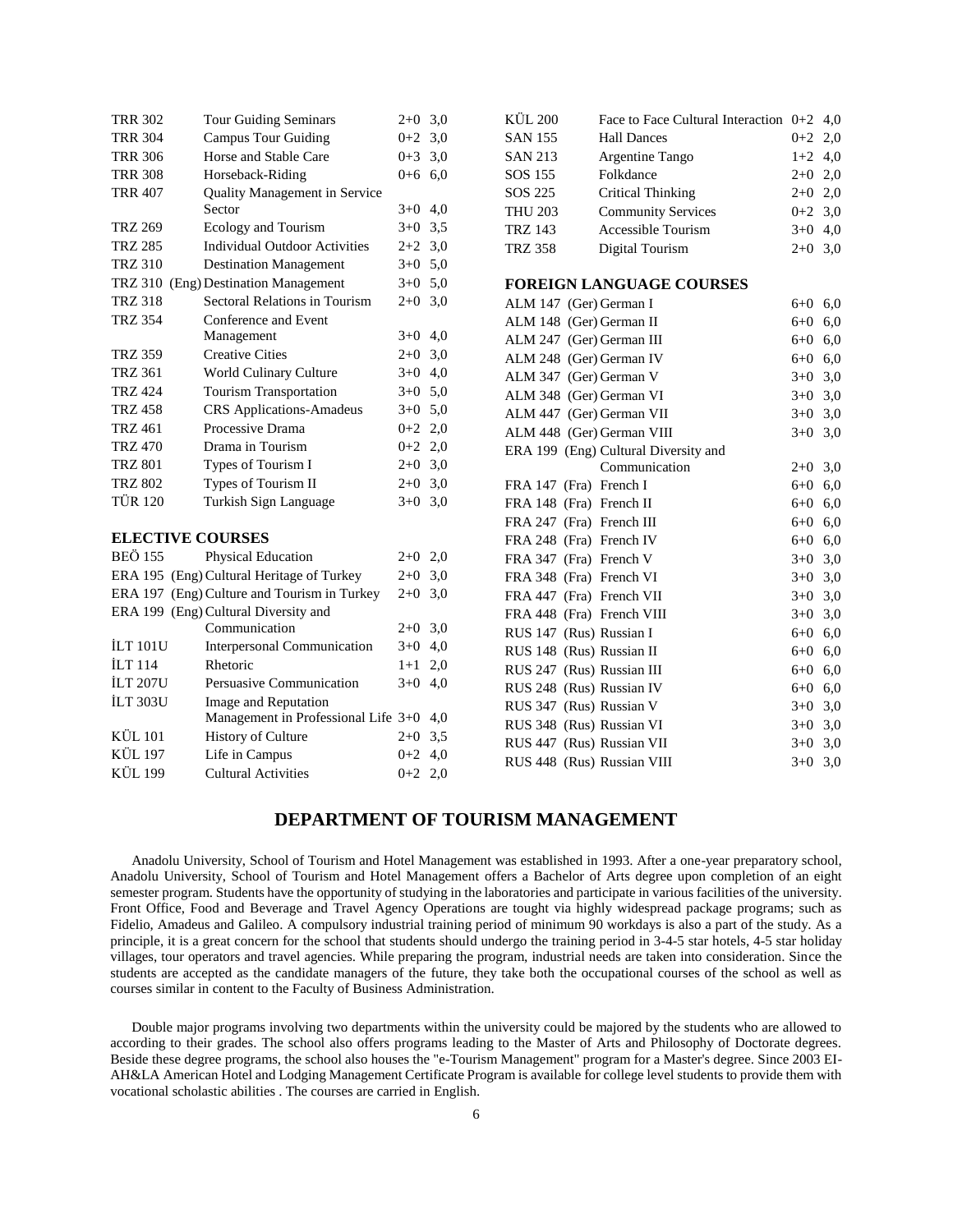Head : Prof. Dr. Oktay EMİR Deputy Head : Assoc. Prof. Dr. Emre Ozan AKSÖZ Deputy Head : Assoc. Prof. Dr. Çağıl Hale ÖZEL Deputy Head : Dr. Lecturer Hakan SEZEREL

## **PROGRAM**

30,0

## **I. SEMESTER**

| <b>BIL 150</b>            | <b>Fundamentals of Information</b>     |           |     |
|---------------------------|----------------------------------------|-----------|-----|
|                           | Technology                             | $4+0$ 5.0 |     |
| <b>IKT 120</b>            | Introduction to Economy                | $3+0$ 4,0 |     |
| ILT 107                   | Introduction to Communication          | $3+0$ 3.5 |     |
| <b>ISL 151</b>            | Introduction to Business               | $3+0$ 3,0 |     |
| SOS 129                   | Leisure Time                           | $2+0$ 2,0 |     |
| <b>TRZ 145</b>            | Introduction to Tourism                | $2+0$ 2,0 |     |
| <b>TRZ 269</b>            | Ecology and Tourism                    | $3+0$ 3,5 |     |
| <b>TÜR 125</b>            | Turkish Language I                     | $2+0$ 2,0 |     |
| $ING 133$ (Eng) English I |                                        | $3+0$ 3,0 |     |
|                           | ISL 151 (Eng) Introduction to Business | $3+0$     | 3,0 |
|                           | TRZ 145 (Eng) Introduction to Tourism  | $2+0$     | 2,0 |
|                           | <b>Elective Courses</b>                |           | 2,0 |
|                           |                                        |           |     |

## **III. SEMESTER**

| COG 403        | World Geography of Travel and       |       |      |
|----------------|-------------------------------------|-------|------|
|                | Tourism                             | $3+0$ | 4.0  |
| <b>ISN 102</b> | <b>Public Relations</b>             | $3+0$ | 3,0  |
| IST 245        | <b>Statistics</b>                   | $2+0$ | 3,0  |
| <b>PZL 251</b> | <b>Tourism Marketing</b>            | $3+0$ | 3,0  |
| SOS 225        | Critical Thinking                   | $2+0$ | 2.0  |
| TAR 165        | Atatürk's Principles and History of |       |      |
|                | Turkish Revolution I                | $2+0$ | 2,0  |
| <b>TRZ 305</b> | Sociology of Tourism                | $3+0$ | 3,0  |
|                | $ING 233$ (Eng) English III         | $3+0$ | 3,0  |
|                | PZL 251 (Eng) Tourism Marketing     | $3+0$ | 3,0  |
|                | Departmental Elective Courses       |       | 4,0  |
|                | <b>Elective Courses</b>             |       | 3,0  |
|                |                                     |       | 30.0 |

## **V. SEMESTER**

| <b>ARY 307</b>          | Scientific Research Methods              | $3+0$ 4.0 |      |
|-------------------------|------------------------------------------|-----------|------|
| <b>ISL 301</b>          | Human Resources Management               | $3+0$ 4.0 |      |
| <b>MUH 239</b>          | Cost Accounting                          | $3+0$ 4.0 |      |
| İNG 333 (Eng) English V |                                          | $3+0$ 3.0 |      |
|                         | İSL 301 (Eng) Human Resources Management | $3+0$ 4.0 |      |
|                         | <b>Departmental Elective Courses</b>     |           | 12.0 |
|                         | <b>Elective Courses</b>                  |           | 3.0  |
|                         |                                          |           |      |

30,0

### **II. SEMESTER**

| <b>HUK 151</b>                  | <b>Fundamental Concepts of Law</b> | $3+0$     | 4.5 |
|---------------------------------|------------------------------------|-----------|-----|
| $\overline{L}$ T <sub>114</sub> | Rhetoric                           | $1+1$ 2,0 |     |
| <b>MAT 136</b>                  | <b>Mathematics</b>                 | $3+0$     | 4.5 |
| SOS 128                         | Introduction to Behavioral         |           |     |
|                                 | Sciences                           | $3+0$     | 4.0 |
| SOS 437                         | Social Behaviours and Protocol     |           |     |
|                                 | Rules                              | $0+2$ 2,0 |     |
| <b>TRZ 151</b>                  | Career Development in Tourism      |           |     |
|                                 | Enterprises                        | $2+0$ 2,0 |     |
| <b>TÜR 126</b>                  | Turkish Language II                | $2+0$     | 2,0 |
| $ING 134$ (Eng) English II      |                                    | $3+0$     | 3,0 |
|                                 | <b>Elective Courses</b>            |           | 6,0 |
|                                 |                                    |           |     |

30,0

30,0

## **IV. SEMESTER**

| <b>HUK 356</b>             | Labor and Social Security Law        | $3+0$ | 4,0 |
|----------------------------|--------------------------------------|-------|-----|
| <b>İKT 351</b>             | <b>Tourism Economics</b>             | $3+0$ | 4.0 |
| <b>KON 411</b>             | <b>Hotel Management</b>              | $3+0$ | 3,0 |
| <b>MUH 151</b>             | Introduction to Accounting           | $3+0$ | 4,5 |
| <b>TAR 166</b>             | Atatürk's Principles and History of  |       |     |
|                            | Turkish Revolution II                | $2+0$ | 2,0 |
|                            | İKT 351 (Eng) Tourism Economics      | $3+0$ | 4.0 |
| $ING 234$ (Eng) English IV |                                      | $3+0$ | 3,0 |
|                            | <b>Departmental Elective Courses</b> |       | 6.5 |
|                            | <b>Elective Courses</b>              |       | 3,0 |
|                            |                                      |       |     |

# **VI. SEMESTER**

| FİN 312        | <b>Financial Management</b>          | $3+0$ 4,0 |      |
|----------------|--------------------------------------|-----------|------|
| <b>PZL 306</b> | <b>Consumer Behavior</b>             | $2+0$ 3,0 |      |
| <b>TRZ 304</b> | Tourism Policy and Planning          | $3+0$ 3.0 |      |
| <b>TRZ 308</b> | <b>Travel Management</b>             | $3+0$ 3.0 |      |
|                | İNG 334 (Eng) English VI             | $3+0$ 3.0 |      |
|                | PZL 306 (Eng) Consumer Behavior      | $2+0$ 3.0 |      |
|                | TRZ 308 (Eng) Travel Management      | $3+0$ 3.0 |      |
|                | <b>Departmental Elective Courses</b> |           | 11,0 |
|                | <b>Elective Courses</b>              |           | 3,0  |
|                |                                      |           |      |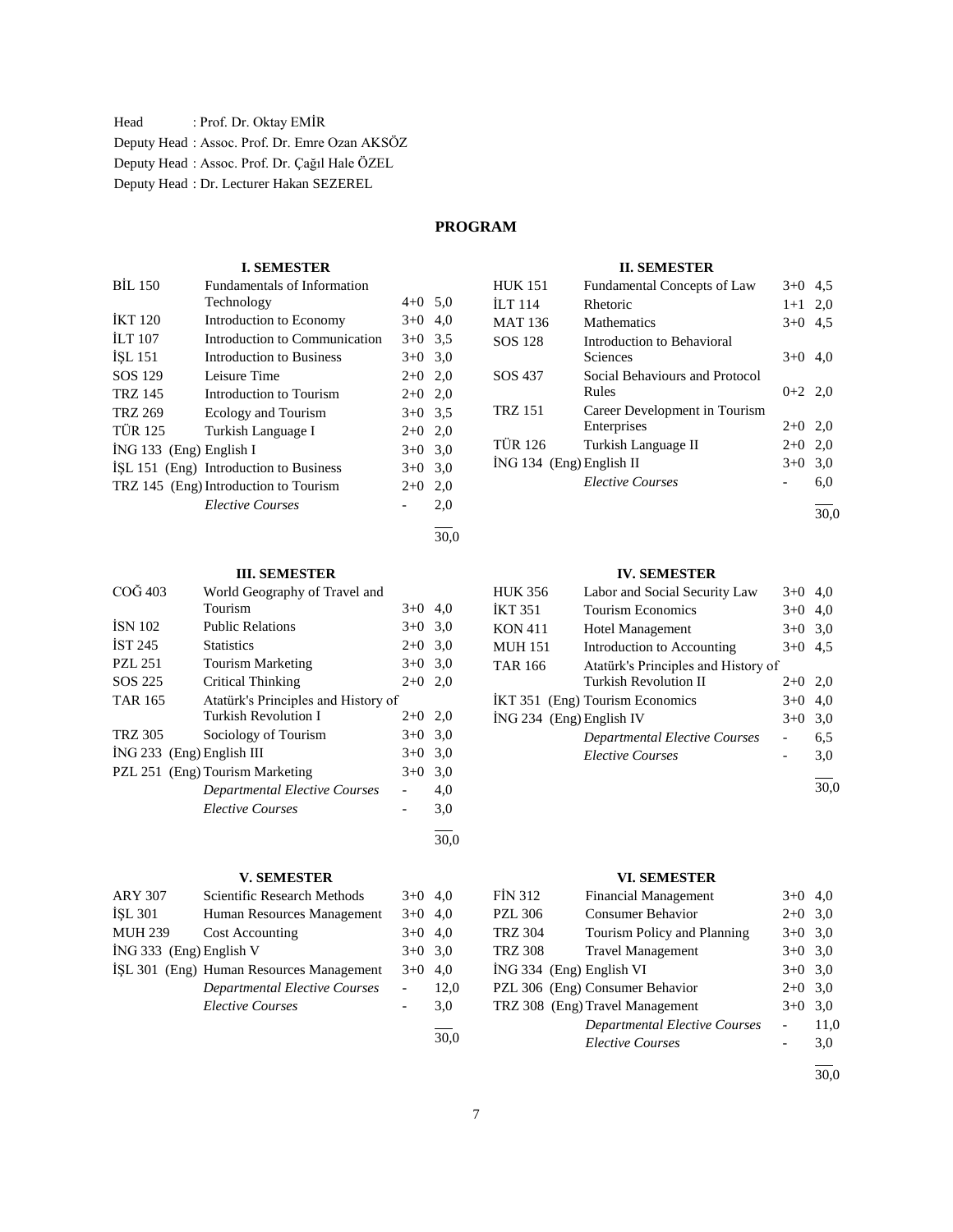## **VII. SEMESTER**

| <b>TRZ 431</b> | Project Preparation and              |           |      |
|----------------|--------------------------------------|-----------|------|
|                | Management                           | $1+2$ 4.0 |      |
| <b>TRZ 433</b> | Operations Management in             |           |      |
|                | <b>Tourism Enterprises</b>           | $3+0$ 3.0 |      |
|                | ING 433 (Eng) English VII            | $3+0$ 3.0 |      |
|                | <b>Departmental Elective Courses</b> |           | 17,0 |
|                | <b>Elective Courses</b>              |           | 3,0  |
|                |                                      |           |      |

30,0

# **DEPARTMENTAL ELECTIVE COURSES**<br>ALM 147 (Ger) German I (640, 60

| ALM 147 (Ger) German I  |                                                          | $6 + 0$ | 6,0 |
|-------------------------|----------------------------------------------------------|---------|-----|
| ALM 148 (Ger) German II |                                                          | $6 + 0$ | 6,0 |
| <b>ALM 247</b>          | (Ger) German III                                         | 6+0     | 6,0 |
| <b>ALM 248</b>          | (Ger) German IV                                          | $6 + 0$ | 6,0 |
| <b>ARK 117</b>          | <b>Introduction to Classical</b>                         |         |     |
|                         | Archaeology                                              | $3+0$   | 3,0 |
| <b>BEÖ</b> 425          | <b>Sports Tourism</b>                                    | $3+0$   | 4,0 |
| <b>BİL 468</b>          | Computer Applications in Food<br>and Beverage Management | $3+0$   | 4,0 |
| <b>BİY 486</b>          | Flora and Fauna of Turkey                                | $3+0$   | 3,0 |
| COĞ 209                 | Historical Geography of Turkey I 3+0                     |         | 3,0 |
| COĞ 210                 | Historical Geography of Turkey                           |         |     |
|                         | П                                                        | $3+0$   | 3,0 |
| COĞ 304                 | Turkey's Tourism Geography                               | $3+0$   | 3,0 |
| <b>EST 201</b>          | Aesthetics and Philosophy                                | $3+0$   | 4,0 |
| FRA 147 (Fra)           | French I                                                 | $6+0$   | 6,0 |
| <b>FRA 148</b><br>(Fra) | French II                                                | $6 + 0$ | 6,0 |
| FRA 247<br>(Fra)        | French III                                               | 6+0     | 6,0 |
| FRA 248 (Fra)           | French IV                                                | $6 + 0$ | 6,0 |
| <b>GMS 102</b>          | <b>Introduction to Nutrition</b>                         | $2+0$   | 3,0 |
| <b>GMS 205</b>          | Geography of Wood                                        | $3+0$   | 3,0 |
| <b>GMS 206</b>          | Food and Beverage Cost Control                           | $3+0$   | 4,0 |
| <b>GMS 208</b>          | <b>Banquet Management</b>                                | $2+0$   | 3,0 |
| <b>GMS 211</b>          | <b>Turkish Cuisine Culture</b>                           | $3+0$   | 3,0 |
| <b>GMS 213</b>          | Service Technique                                        | $1 + 1$ | 2,0 |
| <b>GMS 309</b>          | <b>Food Laws and Regulations</b>                         | $2 + 0$ | 3,0 |
| <b>GMS 354</b>          | <b>Ergonomical Restaurant Design</b>                     |         |     |
|                         | and Safety                                               | $3+0$   | 3,0 |
| GMS 362                 | <b>Industrial Kitchen Planning</b>                       | $3+0$   | 3,0 |
| GMS 364                 | Menu Planning                                            | $3+0$   | 4,0 |
| <b>GMS 408</b>          | <b>Culinary Trends</b>                                   | $3+0$   | 3,0 |
| <b>GMS 410</b>          | Food, Culture and Community                              | $3+0$   | 3,0 |
| <b>GMS 451</b>          | <b>Green Restaurants</b>                                 | $3+0$   | 3,0 |
| <b>GMS 462</b>          | Coffee Industry                                          | $2+0$   | 3,0 |
| <b>GRA 208</b>          | Web Design                                               | $2+2$   | 4,0 |
| <b>HYO 332</b>          | Airline Management                                       | $2+0$   | 3,0 |
| <b>IKT 470</b>          | <b>Experience Economy</b>                                | $2+0$   | 3,0 |
| İLT 213                 | <b>Effective Communication</b>                           |         |     |
|                         | Techniques                                               | $2 + 0$ | 3,0 |
| ISP $151$ (Spa)         | Spanish I                                                | $4 + 0$ | 4,0 |
| İSP 152 (Spa)           | Spanish II                                               | $4 + 0$ | 4,0 |
| <b>IST 320</b>          | <b>Statistics with Computer</b><br>Applications          | $1+2$   | 4,0 |
|                         |                                                          |         |     |

## **VIII. SEMESTER**

| TRZ 474 | <b>Tourism Management Graduation</b> |           |      |  |
|---------|--------------------------------------|-----------|------|--|
|         | Project                              | $2+4$ 8.0 |      |  |
|         | ING 434 (Eng) English VIII           | $3+0$ 3.0 |      |  |
|         | <b>Departmental Elective Courses</b> |           | 16.0 |  |
|         | <b>Elective Courses</b>              |           | 3.0  |  |
|         |                                      |           | 30,0 |  |

| İŞL 230                  | Life Style Entrepreneurship               | $0 + 2$   | 3,0 |
|--------------------------|-------------------------------------------|-----------|-----|
| İŞL 315                  | Strategic Management                      | $3+0$     | 5,0 |
| İŞL 421                  | Entrepreneurship                          | $2+0$     | 3,0 |
| İŞL 435                  | <b>Yield Management</b>                   | $3+0$     | 4,0 |
| İTA 151 (İta)            | Italian I                                 | $4 + 0$   | 5,0 |
| İTA 152 (İta)            | Italian II                                | $4 + 0$   | 5,0 |
| İTA 255 (İta)            | Italian I                                 | $3+0$     | 4,0 |
| İTA 256 (İta)            | Italian II                                | $3+0$     | 4,0 |
| <b>KON 204</b>           | <b>Bar Management</b>                     | $1+2$     | 3,0 |
| <b>KON 211</b>           | Aliment Security and Hygiene              | $3+0$     | 3,0 |
| <b>KON 301</b>           | <b>Cuisine Management</b>                 | $3+0$     | 4,0 |
| KÜL 402                  | Culture - Art Management                  | $2+0$     | 3,0 |
| <b>MUH 311</b>           | Auditing and Financial Analysis           | $3+0$     | 4,0 |
| <b>MUH 419</b>           | <b>Financial Accounting</b>               | $3+0$     | 4,0 |
| <b>PSI 104</b>           | Social Psychology                         | $3+0$     | 3,0 |
| <b>PZL 320</b>           | <b>Event Marketing</b>                    | $3+0$     | 4,0 |
| <b>REK 218</b>           | Recreation Leadership                     | $2+0$ 3,0 |     |
| <b>REK 412</b>           | <b>Recreation Management</b>              | $3+0$ 5,0 |     |
| <b>REK 421</b>           | Orienteering                              | $1+2$     | 3,5 |
| <b>REK 429</b>           | <b>Adventure Recreation</b>               | $3+0$ 4,0 |     |
| <b>REK 435</b>           | Therapeutic Recreation                    | $0 + 2$   | 3,0 |
| <b>RUS 147</b>           | (Rus) Russian I                           | $6 + 0$   | 6,0 |
| <b>RUS 148</b>           | (Rus) Russian II                          | $6 + 0$   | 6,0 |
| <b>RUS 247</b>           | (Rus) Russian III                         | $6+0$ 6,0 |     |
| RUS 248 (Rus) Russian IV |                                           | $6+0$ 6,0 |     |
| <b>SAN 216</b>           | <b>Recreation and Dance</b>               | $0 + 2$   | 3,0 |
| <b>SAN 408</b>           | Creativity                                | $3+0$     | 3,0 |
| <b>SHU 210</b>           | Ticketing                                 | $5 + 0$   | 5,0 |
| SOS 312                  | Organizational Behavior                   | $3+0$     | 4,5 |
| SOS 336                  | Folklore                                  | $2 + 0$   | 3,0 |
| <b>STV 404</b>           | <b>Intercultural Communication</b>        | $3+0$     | 4,0 |
|                          | STV 404 (Eng) Intercultural Communication | $3+0$     | 4,0 |
| TİY 423                  | Drama                                     | $1+1$     | 2,0 |
| <b>TKY 305</b>           | <b>Oulity Management</b>                  | $3+0$     | 4,0 |
| <b>TRR 104</b>           | Introduction to Tour Guidance             |           |     |
|                          | and Professional Ethics                   | $3+0$     | 3,0 |
| <b>TRR 301</b>           | Tour Planning and Management              | $3+0$     | 4,0 |
| <b>TRR 405</b>           | Museum and Historical Sites in            |           |     |
|                          | Turkey                                    | 2+1       | 4,0 |
| <b>TRR 407</b>           | Quality Management in Service             |           |     |
|                          | Sector                                    | $3+0$     | 4,0 |
| <b>TRZ 106</b>           | Food and Beverage Management 3+0          |           | 4,0 |
|                          | TRZ 139 (Eng) Technical English I         | $2 + 0$   | 3,0 |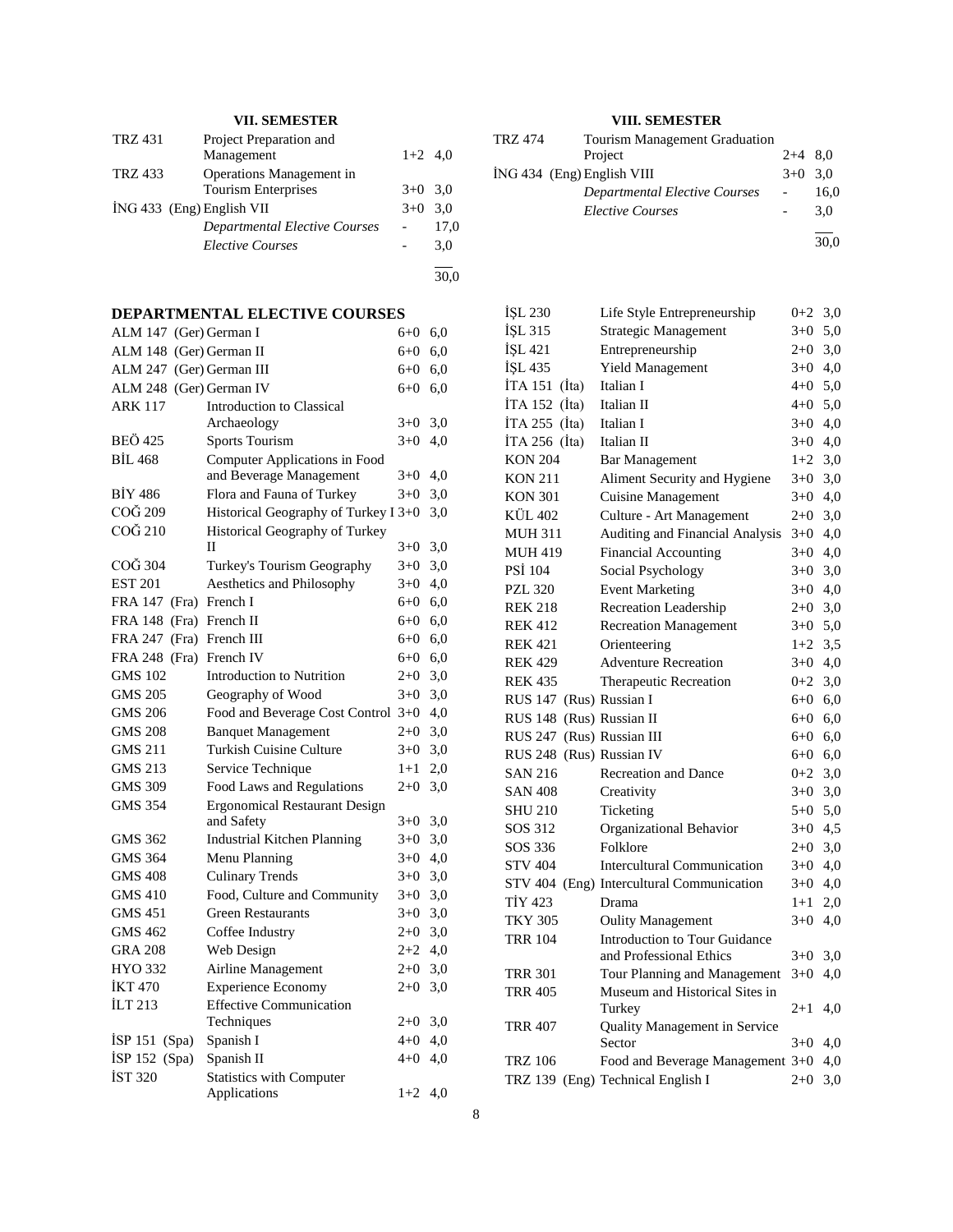|                | TRZ 140 (Eng) Technical English II                   | $2+0$   | 3,0 |
|----------------|------------------------------------------------------|---------|-----|
| <b>TRZ 143</b> | <b>Accessible Tourism</b>                            | $3+0$   | 4,0 |
| <b>TRZ 281</b> | <b>Restaurant Management</b>                         | $3+0$   | 4,0 |
| <b>TRZ 283</b> | Psychology of Tourism                                | $2+0$   | 2,0 |
| <b>TRZ 285</b> | <b>Individual Outdoor Activities</b>                 | $2+2$   | 3,0 |
| <b>TRZ 294</b> | Thermal and SPA Services                             | $3+0$   | 4,0 |
| <b>TRZ 307</b> | Support Services in Hospitality                      | $3+0$   | 4,0 |
| <b>TRZ 309</b> | Environmental Management in                          |         |     |
|                | <b>Tourism Businesses</b>                            | $3+0$   | 4,0 |
| <b>TRZ 310</b> | <b>Destination Management</b>                        | $3+0$   | 5,0 |
| <b>TRZ 312</b> | Tourism, Media, Communication 3+0                    |         | 4,0 |
| <b>TRZ 314</b> | <b>Investment and Project Analysis</b>               | $3+0$   | 4,0 |
| <b>TRZ 318</b> | <b>Sectoral Relations in Tourism</b>                 | $2+0$   | 3,0 |
| <b>TRZ 352</b> | Tourism Legislation                                  | $3+0$   | 4,0 |
| <b>TRZ 353</b> | <b>International Tourism</b>                         |         |     |
|                | Management                                           | $3+0$   | 4,0 |
| <b>TRZ 354</b> | Conference and Event                                 |         |     |
|                | Management                                           | $3+0$   | 4,0 |
| <b>TRZ 355</b> | Computerized Front Office                            |         |     |
|                | Management                                           | $2+2$   | 4,0 |
| <b>TRZ 356</b> | Housekeeping Management                              | $2+2$   | 4,0 |
| <b>TRZ 357</b> | <b>Ergonomics</b> in Tourism                         | $2+0$   | 3,0 |
| <b>TRZ 358</b> | Digital Tourism                                      | $2+0$   | 3,0 |
| <b>TRZ 359</b> | <b>Creative Cities</b>                               | $2+0$   | 3,0 |
| <b>TRZ 361</b> | <b>World Culinary Culture</b>                        | $3+0$   | 4,0 |
| <b>TRZ 415</b> | <b>Institutionalization of Tourism</b>               | $2+0$   | 3,0 |
| <b>TRZ 419</b> | Public Relations Campaigns in                        |         |     |
|                | Tourism                                              | $2+2$   | 5,0 |
| <b>TRZ 420</b> | <b>Mass Food Production</b>                          | $3+0$   | 5,0 |
| <b>TRZ 424</b> | <b>Tourism Transportation</b>                        | $3+0$   | 5,0 |
| <b>TRZ 457</b> | Ethics in Tourism                                    | $3+0$   | 4,0 |
| <b>TRZ 458</b> | <b>CRS</b> Applications-Amadeus                      | $3+0$   | 5,0 |
| <b>TRZ 461</b> | Processive Drama                                     | $0 + 2$ | 2,0 |
| <b>TRZ 463</b> | <b>Tourism Field Studies</b>                         | $0 + 3$ | 4,0 |
| <b>TRZ 465</b> | Product Development in Tourism 3+0                   |         | 4,0 |
| <b>TRZ 469</b> | Space and Experience                                 | $2+0$   | 3,0 |
| <b>TRZ 470</b> | Drama in Tourism                                     | $0 + 2$ | 2,0 |
| <b>TRZ 471</b> | Productivity Management in                           |         |     |
|                | <b>Tourism Enterprises</b>                           | $3+0$   | 4,0 |
| <b>TRZ 472</b> | <b>Animation Services Management</b>                 |         |     |
|                | in Tourism Enterprises                               | $2+0$   | 3,0 |
| <b>TRZ 473</b> | <b>Local Authorities and Regional</b><br>Development | $3+0$   | 3,0 |

| TRZ 475                 | Innovation in Tourism                      |           |     |
|-------------------------|--------------------------------------------|-----------|-----|
|                         | Enterprises                                | $2 + 0$   | 3,0 |
| <b>TRZ 476</b>          | Simulation Applications in<br>Hotels       | $1+2$     | 4,0 |
| <b>TRZ 477</b>          | Practices in Convention                    |           |     |
|                         | Management                                 | $0 + 2$   | 3,0 |
| <b>TRZ 478</b>          | Spatial Design at Touristic Areas 3+0      |           | 5,0 |
| <b>TRZ 480</b>          | Tour Operation Applications-               |           |     |
|                         | Sejour                                     | $1+2$     | 4,0 |
| <b>TRZ 482</b>          | Globalization and Competitive              |           |     |
|                         | Strategies in Tourism                      | $3+0$     | 4,0 |
| <b>TRZ 484</b>          | <b>Customer Relationship</b>               |           |     |
|                         | Management                                 | $2+0$     | 3,0 |
| <b>TRZ 486</b>          | Contemporary Issues in Tourism 3+0         |           | 4,0 |
| <b>TRZ 488</b>          | Innovation                                 | $3+0$     | 3,0 |
| <b>TRZ 801</b>          | Types of Tourism I                         | $2 + 0$   | 3,0 |
| <b>TRZ 802</b>          | Types of Tourism II                        | $2+0$     | 3,0 |
|                         |                                            |           |     |
| <b>ELECTIVE COURSES</b> |                                            |           |     |
| <b>BEÖ</b> 155          | <b>Physical Education</b>                  | $2+0$ 2,0 |     |
| <b>CMH 201U</b>         | <b>Conflict and Stress Management</b><br>T | $3+0$     | 4,0 |
|                         | ERA 195 (Eng) Cultural Heritage of Turkey  | $2+0$     | 3,0 |
| <b>ERA 197</b>          | (Eng) Culture and Tourism in Turkey        | $2+0$     | 3,0 |
|                         | ERA 199 (Eng) Cultural Diversity and       |           |     |
|                         | Communication                              | $2+0$     | 3,0 |
| ILT 101U                | <b>Interpersonal Communication</b>         | $3+0$     | 4,0 |
| <b>İLT 207U</b>         | Persuasive Communication                   | $3+0$     | 4,0 |
| İLT 303U                | Image and Reputation                       |           |     |
|                         | Management in Professional Life 3+0        |           | 4,0 |
| <b>İŞL 205U</b>         | <b>Business Administration</b>             | $3+0$     | 5,0 |
| <b>KÜL 101</b>          | <b>History of Culture</b>                  | $2+0$     | 3,5 |
| <b>KÜL 197</b>          | Life in Campus                             | $0 + 2$   | 4,0 |
| <b>KÜL 199</b>          | <b>Cultural Activities</b>                 | $0 + 2$   | 2,0 |
| <b>KÜL 200</b>          | Face to Face Cultural Interaction          | $0 + 2$   | 4,0 |
| <b>PSI 201U</b>         | Social Psychology I                        | $3+0$ 4,0 |     |
| <b>SAN 155</b>          | <b>Hall Dances</b>                         | $0 + 2$   | 2,0 |
| <b>SAN 213</b>          | Argentine Tango                            | $1+2$     | 4,0 |
| <b>SNT 155</b>          | <b>History of Art</b>                      | $2+0$ 2,0 |     |
| SOS 155                 | Folkdance                                  | $2+0$ 2,0 |     |
| <b>THU 203</b>          | <b>Community Services</b>                  | $0+2$ 3,0 |     |
| <b>TÜR 120</b>          | Turkish Sign Language                      | $3+0$     | 3,0 |
|                         |                                            |           |     |

## **COURSE CONTENTS**

#### **ALM 147 German I 6+0 6,0**

Greeting Friends; Asking Someone How They are; Asking About a Place; Saying Goodbye; Introducing Yourself and Others; Asking Where Someone Is From; Asking For a Request; Asking About Price; Asking The Type of Food And Beverage; Learning Courtesy Sentences Used In Restaurants or Official Sites; Asking The Time and Telling The Time; Setting A Time and Date; Conveying Choises and Flavours or Asking About Them; Asking The Amount Of Something;

#### Quantity and Measurement Reporting; Learning Conversations Used At Phone; Using Appropriate Grammar Forms for The Given Situation.

#### **ALM 148 German II 6+0 6,0**

Modal verbs: Können, Müssen, Wollen, Dürfen, Sollen, Mögen; Tenses: Present tense, future tense; Names: Types of names; Description Prepositions: Prepositions of Specific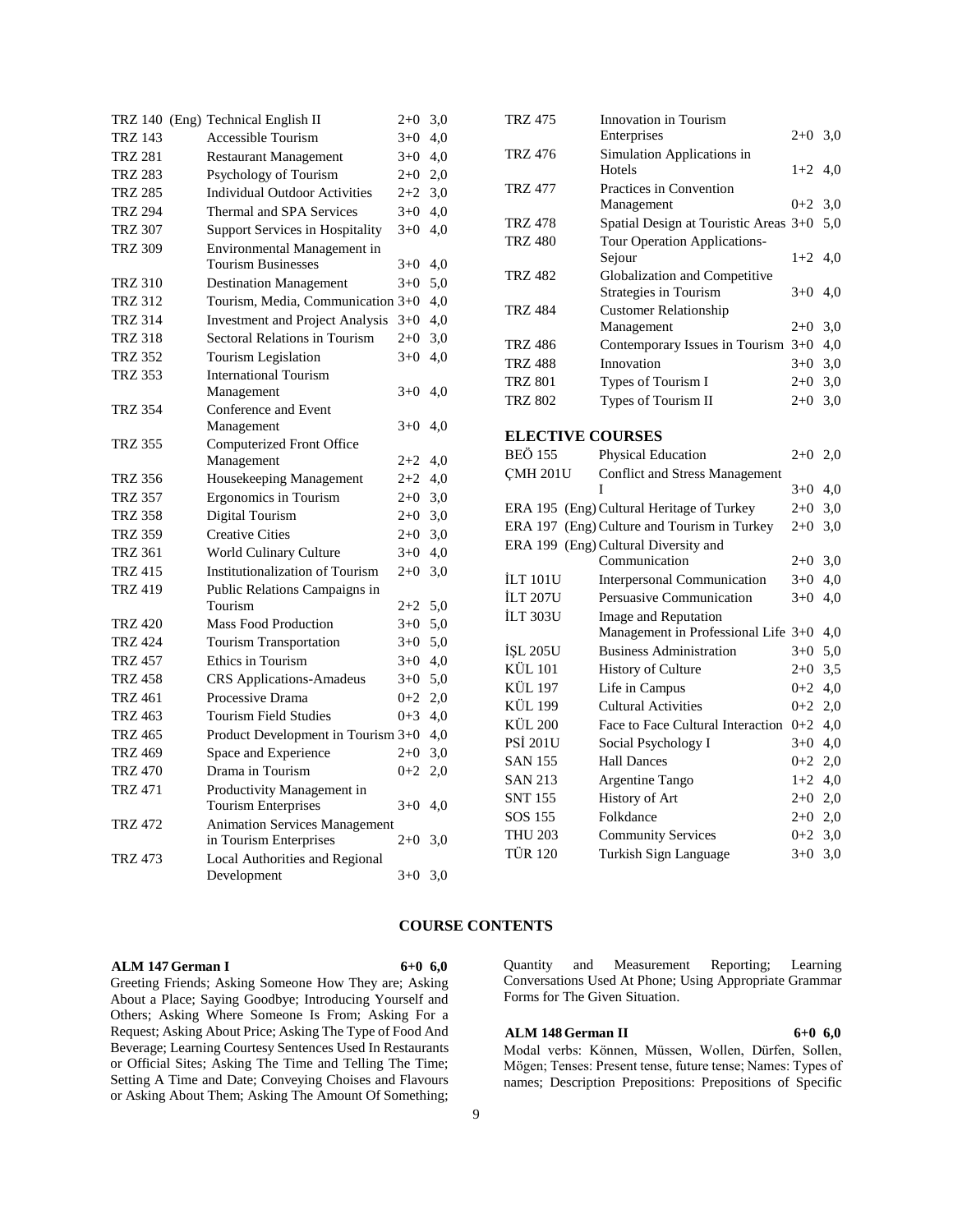definition, Indefinite prepositions, Prepositions of negative and ambiguous definition; Singular and Plural Status: Words used only in singular or plural form, Plural types, Plural form of indefinite article; Forms of Names: Nominative, Accusative, Dative; Grammar exercises Paralel to These Topics.

#### **ALM 247 German III 6+0 6,0**

Asking for a request; Conveying a Request; To be Sorry For Something; Recognition of The Disease and The Human Body; Learning Phrases Used in Cases Such As Being Amazed, Surprised; Responding to Misunderstandings; Clarification About an Issue, Asking For Something From Someone; Telling About Someone's Idea Concerning To Furniture, Pictures, Clothes and People; Verbs: Strong Conjugation, Weak conjugation, Mixed Conjugation; Adjectives: Use of adjectives, Adjective phrases, Comparison of adjectives.

#### **ALM 248 German IV 6+0 6,0**

Tenses: Present Tense, Past tense, Past participle tense, Future perfect tense; Subordinate Clauses Related to Tenses: "Nachdem, Bever, Als, Wenn, Wenn İmmer, Seitan I, Solange, Sobald Bis, İndem"; Cause Reporting Subordinate Clauses; Conditional Sentences; Auxiliary Verbs Z + Infinitive; Subordinate Clauses Made with "Ob"; Relative Clauses: Relative pronouns, The conjugation of relative Pronouns; German in the Workplace: Legal writing, Response; Petition Writing; Job Application.

#### **ALM 255 German I 3+0 4,0**

Greeting Friends; Asking for Someone's Health; Asking for Directions; Asking Where People are From; Making Requests; Asking for Prices; asking for Prices; Asking for Different Kinds of Food and Drink; Formal Sentences Used in Restaurants and Formal Places; Asking For and Telling People about Preferences; Likes and Dislikes; Asking for the Amount of Something and Telling the Amount of Something: Structures Used in Telephone Conversations; Using Appropriate Grammar Forms for the Given Situations.

#### **ALM 256 German II 3+0 4,0**

Modal verbs: Können, Müssen, Wollen, Dürfen, Sollen, Mögen; Tenses: Simple Present Tense, Future Tense; Nouns and Types of Nouns; Articles; Singular and Plural Forms: Words that are used as Singular or Plural only, Plural Form of the Indefinite Article; Cases of a Noun: Uninflected Case, Accusative, Dative, Possessive Cases; Exercises about these Grammar Points.

#### **ALM 347 German V 3+0 3,0**

Welcoming guests: To communicate with guests in the reception; Making Reservations: Reservation form and booking process; Travel Agents: Taking reservation on phone and responding requests, Transfer to the airport from the hotel and vice-versa; Apprising Hotels and Rooms: Assessment of complaints related with the hotel and rooms and finding solutions; Taking Order of Food & Beverage; Terms Related with Food & Beverage, Table Reservation at a Restaurant; Wake Up Service by Phone; Turkish Cuisine.

#### **ALM 348 German VI 3+0 3,0**

Country Orientation: Geographical position, Political structure, Education system, National and religious holidays, Traditions and customs, beliefs; Tangible Assets Included in Unesco World Cultural Heritage Sites: Istanbul Historic Areas, Divriği Great Mosque and Hospital, Hattushash, Mount Nemrut, Xanthos-Letoon, Safranbolu, Troy, Edirne Selimiye Mosque and Complex, Çatalhöyük, Pergamum, , Bursa and Cumalikizik Göreme National Park and Cappadocia, Pamukkale-Hierapolis.

**ALM 447 German VII 3+0 3,0**

Wonders of the Ancient World: Keops Pyramide, Hanging Gardens of Babylon, Statue of Zeus, Statue of Rhodes, The Lighthouse of Alexandria, The Mausoleum at Halicarnassus, The Temple of Artemis (Ephesus); Modern Wonders of the World: Ancient City of Petra in Jordan, Great Wall of China, Christ the Redeemer in Brasil, Ancient City of Machu Picchu in Peru, Chichen Itza Pyramid in Mexico, Colloseum in Rome, Tac Majal in India.

#### **ALM 448 German VIII 3+0 3,0**

Written and Oral Narration Activities Using Documents Introducing Germany; Informing About Tourism Regions in Germany; Travel Agencies and Tourism Information Services in Germany: Getting information from travel agencies and informing customers; Preparing a Promotional Brochure About a Tourism Region; Making Reservations at a Hotel; Job Opportunities in Tourism: Writing application letters, Replying job advertisements; Thermal Tourism and Winter Tourism in Germany

## **ANP 201 Nutrition Anthropolog 2+0 3,0**

Culture; Definition, Dimensions, Anthropology; Definition, Branches, Terminology, Key concepts, Principles, Processes, Cultural variety of people; Social Behavior of People; Cultural Anthropology; Definition, History, Concepts, Human being; Relationship with ecology and social environment, Form of social organizing, Systems of family and relatives, Philosophy, Celebrity and rituals; Food habits in variety cultures, Relationship food and environment.

### **ANT 212 Mountaineering 1+2 2,5**

Quality of Clothes, Tools and Other Equipments, Walking, Slope, Tents, Camping, Tactics of Camping; Nutrition; Techniques of Using Pickaxe and Wearing Crampon; Climbing on Ice and Snow, Slope and Defense.

**ARK 117 Introduction to Classical Archaeology 3+0 3,0** What is Archaeology?; Classical archaeology, First studies in Europe, Beginning of Classiacal Archaeology as a science with Winkelmann, Studies of foreign scientists in Turkey in 18th century, Turks developing awareness of archaeology and Osman Hamdi Bey, Spreading of archaeology in Turkish universities, Fundamentals of classical archaeology, Researches in the Republic era, Classical archaeology as a branch of science.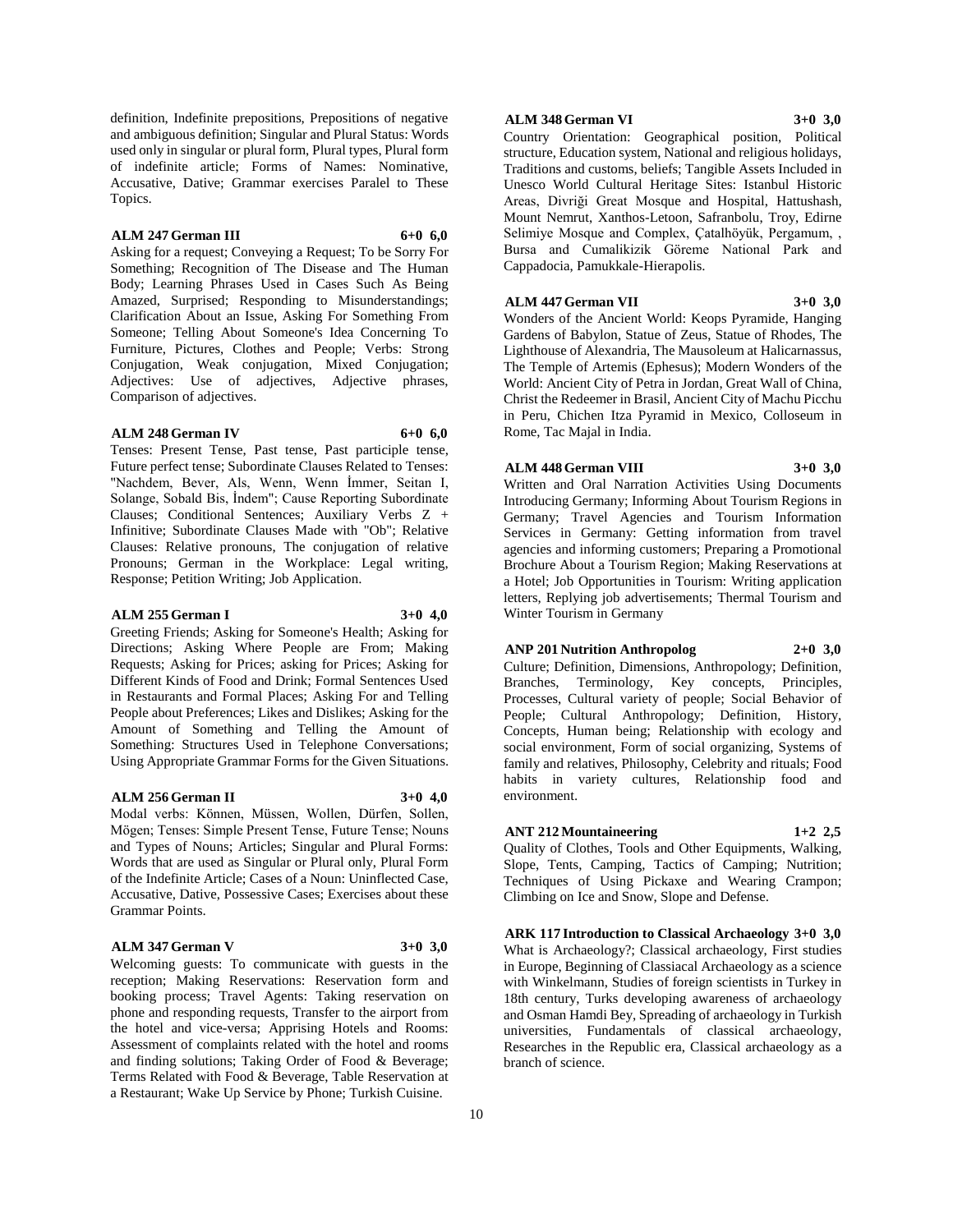#### **ARK 240 The Art of Hittites 2+0 4,0**

Anatolia before Hittites; Origin of Hittites; Migration to Anatolia; Political structure; Language, Religion, Structure of Government; Old Hittite Kingdom; Hittite Empire Period; Destruction of the Hittite Empire; Hittite Cities; Yazilikaya: Hittite Pantheon; Architecture of Hittites: Religious buildings, Military structures, Civilian buildings; Art of ceramics; Art of metal objects; Art of Figurines; Weapons; Rhytons; Art of Statues and Reliefs; Art of Hittite Glyptic.

**ARK 435 Gods and Sanctuaries 2+0 4,0**

Pan Hellenic Cults and Cult Centrum; Zeus: Olympia and Olympic games, Nemea, Aizanoi; Hera: Argos, Samos; Poseidon: Istmia, Panionia; Demeter: Eleusian and Mysteries Cult; Athena: Parthenon and Panathenai; Apollon: Delphi, Didyma, Claros, Patara; Artemis: Ephesus, Perge; Leto-Artemis-Apollon: Letoon; Hekate: Lagina; Aphrodite: Aphrodisias; Dionysos: Athen Eleuterios, Teos; Asklepios: Epidauros, Pergamun.

**ARK 441 Roman Period and Archaeology 3+0 5,0** Italian Peninsula, Etruscans, City of Rome, Rome in Etruscan Sovereignty, Roman Republic, Rome: From Republic to the Empire; Roman Provinces: Italy, Gallia, Germania, Britannia, Hispania, Africa, Dalmatia, Dacia, Achaia, Macedonia, Asia Minor, Syria, Palaestina, Aegyptus; Government Systems; Roman Social Structure; Roman Law, Roman Army; Roman Economics; Development of Marine and Land Route Networks through Trade; Roman Handcrafts, Painting and Mosaic: Pompeian Painting Styles.

#### **ARK 442 Roman Period and Archaeology in Anatolia 3+0 4,5**

The End of Hellenistic States in Anatolia; Foundation of Asia Minor, Cilicia, Pontus et Bythina, Galatia, Cappadocia, Lycia et Pamhylia, Trachia Provinces, Removal of the Hellenic Ideal and Beginning of Romanization; Imperial Cult; Neokoriae, Political Developments, Situation of City States in Anatolia, Development of Trade and Change in the Economic Structure; Glass, Metal and Jewelry; Painting and Mosaic, Important Roman Centers in Anatolia.

**ARK 465 Phrygian Archaeology 2+0 4,0**

The Historical Geography of Phrygia; The Origin of Phrygians and the Mushki Problem; The Foundation and Fall of Phrygian Kingdom: Capital City Gordion and archaeological excavations; Phrygian Architecture: Gordion citadel, City walls and megarons; Phrygian Religion: The Cult of the Mother goddess; Religious Architecture: Open air shrines; Burial Customs and Tombs: The tumuli, Rock cut tombs; Phrygian Pottery: Grey Pottery and painted pottery, Pottery forms; Metal Works; Sculpture: Reliefs, statues and statuettes; Wood Industry: Techniques and wooden objects; Architectural Terracotta Revetment Plaques.

**ARY 307 Scientific Research Methods 3+0 4,0** Basic Concepts: Science, Scientific research, Variable, Hypothesis; The Purpose of Science: Information resources, Ways to access to information; Scientific Method: Scientific research, Types of scientific research; Scientific Research Process: Problem, Objective, Importance, Limitations, Definitions, Pattern, Population and sampling, Data sources and data collection methods; Validity and Reliability; Analysis of the Data; Results and Interpretation; Reporting of Scientific Research; Ethics in Scientific Research; Investigation of Research Article.

#### **BEÖ 155 Physical Education 2+0 2,0**

Definition of Physical Education and Sports; Aims, Disadvantages of Inactive Life; Various Activities for Physical Education; Recreation; Human Physiology; First Aid; Sports Branches: Definition, Rules and Application; Keep Fit Programs.

**BEÖ 176 Trekking 1+2 4,0** The Definition of Trekking; The Essentials which Must Be Done Before Trekking, At The Time of Trekking, After Trekking; Trekking Equipments; Backpack and Essential Equipments in Backpack; The Characteristics of Clothes; The Characteristics of Shoes; Sleeping Bags: Their kinds and characteristics; The Characteristics of Mats; Tents: Their kinds and characteristics; The Methods of Direction Determination: Scrip, GPS, Pole star, Sun, Watch; The

#### **BEÖ 425 Sports Tourism 3+0 4,0**

Sport and Tourism; Developing Sports Tourism; Tourism and Tourist; Purpose; Sport Activities; Animation; Information, Work Opportunities; Sport Tourism in Turkey; Rafting, Tracking, Paragliding, Skiing, Horsemanship, Cycling, Water sports; Surfing in Turkey.

#### **BİL 150 Fundamentals of Information Technology 4+0 5,0**

Introduction to Computer: History of Computer; Operating Systems: Introduction to operating systems; Office Software-Word Processors and Document Systems: General Characteristics of the Office Software; Office-Software-Spreadsheets Programs: Spreadsheets Programs; Office Software-Presentation Programs: Presentation Programs; E Mail-Personal Communication Management: General Characteristics of the E Mailing System; Effective use of the Internet and Internet Security; Network Technologies. Computer Hardware and Error Detection: Types of Computers; Social Networks and Social Media: Social Media and Introduction to Social Media; Special Application Software: Multimedia; Law and Ethics of Informatics: Intellectual Property and Informatics Law; E-Learning: Developments in E-Learning; E-Government Applications; Computer and Network Security; Latest Strategic Technologies of Informatics: Factors Affecting Technological Developments.

## **BİL 468 Computer Applications in Food and**

**Beverage Management 3+0 4,0** Use of Computers in Food and Beverage Management; Hardware; Software; Recipe Management; Purchase Analysis; Menu Management; Efficient management; Beverage and Food Control Systems; Fidelio Packet

Problems According to Weather Conditions in Trekking.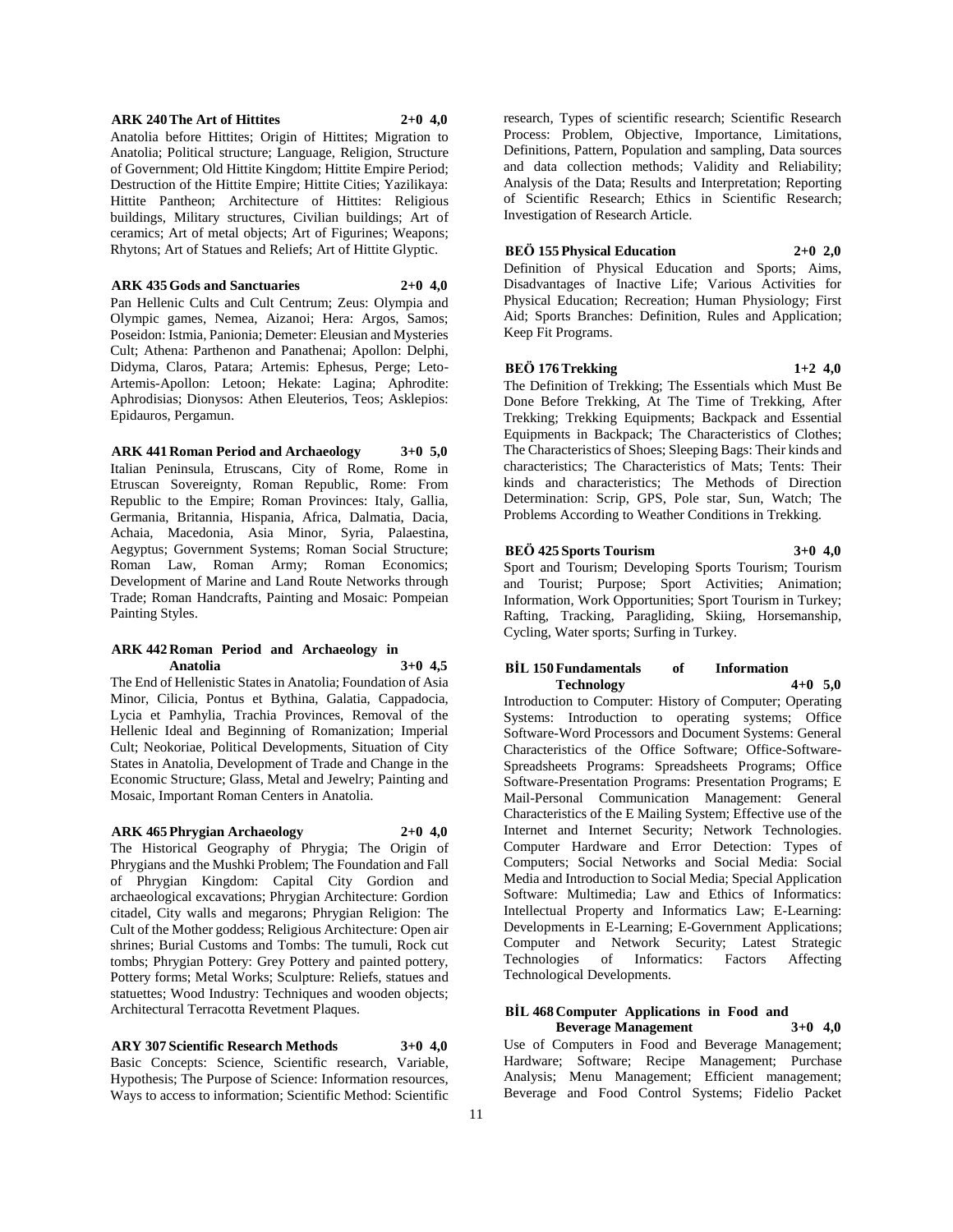Program for Food and Beverage Module; calculation of food and beverage costs; stock control; sales; stock; purchase; sale; applications.

**BİY 486 Flora and Fauna of Turkey 3+0 3,0** Paleontology in Turkey: Contribution of Paleogeography and Paleoclimatology on Current Biogeography; Formation and Compound of Terrestrial Fauna, Zoogeography and Fitogeography kingdoms and regions; Generation of Vegetation Formation and Flouristic Regions; Bio Diversity in Turkey; Main Trees, Step Plants, Bushes and Alpine Meadows of Turkey; Relict Area, Relict Plants and Animals; Endemism: Endemic plants and animals; Endangered Species in Turkey.

**COĞ 209 Historical Geography of Turkey I 3+0 3,0** Central Anatolia Region: Natural attractions, Cultural attractiveness, Services, Tourism-related issues; The Black Sea Region: Natural attractions, Cultural attractiveness, Services, Tourism-related issues; Marmara Region: Natural attractions, Cultural attractiveness, Services, Tourismrelated issues; Aegean Region: Natural attractions, Cultural attractiveness, Services, Tourism-related issues; Mediterranean Region: Natural attractions, Cultural attractiveness, Services, Tourism-related issues; South Eastern Anatolia Region: Natural attractions, Cultural attractiveness, Services, Tourism-related issues; Eastern Anatolia Region: Natural attractions, Cultural attractiveness, Services, Tourism-related issues; Implementation of Tourism Geography for Tour Guides.

**COĞ 210 Historical Geography of Turkey II 3+0 3,0** Anatolia in Pre-Classical Age: Hittites, Dark Ages in Anatolia, Geographical segmentation, Terrain names; Relations with the Aegean World; Anatolia in Classical Age: Major Cultural Groups and Communities after Immigrations: Ionians, Phrygian, Lydian, Lycian, Mysians; Greek, Hellenistic and Roman region and terrain names; North-Western Anatolia; History of Ionia and Caria: Cultural groups, Studying major cities; Foundation of Byzantium, Kalkhedon and Istanbul; Ancient cities of Nikaia, Pergamon, Neandria, Assos, Ephesus, Miletus, Priene, Magnesia, Smyrna, Aphrodisias, Halicarnassus, Mylass.

**COĞ 304 Turkey's Tourism Geography 3+0 3,0** Central Anatolia Region: Natural attractions, Cultural attractiveness, Services, Tourism-related issues; The Black Sea Region: Natural attractions, Cultural attractiveness, Services, Tourism-related issues; Marmara Region: Natural attractions, Cultural attractiveness, Services, Tourismrelated issues; Aegean Region: Natural attractions, Cultural attractiveness, Services, Tourism-related issues; Mediterranean Region: Natural attractions, Cultural attractiveness, Services, Tourism-related issues; South Eastern Anatolia Region: Natural attractions, Cultural attractiveness, Services, Tourism-related issues; Eastern Anatolia Region: Natural attractions, Cultural attractiveness, Services, Tourism-related issues; Implementation of Tourism Geography for Tour Guides.

#### **COĞ 403 World Geography of Travel and Tourism 3+0 4,0**

American Geography and Tourism: Physical and tourism characteristics, destinations and attractions; European Geography and Tourism: Physical and tourism characteristics, destinations and attractions; Geography and Tourism of the Balkans: Physical and tourism characteristics, destinations and attractions; Africa Geography and Tourism: Physical and tourism characteristics, destinations and attractions; Asia Geography and Tourism: Physical and tourism characteristics, destinations and attractions; Australia, New Zealand and the Pacific Islands Geography and Tourism: Physical and tourism characteristics, destinations and attractions.

**ÇMH 201U Conflict and Stress Management I 3+0 4,0** Nature of Conflict: Definition, Types and Process of Conflict: Introduction, Definition of the Concept of Conflict, Causes and Consequences of Conflict: Introduction, Factors leading to a conflict, Conflict Management: Introduction, Conflict management, Negotiation in Conflict Management: Mediation in Conflict Management; Controlling Anger in Conflict Management; Communication in Conflict Management; Leadership Styles in Conflict Management.

**EDB 227 Introduction to Turkish Literature 2+0 2,0** General Information on Concepts of Literature and Literary History; History of Old Turkish Literature: Stages of Turkish literature, Old Turkish literary works and general characteristics: Divans, Mesnevis, Proses; Assessment of Literary Components in the Old Turkish Literature: Figurative Language; Pastiche in the Turkish Literature; Sources Supporting the Modern Turkish Literature: Divan literature, Western literature, folk literature; Formation and Development of New Turkish Literature; Sources of Modern Turkish Literature.

**EDB 313 Turkish Folktales 2+0 4,5** Methods of Collecting Anonymous Turkish Folktale; Analyses of Selected Folktales: Origins, Properties, Content, Function, Language, Style; Classificaton: According to Scope, theme (love, hero etc.); Analysis of Selected Turkish Folktale; Tales of Dede Korkut.

## **EDB 322 Turkish Folk Myths 2+0 4,5**

Overview on types of legend: Language, narrator, structure, content and functional properties; Classifications of legends; Myth, Saint legends, urban legends; Reality in legends: Reasons for emergence of the legends, Difference between scientific reality and the reality of legends; Evolutionist theory and legends; Theory and method of description and analysis of legends: Structuralism, Psychoanalyst; Functionalism, Myth ? Ritual Theory, Euhemerism, mono and multi source approach to legend. Rumor: Themes of rumor, rumor and reality, relationship rumor and legends; Collecting legends: Ethnographic method, writing field notes, observation and interview techniques, transformation of raw field notes to ethnographic text.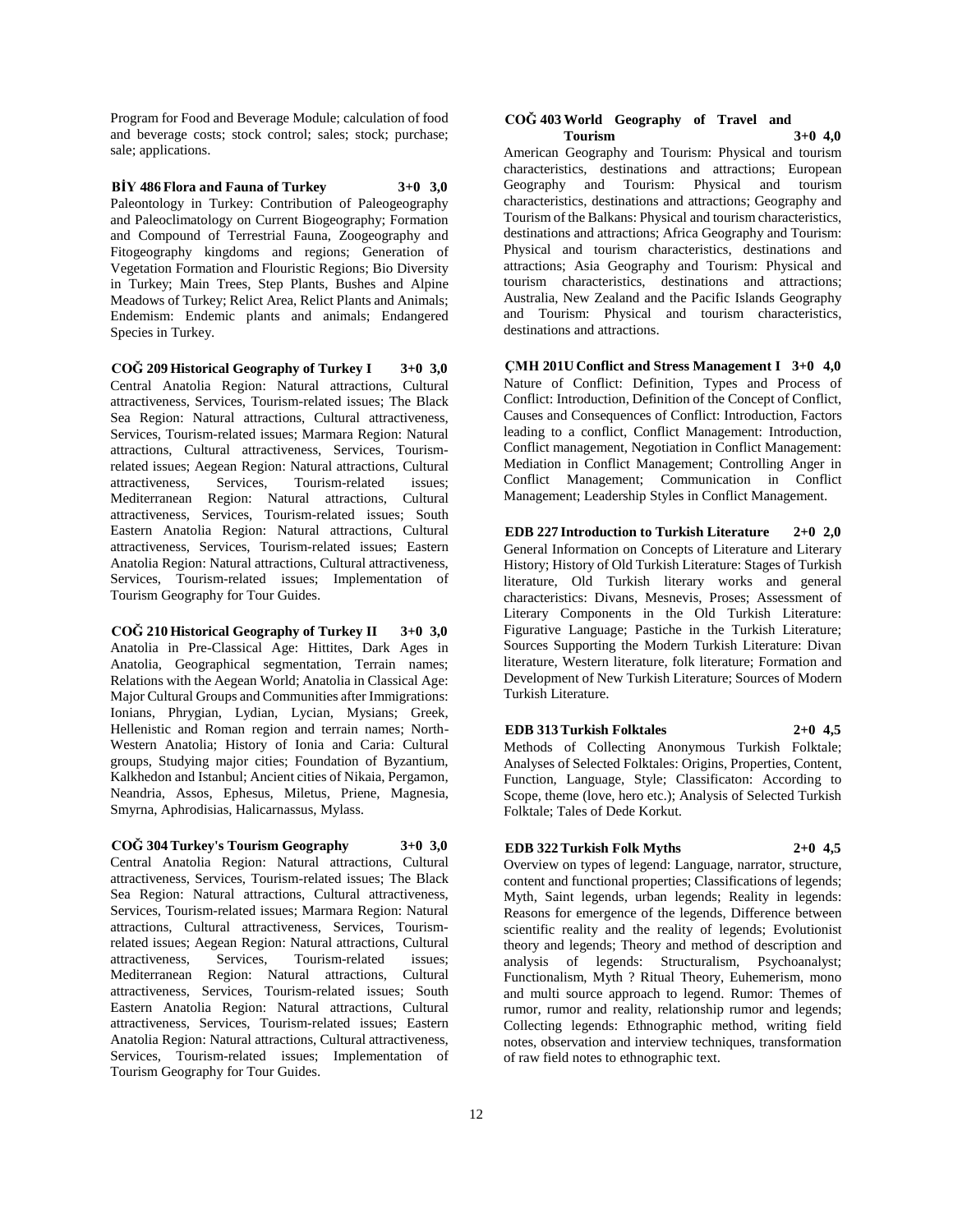#### **EDB 324 Turkish Fairy Tales 2+0 4,5**

Overview on types of folk tales: Language, narrator, structure, content and functional properties; structural properties of folk tale: Epic rules, motifs, formulas and, the quality of tale characters; Tale types and type catalogues; Rigmarole and rigmarole classification; Theory and method of description and analysis of tales: Structuralism, Narratorcentered approach, Historic- geographic method; Different approaches to the study of folk tales: Tale and reality, the educational function of tales; Collecting folk tales: Ethnographic method, writing field notes, observation and interview techniques, transformation of raw field notes to ethnographic text.

#### **ERA 195 Cultural Heritage of Turkey 2+0 3,0**

Prehistorical Ages; Historical Ages; Aegean Immmigrations; Hellenistic and Roman Heritages in Anatolia; Jewish and Christianity Heritages in Anatolia; Otoman Heritage in Anatolia; Foundation of Modern Turkey; Lausanne Pact; Turkey and European Union; Minorities in Turkey; Ethnic Problems of Turkey; Laicism and Islam; General Discussion.

**ERA 197 Culture and Tourism in Turkey 2+0 3,0** An Overview of Cultural Formation of Turkey; The Prehistoric and Historic Times; Hittites; Aegean Migration, Phrygians, Lydian's and Persians ; The Oration Kingdom; Helen and Roman Civilization; The Byzantine Empire; Turkish Period in Asia Minor; Foundation of Turkish Republic; Art and Culture in Anatolia; Social Life; Ancient Ruins of Anatolia.

#### **ERA 199 Cultural Diversity and Communication 2+0 3,0**

Introduction, Anthropological View; Definition of Culture, Diversity; Globalization, Identity & Affinity; Language and Culture; Religion and Culture; Class in countries; Gender and Society; Prejudices and Stereotypes; European Culture; Media and Culture; Media and Representations; Cultural stereotypes in Media

**EST 201 Aesthetics and Philosophy 3+0 4,0** Scope and Methods of Aesthetics; Concept of Beauty and Aesthetic Judgment; Main Philosophical Perspectives; Concept of Art; Classification of Art; Requirements for Artistic Creativity; Types of Art; Accurate Determination of Evaluation Criteria in Arts; Methods of Criticizing Artworks and Philosophical Criticism; Platos Reflection Theory; Aristotles Substance and Essence Concepts, Mimesis Concept; Aesthetics in the Islam, Christianity and Renaissance; Philosophers in the Age of Enlightenment (Baumgarten, Kant and Hegel) and Expressionism; Formalism, Theory of Art for Art.

#### **ETK 204 Professional Ethics 2+0 3,0**

Ethics in Gastronomy; Ethics and Related Concepts; Ethics Theories; Basic Principles of Ethics; Types of Ethics: Individual ethics, Business ethics; World Tourism Organizations Code of Ethics; Ethical Problems in Gastronomy Organizations; Sources of Ethical Problems; Ethical Problems in Food & Beverage Organizations; Ethics

and Customer Complaints; Customer Rights in Tourism Sector.

#### **FİN 312 Financial Management 3+0 4,0**

Purposes of a Company: Historical evolution of finance; Legal Foundations and Types of Companies; Time Value of Money; Financial Analysis; Financial Planning And Control; Working Capital Management; Short-Term Financing; Medium-Term Financing; Capital Structure; Capital Structure; Cost of Capital; Dividend Policy; Forms of Cooperation Between Companies; Business Failure and Crises; International Financial Management; Contemporary Techniques in Financial Management.

#### **FOT 201 Basic Photography 2+2 5,0**

The short history of photography: Cameras; 35 mm, Medium and large format cameras; Lenses; Normal focus, Wide angle, Narrow angle (Tele) and Zoom lenses; exposure control mechanisms; Diaphragm, Shutter; Stop motion; Depth of field; Film: Film types according to formats, Film types according to light-power sensitivity, Film types according to color sensitivity, Contrast, Clearness and grain structure; Light: light Measuring, the different ways of light measuring, Exposure modes, Filters and asset accessories; Image design; Developing and printing black and white films.

**FOT 403 Food Styling and Photography 3+0 4,0** Artistic Interventions in Photography; Food Photography: Composition I; Food Photography: Composition II; Special Effects; Projecting the Images; Camera Effects I; Camera Effects II; Effects with Filter; Motion; Darkroom Effects I; Darkroom Effects II.

#### **FRA 147 French I 6+0 6,0**

Language Functions:Meeting, Greeting, Talking about thoughts, Describing own town, Thanking, Giving directions, Asking prices, Weather, Occupations, Accepting and refusing suggestions, Asking about time, Talking about the past; Grammer: Alphabet, Masculin-feminin vocables and adjectives, Definite-indefinite pronouns, Être, avoir ve s'appeler verbs; Possessive adjectives, Interrogative sentences, Conjugation, Cause and effect sentences, Demonstrative adjectives; Auxilary verbs: Vouloir-Pouvoir-Devoir, Imperative, Double pronoun verbs, Past tense, Immediate future tense; Vocabulary: Numbers, Languages and nationalities, Days, Seasons and months; Masculin-Feminin Occupations; Personal Characteristics; Sports Events.

#### **FRA** 148 French II 6+0 6,0

Language Functions: Talking about others, Phone calls, Talking about the past, Expressing feelings and thoughts, Talking about free time and cultural activities, Writing holiday letters, Preparing menus, Describing outfits, Advising, Choosing gifts; Restaurant conversations: Taking and giving orders; Talking about memories, converstions with neighbours; Grammer: Immediate past tense, Past Tense with double pronoun verbs, Y and en pronouns, Future

tense; Relative pronouns: Qui and Que; Imparfait;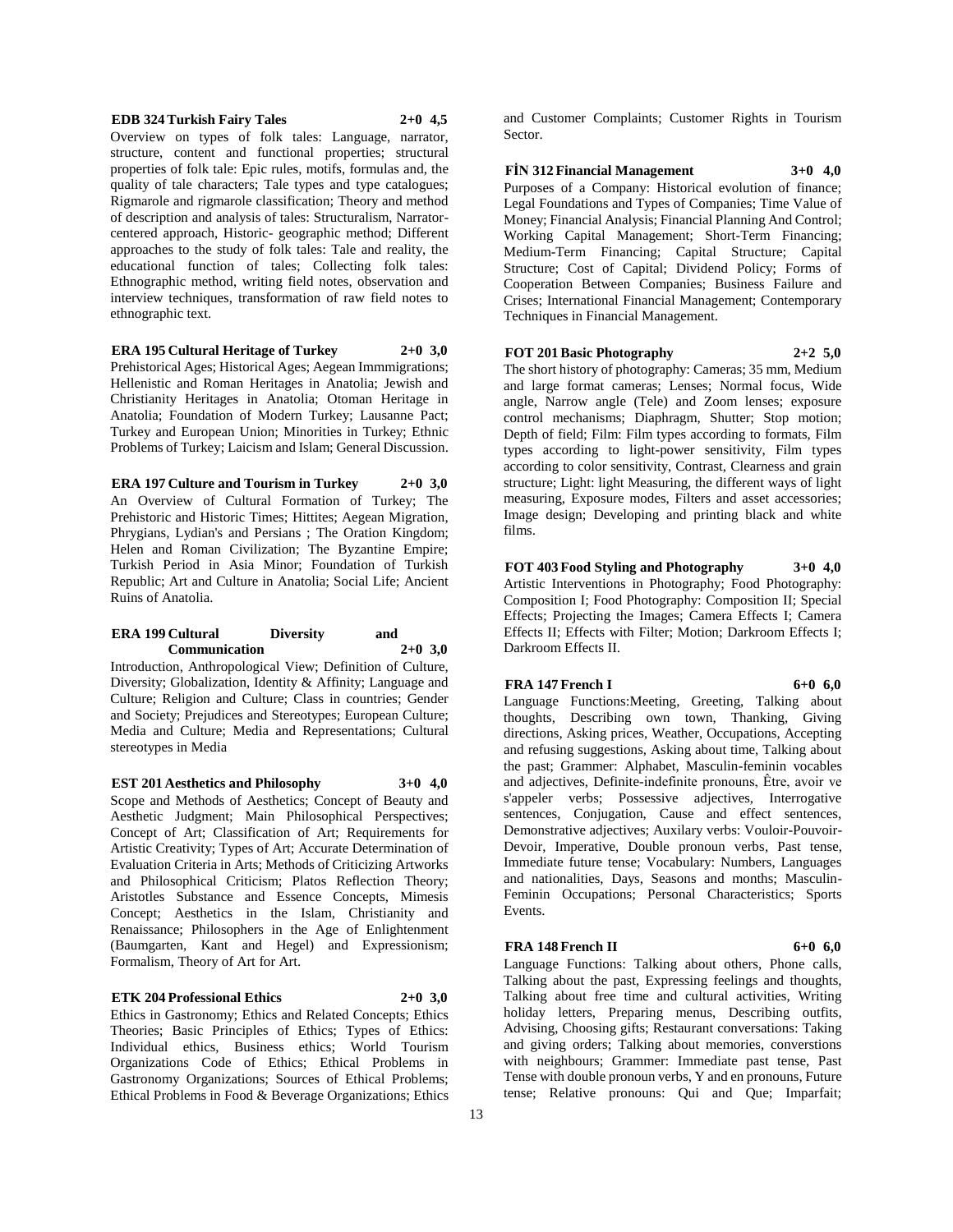Vocabulary: Food, Colours, dress and shoe sizes, Restaurant and food related vocables, House descriptions, Country and city life vocables.

### **FRA 247 French III 6+0 6,0**

Language Functions: Character desrciptions; Neighbours, Reading job advertisements, Writing resume and formal letters; Advising; Reservations; Discussing television programs; Interpreting movies; Talking about projects; Reading and understanding book summaries; Grammer: Relative pronouns: Qui, Que, À Qui, Où, Dont; Direct and indirect speech; Comparative Structures; Conditional Clauses with Si; Subjonctif; Plus-Que-Parfait; Gérondif; Passive Sentences; Vocabulary: Character descriptions, Comparative adjectives, Greeting and business life, Jobs and finding a job, Reservation and tourism vocables: Terms of Accommodation, Food, Excursions, City Publicity Materials and Cinema.

#### **FRA** 248 French IV 6+0 6.0

Language Functions: Writing and Understanding Biographies; Talking About Extraordinary Events; Conversations on Worries and Regrets; Expressing a Thought; Explaining Different Phases of an Event; Understanding and Interpreting News on Different Subjects; Complaining; Expressing Displeasure: Expostulating, Protesting; Answering Announcements; Grammer: Indirect Speech in Past Tense; Conditionnel Passé Tense; Tense Terms: Dès Que, Depuis Que, Jusqu'à Ce Que;Contradictory Strucutres: Pourtant, Cependant; Compensation Term Bien Que; Combined Relative Pronouns; Vocabulary: Biography vocables, Emotional and Responsive vocables, environment and environmental terms.

#### **FRA 255 French I 3+0 4,0**

Language Functions: Greetings, Invitations, accepting or refusing invitations; Vocabulary Knowledge: Nourishment, Accommodation, Clothing and colors, Bairams and activities; Grammar: Expressions showing quantity, Demonstrative and possessive adjectives, Prepositions and time indicators, Stressed personal pronouns, Imperatives, Verbs with double pronouns; Learning About French Culture: An area in France: La Baurgogne; Pronunciation, Semi-vowels, Gliding.

#### **FRA 256 French II 3+0 4,0**

Language functions: Imperatives and wishes; Evaluation, Proving and Thanking; Vocabulary: Nourishment, Accommodation, Clothing and colors, Bairams and activities; Ordinal Numbers; Grammar: Expressions showing quantity, Demonstrative and Possessive Adjectives, Prepositions and Time indicators, Stressed personal pronouns: Imperative moods, Verbs with double pronouns; Learning about Target Culture: An Area in France: La Bourgogne; Pronunciation: Intonation, Semi-Vowels, Gliding.

#### **FRA** 347 French V 3+0 3,0

Dialog Examples for Tourism Related Subjects; Written and Oral Text Anaysis; Orl and Written Understanding and

Expression Activities; Transportation Vehicles: Asking-Anwering Train, plane and boat schedules, Train, plane and boat services, Ticketing-reservation; Other Transportation Vehicles: Metro; Vacations: Writing Postcards, Weather conditions; Vacational Activities: Recration, sports and entertainment, health, business and cultural vacations.

#### **FRA 348 French VI 3+0 3,0**

Written and Oral Understanding and Narration Activities with Promotional Documents About France and Paris; Giving Information About Tourism Regions in France; Travel Agencies and Tourism Information Services: Getting information from travel agencies and informing customers; Preparing a Promotional Brochure About a Tourism Region; Making Reservations at a Hotel; Job Opportunities in Tourism: Writing application letters, Replying job advertisements; Tourism Industry in France.

#### **FRA 357 French III 3+0 4,0**

Language Functions: Expressing One's Opinion, Asking for Somebody's Opinion, Giving Negative Reaction, Confirmation, Asking for Explanation, Making Suggestions; Vocabulary: Education, Transportation, Communication, Family, Health; Grammar: Pronouns, Indirect Speech, Futur Proche and Future Tense, Passé Composé, Imparfait, Negation; Pronunciation: Intonation, Gliding, Vowels; Learning about French Culture: Regions and Social Life in France.

#### **FRA 358 French IV 3+0 4,0**

Language Functions: Expressing Wishes, Prohibition and Acceptance, Expressing Opinions and Debating, Expressing Regrets; Vocabulary: Press and Media, Weather Forecast and Seasons, Means of Communication; Grammar: Compound Pronouns, Comparatives, Futur, Imperatives, Passé Recent - Présent Continu, Conditionnel, Impersonnel Verbs, Group III Verbs, Conditional Clauses; Pronunciation: Intonation, Complex Sounds; Learning about French Culture: Regional Life, Economical and Ecological Problems, Traditions and Modern Life.

## **FRA** 447 French VII 3+0 3,0

Turkey-Physical Structure: Mountains, Plains, Rivers, Seas; Regions and Climates; Population; Political Structure: Distribution of authorization; Major Political Parties; Election System; Family Structure: Marriages and Divorces; City and Country Life; Education: Primary, Secondary and Higher Education; Art; Turkish and Other Languages; Turks Abroad; Turkey in Europe and the World; Economic Structure: Agriculture and Industry; Energy; Business Life; Health System.

## **FRA 448 French VIII 3+0 3,0**

Leisure Time: Cinema, Theater, Music; Holiday Destinations; Official and Religious Holidays; Food Culture: Breakfast, Lunch, Dinner; Soups, Food and Deserts; Transportation: Bus, Train, Plane, Boat; Tourism in Turkey: Winter and summer tourism; İstanbul History and Major Monments: Topkapi Palace, Hagia Sophia, Blue Mosque, Yerebatan Cistern, Bosphorus and Golden Horn; Ankara: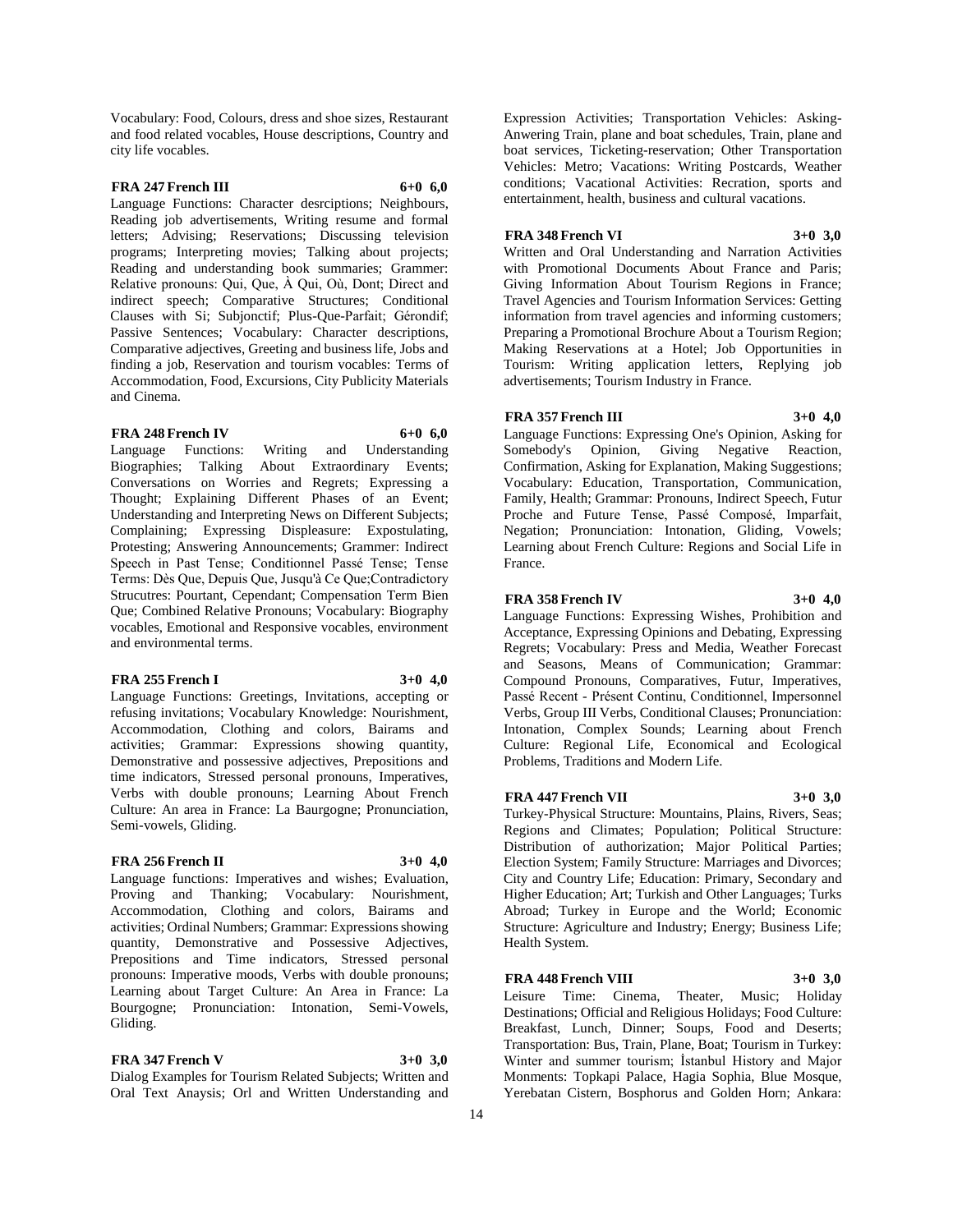Anıtkabir, Castle and anatolian Civilizations Museum; Cappadoccia: Fairy Chimneys, Underground Cities and Churches; Lycian Coasts: Olymphos, Phaselis; Aegean Coasts: Ephesus, Milet; Other Important Areas: Sumela Monastery, Nemrut Mountain; Diyarbakır Castle, Zeugma.

#### **GMS 101 Introduction to the Kitchen 2+0 2,0**

Basic Kitchen Information; Introduction, Characteristics that individuals must have, Dress, Communication, Kitchen practice standards and rules, Code of conduct, Knife skills, Mise en place, Professional kitchens; Kitchen, Kitchen parts, Hot kitchen, Cold kitchen, Patisserie cuisine, Personnel cuisine, Restaurant kitchen, Hotel kitchen, School application kitchen, Other Kitchens, Kitchen Organization; Kitchen Management, Purchasing, Receiving, Procedures, Controls, Measuring, Packaging, Protection, Sales and distribution, Occupational health and safety; First aid, Working style, Work ethics, Communication security, Food safety; Hygiene and Sanitation, Storage, Cooking, Cleaning, Dishwashing, Garbage, Quality management, Haccp, İso Standards, Kitchen equipments; Kitchen Tools, Kitchen utensils, Cutting boards, Knives, Knife types, Hand tools.

#### **GMS 102 Introduction to Nutrition 2+0 3,0**

Fundamentals of Personal Nutrition: Energy requirements and calculations, Carbohydrates, Lipids, Fats and oils, Proteins, Vitamins and minerals; Nutrition in Life Cycle; Weight Management and Exercising; Nutrition and Health; Nutrition Topics Relevant to Foodservices: Nutrition and Menu Planning; Developing Healthy Recipes; Marketing Healthy Menu Options; Impact of Nutrient Retention.

#### **GMS 203 Gastronomy 3+0 4,0**

History of Cuisine: Ancient Greek cuisine, Roman cuisine; Food: Use of food, Food habits; Physical Changes: Kitchen structures, Kitchen equipment and utensils, Ways of use; Methods Used: History of cooking, storing, serving food; Food in Human Life: Daily life, Special occasions, Holy food; History of Food Trends: Classic, Neo-Classic, Modern; Other Trends: Fast food, Slow food; Featured Countries in Gastronomy; France, Italy, USA; New Applications: New cooking techniques, Technology.

#### **GMS 205 Geography of Wood 3+0 3,0**

Basic Concepts of Foods and Geography; Tea: History of tea, Tea around the world and in Turkey, Production of tea; Coffee: History of coffee, Coffee around the world and in Turkey, Production of Coffee; Olive: History of olive, Olive around the world and in Turkey, Production of olive; Hazelnut: History of hazelnut, Hazelnut around the world and in Turkey, Production of hazelnut; Yogurt: History of yogurt, Yogurt around the world and in Turkey, Production of yogurt; Turkish Bagel: History of Turkish bagel, Turkish bagel around the world and in turkey, Production of Turkish bagel.

**GMS 206 Food and Beverage Cost Control 3+0 4,0** Basic Concepts Related to Cost: Types of costs, Fixed costs, Variable costs, Mixed costs, Semi-variable costs; Cost-Volume-Profit Analysis, Break-even Analysis; Food Cost

Control Process: Purchasing, Receiving, Storing, Production; Management of Beverage Costs; Pricing of Food and Beverage: Budgets, Budgeting operations of food and beverage activities; Menu Analysis; Yield Management; Contemporary Costing Approaches: Activity-based costing, Target costing, Kaizen costing, Product life cycle costing.

#### **GMS 208 Banquet Management 2+0 3,0**

Meaning and Scope of Banquet; Importance of Banquet for Hotels and Independent Restaurants; Planning in Banquet Organizations; Organizing in Banquet Organizations; Leading in Banquet Organizations; Coordination in Banquet Organizations; Controlling in Banquet Organizations; Banquet Menus; Buffet Cocktail and Conference Organization; Marketing of Banquet Organizations and Banquet Budget; Protocol Rules; Food and Beverage Related Special Events: Food festivals, Cooking contests.

**GMS 209 Basic Cooking Techniques I 1+3 4,0** Food and Beverage Industry; Organization of Kitchens and Job Descriptions; Tools and Equipment Used in the Kitchen: Cooking equipment, Processing equipment, Holding and storage equipment, Pots, Pans and containers, Measuring devices, Knives, Hand tools, Small equipment; Mise en Place.

**GMS 210 Basic Cooking Techniques II 1+3 4,0** Basic Cooking Principles; Stocks and Sauces; Soups; Cooking Meats; Cooking Game; Cooking Fish; Vegetables and Cooking Vegetables; Salads and Salad Dressings; Hors Doeuvres; Sandwiches; Breakfast Preparation; Dairy Products; Sausages and Cured Foods: Garlic sausage, Bologna type sausage, Bacon; Food Presentation and Garnish; Organization of Modern Kitchens.

#### **GMS 211 Turkish Cuisine Culture 3+0 3,0**

Historical Development of Turkish Cuisine; Central Asian Turkish Cuisine Culture; Selçuklu and Beylikler Period Turkish Cuisine Culture; Ottoman Culinary Culture; Turkish Cuisine Culture During the Republican Period; Turkish Cuisine Culture by Geographical Regions; Turkish Cuisine Culture and Interaction with Other Cuisines; Traditional Places in the Context of Turkish Cuisine Culture; Beverages in Turkish Cuisine; Food Trader in Turkish Culinary Culture; Food Recommendations and Recipes From Turkish Cuisine.

## **GMS 213 Service Technique 1+1 2,0**

Food and Beverage Business: Types, Service, Definition, History; Service Personnel and Their Duties; Service Tools and Equipment; Stemware Equipment; Metal Equipment; Ceramic Equipment; Pre-Service Preparation; Service Operations; Service Types; Russian Service; British Service; French Service; Protocol Service; Flambe Service; Post-Service Procedures.

## **GMS 301 Cuisine Practices I 0+4 4,0**

Winter Vegetables (Leeks, Onion, Carrots, Broccoli, Cauliflower, Cabbage, Celery): Mise en Place: Picking out, Washing, Chopping; Winter Vegetable Cooking; Garnishing; Fish and Shellfish: Dressing and Filleting,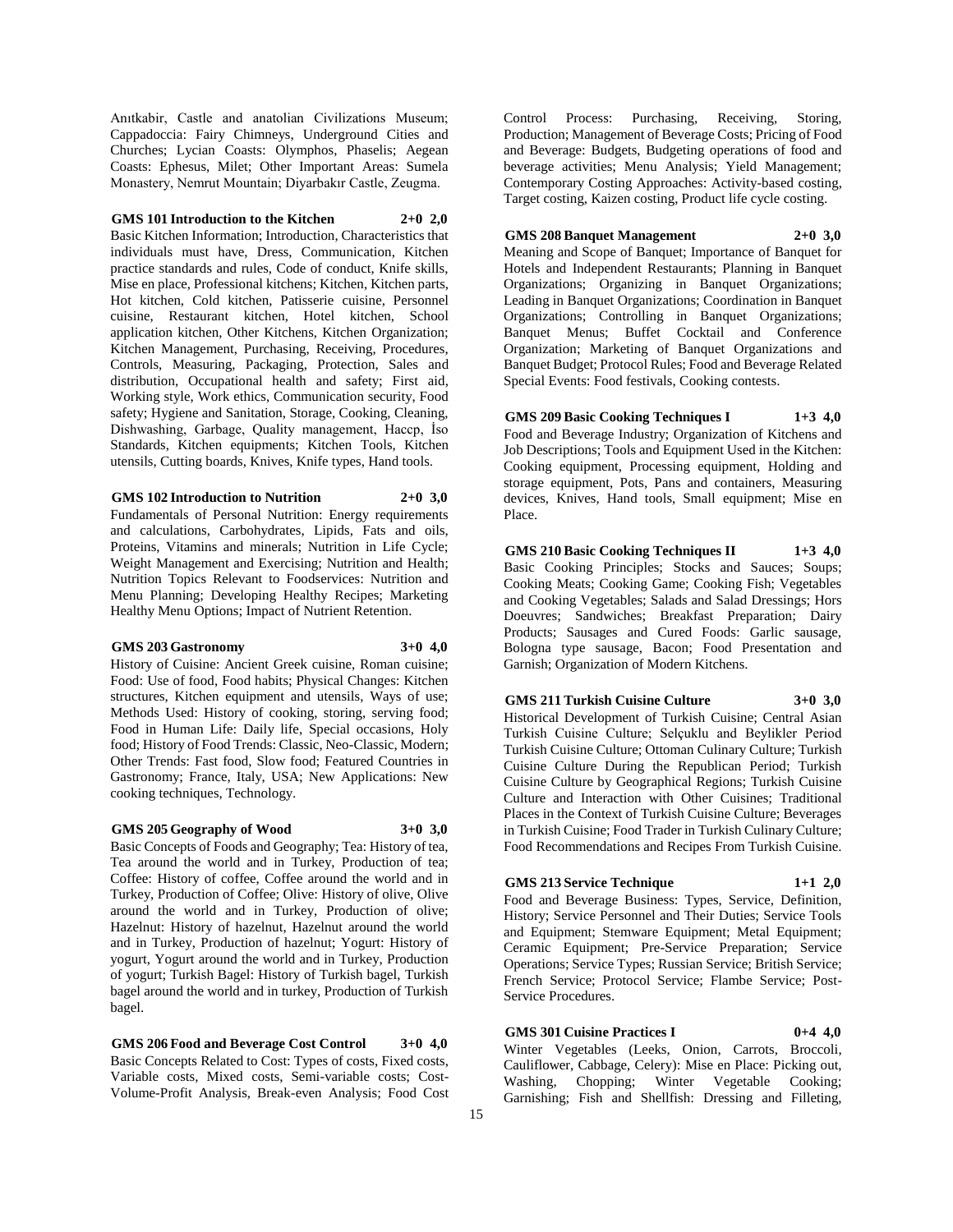Cutting; Coking Fish and Shellfish: Grilling, Broiling, Moist-heating, Cooking methods; Soups; Desserts; Artistic Plate Presentation.

#### **GMS 302 Cuisine Practices II 0+4 4,0**

Meat Composition: Structure and basic quality factors; Aged Meat; Basics of Beef, Lamb, Veal Cutting (Beef Rib, Beef Loin, Beef T-Bone Steak); Preparations for Cooking (Marinating, Flavor, and Tenderness); Poultry: Preparations for Cooking (Marinating, Flavor, and Tenderness); Summer Vegetables and Herbs: Picking out, Washing, Chopping; Cooking Winter Vegetables; Garnishing; Flavoring, Seasoning and Spices; Plate Portioning and Menu Planning.

#### **GMS 303 Gastronomy Seminar I 3+0 4,0**

Kitchen Planning; Kitchen Management; Regional Cuisines; New Trends in the Kitchen; Food Technologies; Kitchen Equipment; Molecular Gastronomy; Fusion Kitchen; Preparing Meat; French Cuisine; Italian Cuisine; Chinese Cuisine; Mexican Cuisine; Spanish Cuisine; Turkish Cuisine; Discussions, Conferences and Seminars Held in Various Topics of Gastronomy.

#### **GMS 304 Gastronomy Seminar II 3+0 4,0**

Importance of Food & Beverage Department in Hotel Management, Restaurant Management, Bar Management, Fast Food Management, Catering Management, Banquet Organizations; New Trends in Food & Beverage Industry; Interior Design in Restaurants; Wheat Production and Bakery in Turkey; Pulse Regions in Turkey; Types of Milk and Cheese Production in Turkey; Importance of Oils in Diet; Vegetarian Nutrition; Fisheries in Turkey; Use of Game Animals in Hotel Kitchens; Discussions, Conferences and Seminars Held in Various Topics of Gastronomy.

#### **GMS 305 Career Opportunities in Food and Beverage Industry 3+0 4,0**

Definitions of Career-related Concepts: Career, Career management, Career development; Career Approaches and Stages: Traditional perspectives of career, Contemporary perspectives of career: Boundless career, Protean career, Stages of career development; Career Planning: Individual career planning, Organizational career planning; Career Paths; Career Opportunities in Food and Beverage Industry: Career opportunities in caterings and fast foods, Career opportunities in restaurants and bars; Career opportunities in hotel businesses.

#### **GMS 307 Food Technology 3+0 3,0**

Food Technology Definition; Ready Food Technology Raw Materials and Components; Factors and Control of Food Spoilage; Physical Methods of Food Preserving: Cooling, Freezing; Sterilization, Pastörizyon, Radiation, Gas pressure, Vacuuming, Filtration; Chemical Methods of Food Preserving: Salting, Fumigation, Biological methods of food preserving; Grain, Fruit, Vegetable, Meat, Milk, Butter and Quality Control.

**GMS 309 Food Laws and Regulations 2+0 3,0** Turkish Food Regulations; Turkish Food Codex Regulation: Food additives and ingredients, Flavorings, Leftovers, Rules related to food processing, Control of food-production areas, Qualifications of production companies, Packaging and labeling; Different Regulations in the World: FDA, European Union, Other codes.

#### **GMS 310 Food Chemistry 3+0 3,0**

Chemical Composition of Food: Water, Carbohydrates, Proteins, Lipids, Vitamins, Minerals, Pigments; Chemical Transformations of Food; Transformation Products: Qualitative and quantitative analysis of carbohydrates, proteins and fats; Principles of Quality Controls of Food; Quality Control Analysis of Various Foods.

**GMS 313 Practices of Ready to Cook Products 1+2 3,0** History of Out-of-Home Consumption Products; Types of Ready to Cook Products; Comparison of Ready to Cook Products with Traditional Products; Traditional Soups and Ready to Cook Soups; Traditional Basic Sauces and Ready to Cook Basic Sauces; Traditional Pasta Sauces and Ready to Cook Pasta Sauces; Traditional Savory and Read to Cook Savory; Traditional Food Preparers and Ready to Cook Food Preparers; Traditional Roux and Ready to Cook Roux; Traditional Cold Sauces and Ready to Cook Cold Sauces; Traditional Milk Desserts and Ready to Cook Milk Desserts; Traditional Dough and Ready to Cook Dough; An Overview of the Read to Cook Products Industry; Development of a New Ready to Cook Product.

#### **GMS 314 Korean Cuisine 1+3 4,0**

General Information About Korea; Concepts and Terms of Korean Cuisine; Traditional Korean Table Settings and Manners; Basic Characteristics and Philosophy of Korean Foods; Importance of Ornamentation in Korean Foods; Main Sauces and Spices of Korean Foods; Main Materials used in Korean Foods; Names and Recipes of Korean Foods and Side Dishes; Preparation of Main Korean Foods and Side Dishes; Similarities and Differences Between Korean Foods and Turkish Foods.

#### **GMS 316 Basic Chocolate Production Techniques 1+2 3,0**

Origin of the Cacao and History of Chocolate; Basics of Chocolate Production; Chocolate Tempering and Forming; Filled Chocolate; Fruit-filled Chocolate; Chocolate Making with Nut Filling; Preparation of Chocolate Decors; Rochers Chocolate; Use of Ganache and Praline; Chocolate Mousse; Chocolate Cakes; Truffles.

**GMS 352 Creative Kitchen Practices 2+2 4,0** Creative process stages of the cooks; Motivation; Job features; Satisfaction of the employee; Stress at work; Creativity in the kitchen; The first superstar chefs; Da Vinci Kitchen; Extraordinary banquets; "Şakşuka" [a kind of vegetable fries] and "barbunya pilaki" [a kind of kidney bean stewing] in the context of creativity; "Acılı ezme" [a kind of vegetable salad] and "cevizli kadayıf dolması" [a kind of special dessert with walnuts] in the context of creativity;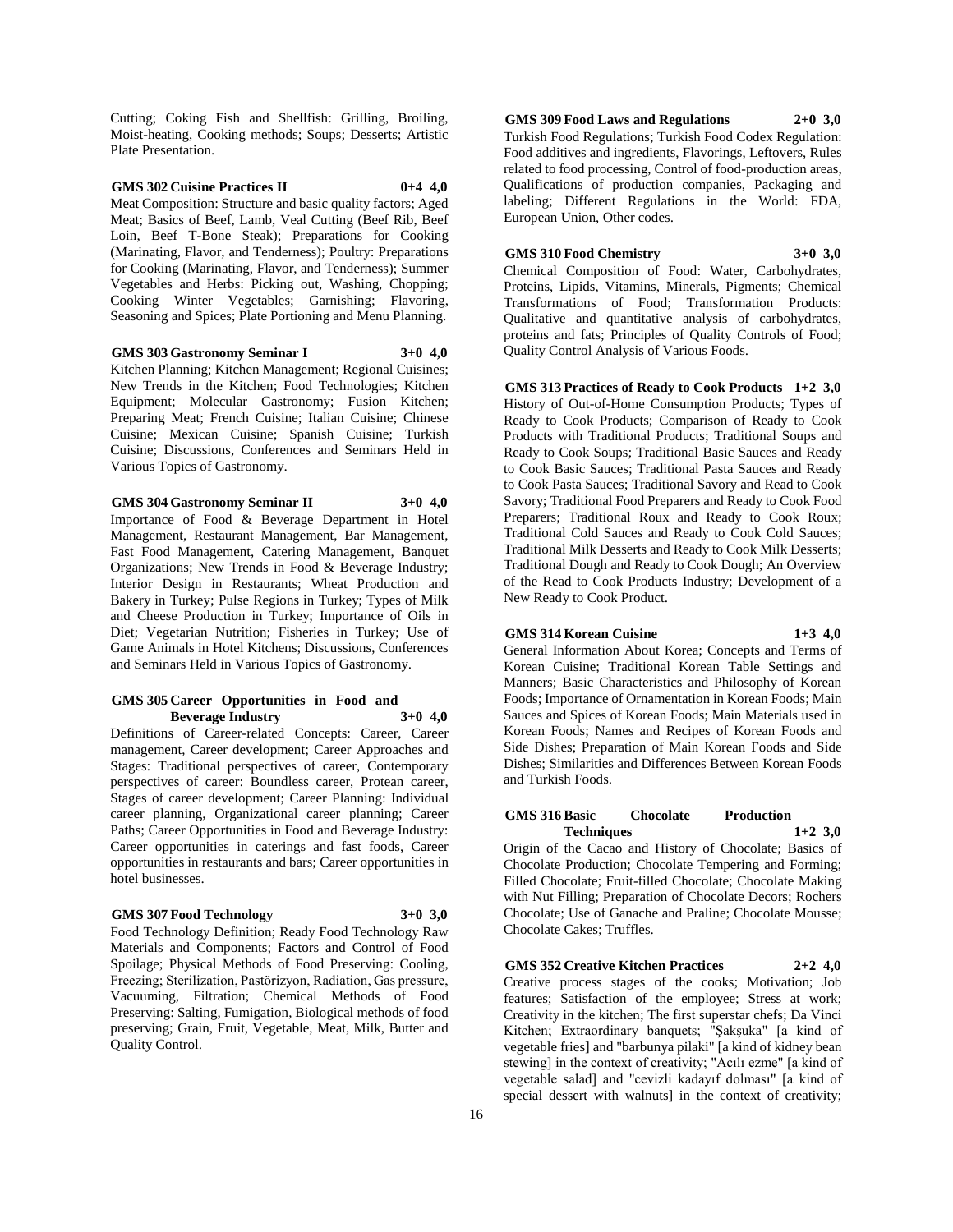"Sebze mücveri" [a kind of vegetable patties] and "mercimek köftesi" [a kind of lentil patties] in the context of creativity; "Patlıcan salatası" [Eggplant salad] and "sigara böreği" [a kind of pastry] in the context of creativity; "Yaprak sarması" [a kind of wrappng food] and "biber dolması" [a kind of suffed food] in the context of creativity

#### **GMS 353 Distilled Drink 3+0 4,0**

The Concept of Alcohol; Definition, History of alcohol; Alcohol Production in the Ancient Times, Alcohol Production in the middle ages; Alcohol Production After Industrial Revolution; Alcohol Production in Modern Era; Distillation; Definition, Process, Tools, Distile drinks; Vodka Production; Rum; Types, Zones, Production; Whiskey; Types, Zones, Production, Whiskey taste; Other Grain Based Drinks; Gin Production; Raki Production; Tequila Production; Other Distile Drinks; Absinthe; Cachaça; Liquors.

#### **GMS 354 Ergonomical Restaurant Design and Safety 3+0 3,0**

Definition, Content and Purpose of Ergonomics; History of Ergonomics; Improvement of Ergonomics in Turkey; Regulations of the Ergonomic Work Place; Ergonomic Criteria in Design; The Importance of the Ergonomic Restaurant Design; Significant Things in the Restaurant Design; Basic Rules in the Kitchen Design; Restaurant Safety; Lightening of the Kitchen; Factors of the Climate; Noise; The Factors of the Health of Labors and Cause of Occupation Diseases; Dusts; Fire; Reasons of Work Accident and First Aid; Occupation Diseases; Purpose of First Aid; Steps of First Aid.

#### **GMS 356 Gastronomic Writing 2+1 3,0**

Principles of writing: Drafting, Specifying deadline, Preliminary study, Word choice, Theme, Language use and styles; Writing genres: concrete and abstract topics, Social and personal issues, global issues, science, art and culture issues; Writing strategies: Explanatory, Narrative, Descriptive, Argumentive, Criticism; Impressing and describing; Writing process; Descriptive writing; Enterprise and product description implementing; Writing criticism; Enterprise and product critique implementing; Expository writing: Research, study and writing; Journal, social media and blog authorship; Gastronomy literature and difficulties.

#### **GMS 357 Regional Cuisines I 1+3 4,0**

Dishes of Marmara Region: Soups, Salads, Pickles and mezze, Egg dishes, Seafood, Meat dishes, Offal dishes, Meatball dishes, Fowl and ground game animals, Vegetable dishes, Pilafs, Pastries and breads, Compotes, Sherbets and jams, Desserts; Dishes of Central Anatolia Region: Soups, Salads, Pickles and mezze, Egg dishes, Seafood, Meat dishes, Offal dishes, Meatball dishes, Fowl and ground game animals, Vegetable dishes, Pilafs, Pastries and breads, Compotes Sherbets and jams, Desserts; Aegean Dishes; Mediterranean Dishes.

## **GMS 358 Regional Cuisines II 1+3 4,0**

Dishes of Western Black Sea Region: Soups, Salads, Pickles and mezze, Egg dishes, Seafood, Meat dishes, Offal dishes, Meatball dishes, Fowl and ground game animals, Vegetable dishes, Pilafs, Pastries and breads, Compotes, Sherbets and jams, desserts; Dishes of Eastern Black Sea Region: Soups, Salads, Pickles and mezze, Egg dishes, Seafood, Meat dishes, Offal dishes, Meatball dishes, Fowl and ground game animals, Vegetable dishes, Pilafs, Pastries and breads, Compotes, sherbets and jams, Desserts; Eastern Anatolian Dishes; Southeastern Anatolian Dishes.

**GMS 359 Technical of Dough Shaping I 1+3 4,0** Ceramic Shaping Technique; Types of Dough, Abstractionsimplification-deformation; Open-Closed Composition Works; Free Composition Sketches and Evaluation of Skecthes: Sketches; Preparing, Solving and testing; Design and Application: Practice of the model with materials; Practicing Sketches; Making Design with Rules and Apply to Product; Knowledge about Materials to be used in Moulding and Casting: Moulding and casting; General Principles of Perspective: The schema, Visual scale; Expression of Light with Dots and Lines as Basic Elements of Visual Expression.

**GMS 360 Technical of Dough Shaping II 1+3 4,0** Introduction to Ceramic and Dough Shaping Methods; Using the Pinch Method on the Ceramic Clay; Using the Coaling Method on the Ceramic Clay; Shaped Plates with the Slab Method; Applying the Techniques Learned on the Sugar Paste; Applying the Techniques of the Cookie Leaven with Cookies Practice; Decoration Works: Chocolate, Sugar and dough I; Decoration work: Chocolate, Sugar and dough II; Decoration work: Chocolate, Sugar and dough III.

#### **GMS 362 Industrial Kitchen Planning 3+0 3,0**

Types of Industrial Kitchens: Design and design standards for kitchens of Schools, Hospitals, Hotels, Governments, Cafe-Restaurant by purpose and capacities; Goods Acceptance Dry and Cold Storage Standards; Cooking, Preparation, Ergonomy and production standards in dishwasher design; Ergonomic and Production Standards in Service Lines; Sanitary and Mechanical Installation, Fire extinguishing, Installation details; Ergonomics; Ergonomics for Industrial Kitchen Equipments and Kitchen Auxiliary Tools, Analysis of user interface designs of machines based on user effects; Design and Design Thinking; Innovation.

#### **GMS 364 Menu Planning 3+0 4,0**

Food and Beverage Industry: Historical development, Classification, Development; The Concept of Menu; Definition, Development, Functions, Structure, Types of menus; The planning and Improving Menu; Definition of Menu Planning, Menu planning process; Front Services and Back Services of Menu Planning; Menu Pricing, Subjective methods, Objective methods; Menu Representation; Menu Cards, Menu notes, Menu cover, Menu graphics; Menu Analysis.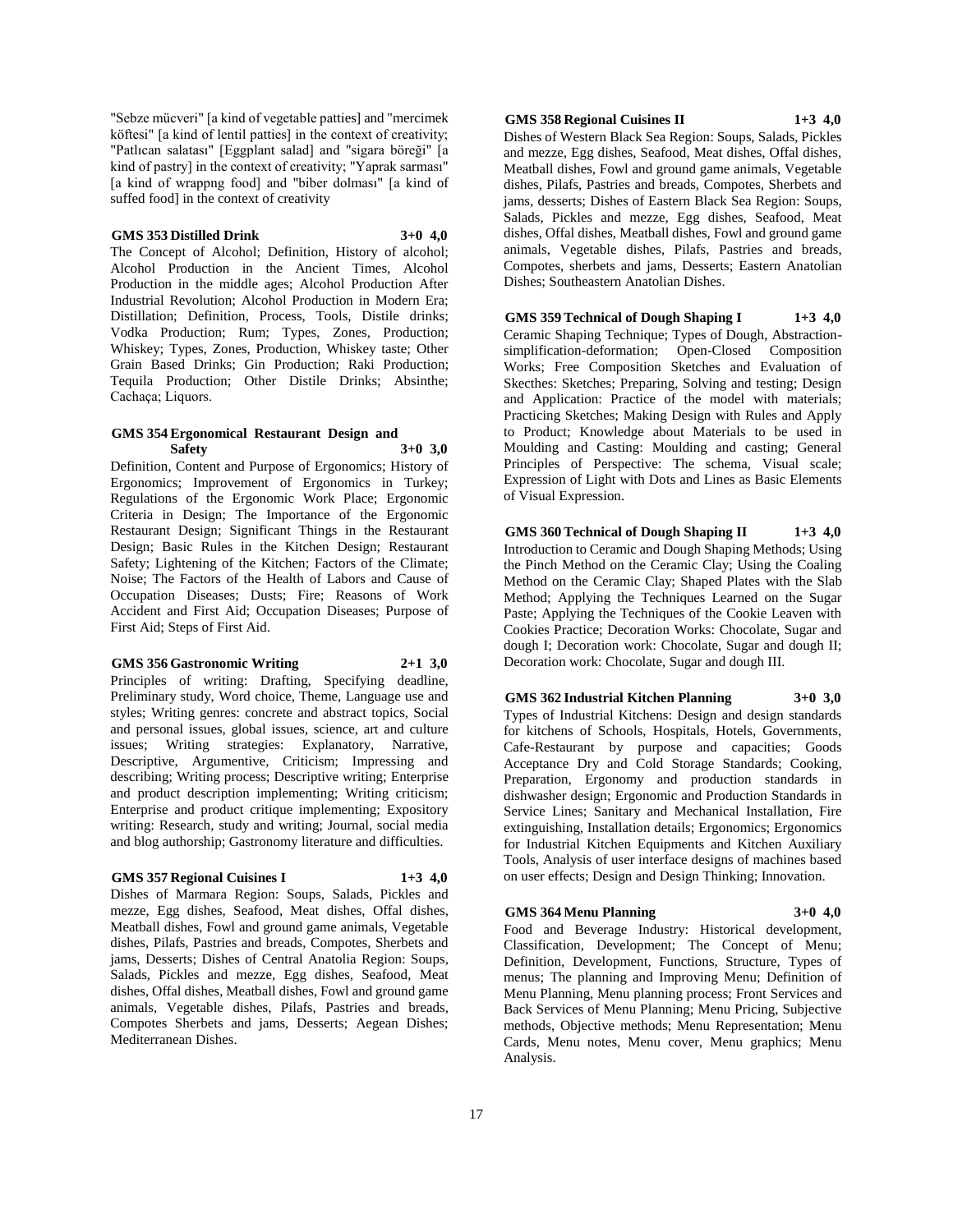#### **GMS 366 Fermanted Drinks 3+0 3,0** Fermentation; Definition, Process, Content, Alcoholic fermentation, Malolicious fermentation, Aseptic and other fermentations; Fermented Beverages; Wine; Definition, History, Species, Types of grape; Wine Production; Red Wine Production, White wine production, Sparkling wine production; The Wine Industry; Wine Produced Regions; New World Countries and Old World Countries; Food and Wine Pairing; Wine Tasting; Beer; Definition, Types, History, Production process; Pasteurization, Sterilization, Malt production; Beer Tasting.

**GMS 401 Human and Taste 2+0 3,0** Concept of Taste; Definition, Perceptions, Conceptualization, Chemical dimension, Physiological dimension; Sense of taste: Bitter, Sweet, Sour; Psychology of Human Beings; Human Beings and Taste; Food Neophobia; Prejudices; Variety Seeking; Food Addiction; Alcoholism.

#### **GMS 408 Culinary Trends 3+0 3,0**

Technological Innovation: Equipment, Material, Automation; Equipment Innovation; Contemporary Cooking Techniques: Cook-chill, Cook-freeze, Sous-vide; New Applications in Menu Design; New Applications in Service and Presentation; Globalization and Localization; New Applications in Restaurants; New Trends: Fusion cuisine, Molecular cuisine; Problems in the New World Cuisine; Future Prospects.

**GMS 410 Food, Culture and Community 3+0 3,0** Food Culture; Social Dimensions of Food Culture; Intercultural Relationships; Food Consumption and Its Interaction with Religious and Cultural Identity; Food Choice and Its Relationships with Cultural and Social Developments; Effects of Technological Developments on Food Production.

#### **GMS 451 Green Restaurants 3+0 3,0**

Global scene: Ecological situation in the world, Destruction areas, Revised studies; Legal arrangements: Environmental law and legislation in Turkey, Environment in the constitution; Institutional Sustainability: Sustainable production and consumption, Green business; Green management: Environmental restrains, Awareness; Green marketing: Advertising, labeling and pricing; Green logistics: Green procurement, Green distribution; Environmental accounts; Green consumer; International implications: Going green race; "Green Restaurant" Movement: Green practices; Green strategy: Green star, ISO 14001, Blue flag, White star, Green pine; Green Cuisines of Future.

### **GMS 452 Ottoman Culinary 1+3 4,0**

Definition of Food Technology, Raw Materials and and Components in Convenience Food Technology; Factors and Control of Food Spoilage; Physical Methods of Food Preserving: Cooling, Freezing, Sterilization, Pasteurization, Radiation, Gas pressure, Vacuuming, Filtration; Chemical Methods of Food Preserving: Salting, Fumigation;

Biological Methods of Food Preserving; Quality Control Principles for Grain, Fruit, Vegetable, Meat, Milk, Butter and convenience food.

**GMS 453 Culinary Arts of World I 1+3 4,0** Culinary History of Turkey; Dishes in Turkish Cuisine: Soups, Vegetables with olive oil and meze, Kebabs, Dolmas, Mantı and other pasta dishes, Desserts; Culinary History of France; Dishes in French Cuisine: Soups; Cold starters, Hot starters, Main courses, Desserts; Culinary History of Italy; Dishes in Italian Cuisine: Soups, Cold starters, Hot starters, Main courses, Desserts; Culinary History of Spain; Dishes in Spanish Cuisine: Soups, Cold starters, Hot starters, Main courses, Desserts; Culinary History of Mexico; Dishes in Mexican Cuisine; Culinary History of British Isles; Dishes in British Isles Cuisine.

**GMS 454 Culinary Arts of World II 1+3 4,0** Culinary History of Germany; Dishes in German Cuisine: Soups, Cold starters, Hot starters, Main courses, Desserts; Culinary History of Scandinavia; Dishes in Scandinavian Cuisine; Culinary History of Russia and Eastern Europe; Dishes in Russian and Eastern European Cuisine; Culinary History of China; Dishes in Chinese Cuisine; Culinary History of Japan and Korea; Dishes in Japanese and Korean Cuisine; Culinary History of Vietnam, Thailand Indonesia, and Philippines; Dishes in Vietnamese, Thai, Indonesian and Philippine Cuisine; Culinary History of India; Dishes in Indian Cuisine; Culinary History of Portugal; Dishes in Portuguese Cuisine.

## **GMS 455 Wild Edible Plants 2+0 3,0**

General Properties of Plants; Naming of Plants and Plant Identification; Toxic Plants; Medical and Aromatic Plants; Phytochemical Properties of Plants; Cultivation of Herbs; Basic Principles of Herbs Consumption; Collection of Wild Plants from the Nature; Collection of Wild Herbs from Cultural Areas; Hiding, Packing, Drying of herbs; Herb processing, Consumption preparation vehicle requirements; Traditional Consumption Patterns of wild Plants; Main Wild Herbs as Food.

### **GMS 457 Pastry 1+3 4,0**

Introduction to Pastry; Kitchen Equipment, Purchasing and storing; Knife Handling and Cutting Techniques; The use of Measurement units and Scales; Wheat; Flour; Types of flour; Eggs; Sugar; Oils; Starches; Cooked Sugar Stages; Gelling Elements; Savory Cookie Making and Varieties; Sweet Cookie Making and Varieties; Types of Pie Crusts-II; Types of Pie Crusts -II; Types of Cake Batter-I; Types of Cake Batter-II; Cupcakes (plain and with filling) Production & Decoration; Meringue Making and Varieties-I; Meringue Making and Varieties-II; Macaroon Making and Varieties; Milk and Egg Dessert Making and Varieties-I; Milk and Egg Dessert Making and Varieties-II; Sponge Cake and Cake Making; Current Flow in a Cake-Making Techniques (Mirror Glaze, Naked Cake); The Sharp Edge Plastering of the Cake; Crème Patisserie, Ganage and Fillings Used in Pastry Products.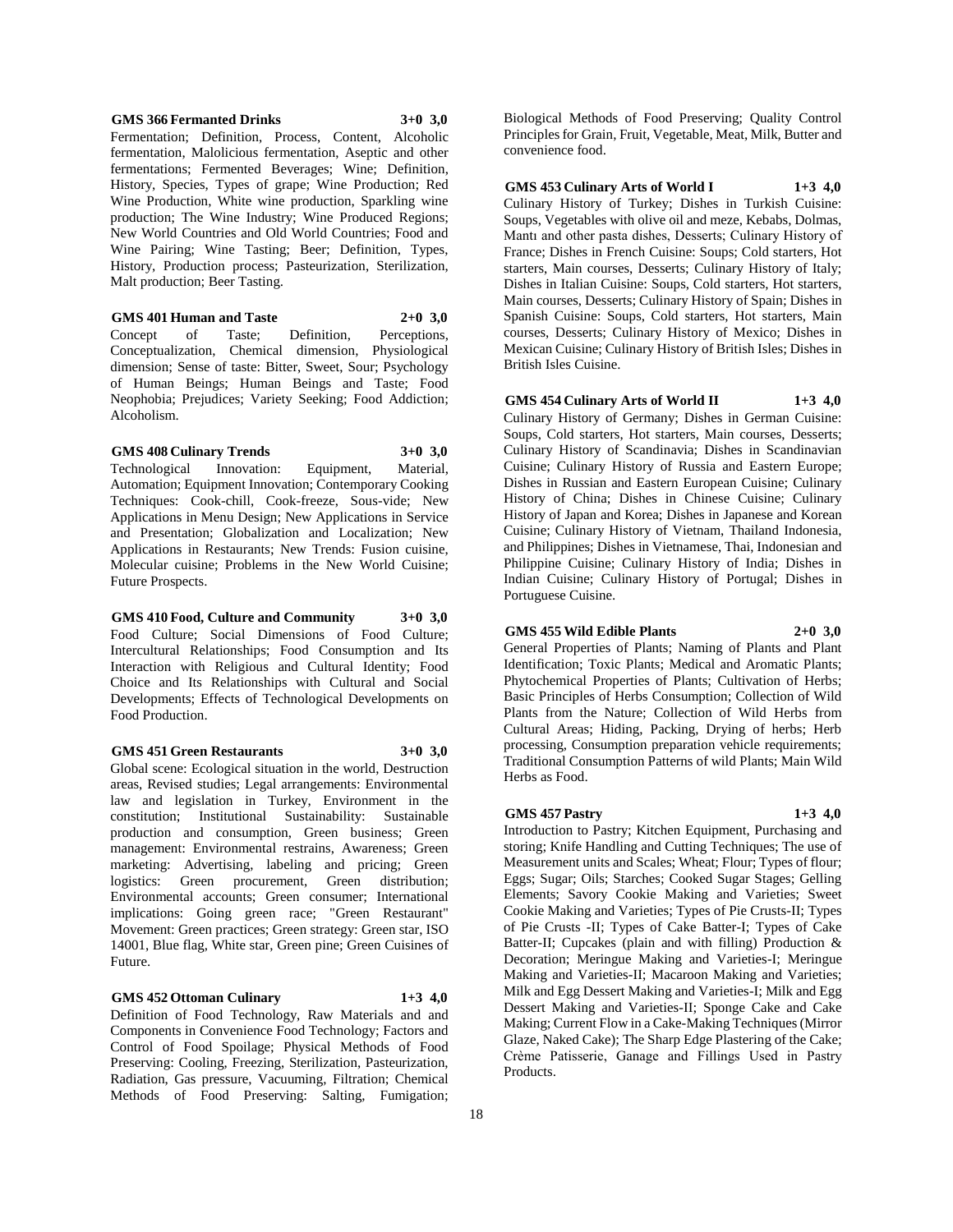#### **GMS 458 Bread Making 1+3 4,0**

Basic Components in Bread Production; Bread and History of Bread; Turkish Food Codex on Bread and Bread Varietyies; Bread in Terms of Human Nutrition; Features of Basic Components in Bread Production; Flour; Water; Salt; Yeast; Supplementary components in Bread Production; Calculation and Preparation of Components According to Formulation; Bread Dough; Bread Production Flow Chart; Dough Processing; Islanka; Dough Cutting and Weighing; Purchase of Dough Gas; Grain and Control; Cutting Methods; Pasa/Intermediate Recreation; Forming; Shaping Methods; Manual Shaping; Shaping With Machine; Dough Shapes; Machinery and Equipment Used; Cutting Weighing Machines; Formers; Fermentation Equipment; Usage and Settings; Cleaning and Care; To Pan; Final Fermentation.

#### **GMS 459 Mixology 2+0 3,0**

Mixology; Definition, History, Taste categories, Measurements; Mixing Methods; Mixing Preparation Equipments; Metal Equipment, Glass equipment; Mixture Types; Collins, Coolers, pousse cafés, Sours, Tropical drinks, Shots, Shooters; Molecular Mixology; Non-Alcoholic Mixtures; Beverage Menu Preparation; Creating Special Mixtures.

#### **GMS 460 Banquet Practices 1+1 3,0**

Concepts of Banquet; Types of Banquets: Individual purposes banquets, Business purposes banquets, Other types of banquets; Banquets Service Staff and Roles: Banquet manager, Banqueting head waiter; Sales and Marketing Manager Banqueting Service Waiter; Banquet Administration: Location and contact details, Booking, Food and beverage requirements, Service methods, Table seating plans, Provision for guests with special needs; Mise en Place of Banquet Organization; Banquet Kitchen; Banquet Halls.

#### **GMS 461 Plate Design 1+2 3,0**

Gastronomy; Plate Design Techniques: Color, Shape, Texture, Odor, Heat and Taste; Serving Size; Portion Quantity; Plate Layout; Plate Selection; Basic Design Principles and Elements; Point; Line; Composition; Format; Light; Tone; Tissue; Direction; Fullness; Color; Surface; Balance; Rhythm; Contrast; Unity; Different Food Types: Soups; Red Meat Dishes; Sea Products; White Meat Dishes; Starter Plates; Vegetables; Fruits; Desserts.

#### **GMS 462 Coffee Industry 2+0 3,0**

Coffee; Definition and History, Coffee bean; Cultivation, Growing regions; Central America, South America; Africa; Asia, Ideal climate conditions, Harvest, Coffee bean production; Coffee Processing Methods; Wet Process; Semi Wet Process, Dry process; Coffee Roasting Methods; Dosing; Coffee Utensils and Preparation Stages; Espresso Machine; V60, Chemex, Turkish coffee; Coffee Service Stages; Preparing Coffee Samples; Breast Tasting and Tasting Protocol.

#### **GMS 464 Budgeting in Food and Beverage Business 2+0 3,0**

Basic Concepts: Budget, Budgeting; Budget Planning; Budget Process: Classification of budgets, Objectives of budget, Benefits of budget, Losses of budget; Stages of Budgeting; Budgeting Systems; Budget Preparation; Budget Estimates; Income Budget; Expenditure Budget; Sales Forecast: Sales price determination, Collection, Cash flow; Procurement Process: Production quantities, Material supply; Collection and Receipt Preparation; Planning Labor Costs; General Production Expenditure Planning; Budgeting in Food and Beverage Business.

#### **GRA 208 Web Design 2+2 4,0**

Basic Concepts of Web Design; Webpage-Website Architecture: Principles of web design, Web design browsers, Web development tools; HTML: Structure of HTML, Programming, HTML and page configuration, HTML tags: Use of Text, Table, Color, Form, Frame, Link, Banner; CSS: Structure and programming of CSS, Page configuration with CSS; Editor Programs: Frontpage, Dreamweaver, Webpage Maker, Web Templates; Web Page Hosting: Domain, Hosting, File transfer protocol, Updating.

**HUK 151 Fundamental Concepts of Law 3+0 4,5** Rules of Social Order and the Law; Rules of Law and Sanctions; Sources of Law; Statutes, Regulations, By-laws; Types of Legal Rules; Precedent Law; Turkish Judicial Systems; Branches Law: Public law; Private Law; Branches of Private Law; Branches of Public Law; Implementation and interpretation of Law; Concept of Legal Relationship and the Parties; Concept and Types of Rights; Persons: Real Persons, Legal Persons; Acquiring, Losing and Protection of Rights.

**HUK 356 Labor and Social Security Law 3+0 4,0** Labor Law: Its subject; Fundamental principles; Fields of Application of Labor Law: Employment contract; Debt emerging from employment contracts; Paying off debts; Arranging the work in terms of time; Wages and vacation; Security and Health of Laborers; Law of Unions: Collective agreement; Law of strike and lockout.

#### **HYO 332 Airline Management 2+0 3,0**

Introducing Transportation System and its Elements; History of Civil Aviation; Deregulation; General Characteristics of Air Transport Industry; Classification of Airline Business; Airline Economics; Airline Management and Marketing; Airport Industry; Air Transportation Worldwide; Air Transport in Turkey; Current Challenges in Air Transport, Tourism and airline industry.

#### **İKT 120 Introduction to Economy 3+0 4,0**

Economics Science and Main Concepts of Economics; Generation and Historical Evolution of Economics Science; Relations with Other Sciences and Importance in Everyday Life; Economic Organization and Basic Economic Systems; Supply and Demand Concepts in Macroeconomics; Factors Effecting Supply and Demand; Elasticity of Supply and Demand; Market Concept: Components, Types and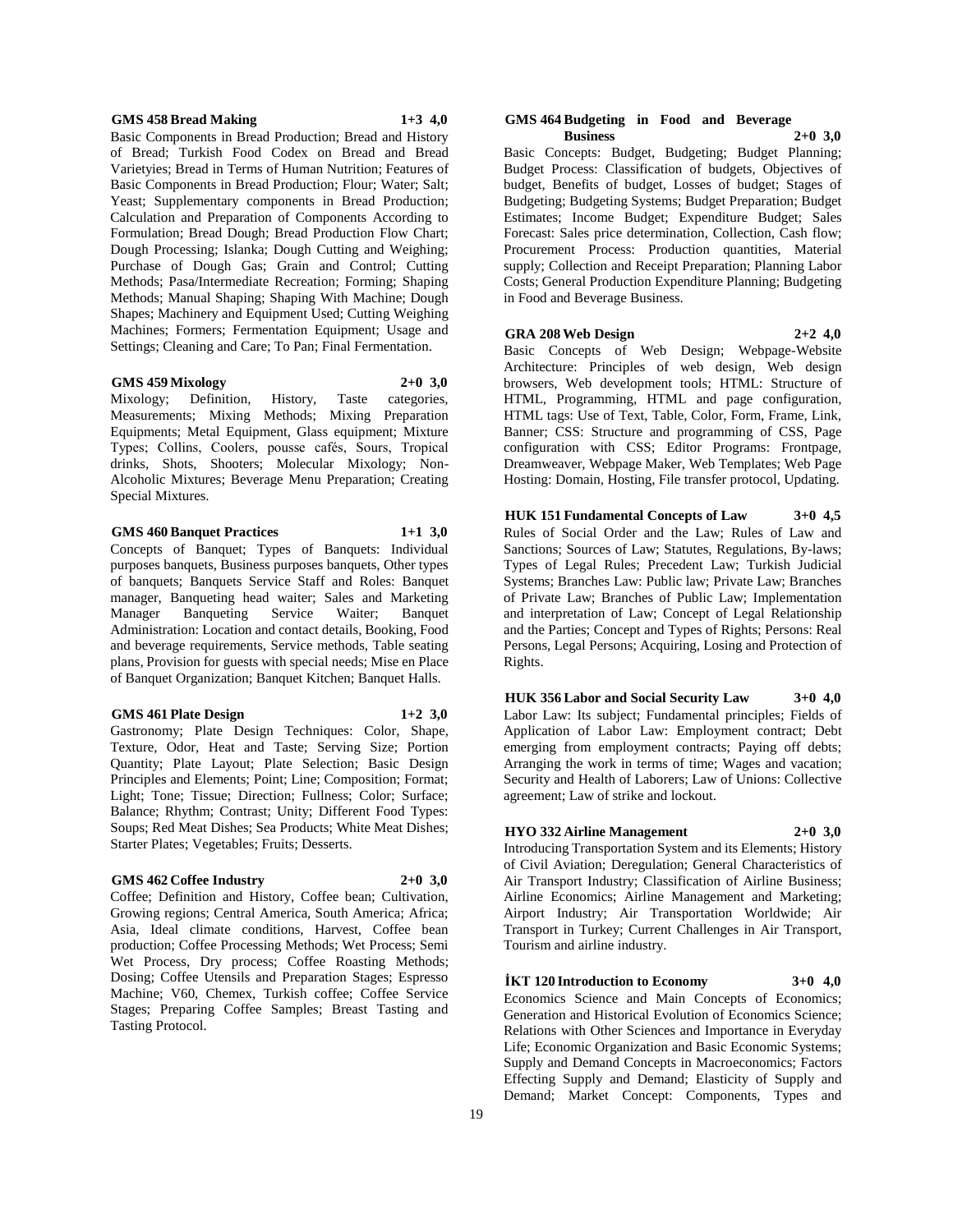competitive market; Utility; Consumer Equity; Identity Curve Analysis and Budget Line; Production Factors; Production Function Analysis and Cost Analysis; Pricing of Production Factors from Production Interest and Income Distribution; National Income from Macroeconomics Approach: calculating national iIncome; Money and Characteristics: Money types, Functions and policies of money; Economic Instabilities; Inflation; Unemployment and Cyclical Fluctuations; Growing and Development of an Economy; Panel Decisions and Applications.

 $\textbf{i}$ KT 221 Economics and Tourism  $3+0$  3.0 Economics and Tourism: Basic economic theories; Introduction to Microeconomics: Tourism product, Tourism supply and characteristics, Tourism demand and characteristics; Equilibrium in Tourism Market: Partial equilibrium, Factors affecting equilibrium; Introduction to Macroeconomics: International tourism, National economy and tourism; Economic Impacts of Tourism: Tourism and foreign exchange earnings, Impact on the balance of payments, Impact on public revenues and expenses, Impact on prices of goods and services; Real Economic Impacts of Tourism; Measuring Economic Impacts of Tourism: Multiplier effect of tourism revenues.

#### **İKT 351 Tourism Economics 3+0 4,0**

Economics and Tourism: Basic economic theories; Tourism Product; International Tourism; Tourism Supply: Tourism supply and its characteristics; Tourism Demand: Tourism demand and its characteristics; Equilibrium in Tourism Market: Partial equilibrium, Factors affecting equilibrium; Development of Tourism and National Economies: National economy and tourism, Economic results of tourism; Monetary Economic Effects of Tourism; Tourism and Foreign Exchange Income; Effects on External Payment Equilibrium; Effects on Public Income and Expenses; Effects on Product and Service Prices; Real Economic Effects of Tourism; Measuring Economic Effects of Tourism: Multiple effects of tourism income, Input-output analysis.

#### **İKT 351 Tourism Economics 3+0 4,0**

Economics and Tourism: Basic economic theories; Tourism Product; International Tourism; Tourism Supply: Tourism supply and its characteristics; Tourism Demand: Tourism demand and its characteristics; Equilibrium in Tourism Market: Partial equilibrium, Factors affecting equilibrium; Development of Tourism and National Economies: National economy and tourism, Economic results of tourism; Monetary Economic Effects of Tourism; Tourism and Foreign Exchange Income; Effects on External Payment Equilibrium; Effects on Public Income and Expenses; Effects on Product and Service Prices; Real Economic Effects of Tourism; Measuring Economic Effects of Tourism: Multiple effects of tourism income, Input-output analysis.

### **İKT 470 Experience Economy 2+0 3,0**

Development of Economic Theory: First and second waves, Third wave; Concepts of Experience: Dimensions, Features, Related factors; Concept of Experience Economy: Experience economy in company and human dimensions;

Experience Marketing and Development; Information Technology and Experience: Examples for experience economy; Transformation in Production Processes: Coproduction, Co-creation; Globalization, Glocalization and search for authenticity; McDonaldization and<br>Disneyification; Experience and Entrepreneurship; and Entrepreneurship; Experience and Specialized Services; Experience, Creativity and innovation; Experience Stories: Personal experience, Company experience, Destination experience.

**İLT 101U Interpersonal Communication 3+0 4,0** Basic Communication Skills, What Is Basic Communication Process? How Does It Function?; Types of Interpersonal Communication; Speaking Rules, Phone Conversation, Importance and Value of Voice in Speaking; Speaking and Persuasive Speaking, Definition of Speaking, Components of Speaking; Persuasive Communication, Concept of Attitude, Concept of Persuasion, Persuasion and Fear, Approaches to Persuasive Communication; Time and Stress Management.

**İLT 107 Introduction to Communication 3+0 3,5** Defining communication; The place and importance of communication in social life; Development of communication as a science; The process of communication and its elements: Source, message, channel, receiver, encoding-decoding, framework of reference, feedback, noise, feedforward, and selective perception; System approach to the process of communication; Types of communication; Comparison of various kinds of communication; Communication models in general; Basic communication skills; Contemporary theoretical approaches communication.

**İLT 114 Rhetoric 1+1 2,0** Communication and Tourism; The Concept of Rhetoric: The relationship between communication-language-rhetoric; The Basic Elements of Speech: Sound, Formation of sound and speech organs, Quality of voice; Thought and Speaking: The oral and written expression in communication; Diction: Tone and intonation I; Diction: Tone and intonation II; Accentuation and Pause; Body Language; The Pronunciation Rules and the Failures in Pronunciation; Oral incoherency; The Importance of Speech in Tourism: Tourist and employee

## **İLT 207U Persuasive Communication 3+0 4,0**

relations, The formal and informal speech.

Concept of Persuasion: Attitudes, Persuasion process, Persuasion and propaganda, Persuasion and ethics; Psychological, Social and Logical Aspects of Persuasion; Theoretical Approaches to Persuasion; Sources of Persuasive Communication: Source credibility, Persuasive tactics used by the source, Evidence: Message in Persuasive Communication; Format and content of message, Rational and emotional attraction, Message and semiotics; Recipients of Message in Persuasive Communication; Non-verbal Communication and Persuasion; Communication Campaigns and Persuasion; Communication campaign and its types, Goals, strategies and tactics, and models in campaigns.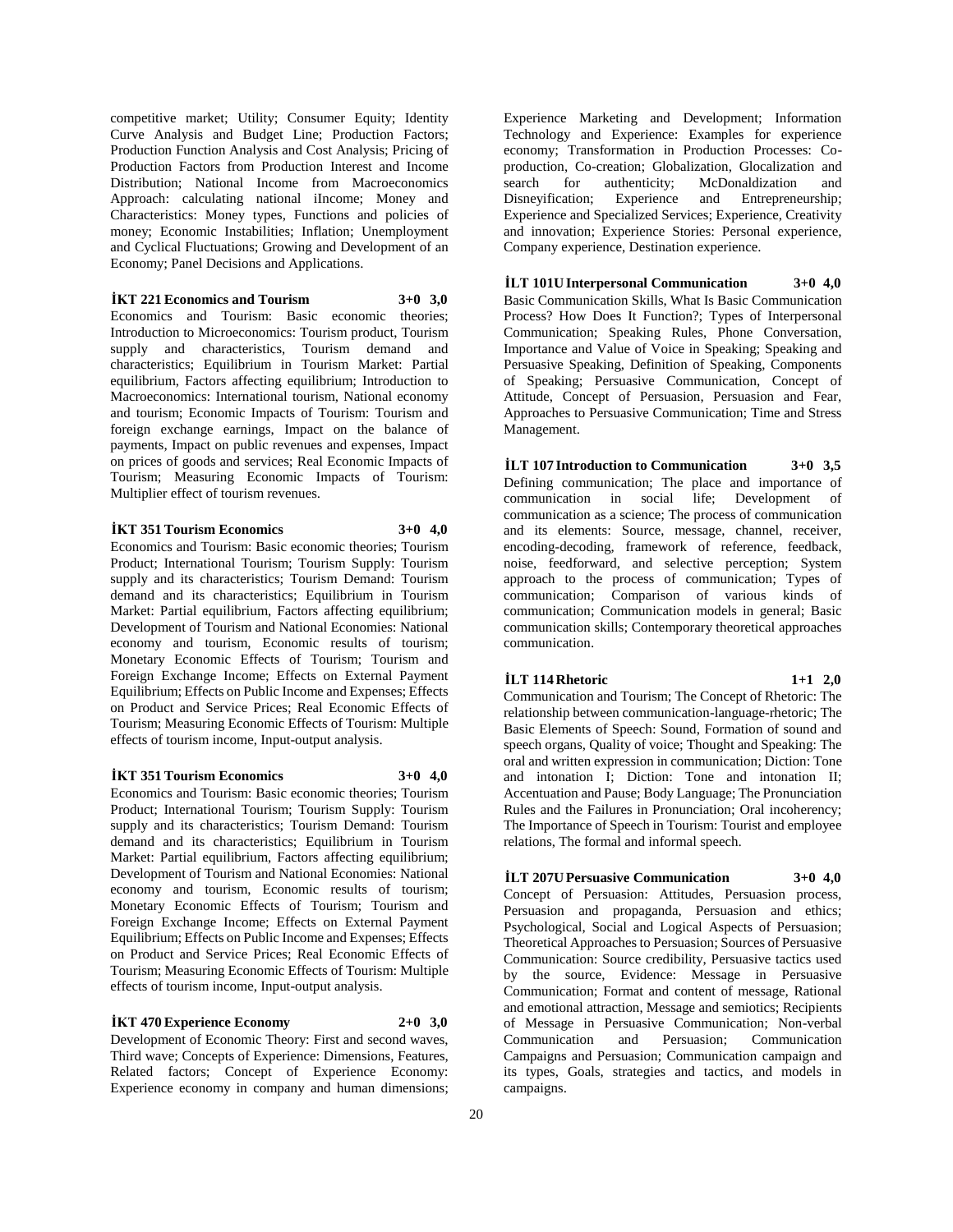**İLT 213 Effective Communication Techniques 2+0 3,0** Basic Concepts: Communication and communication functions; Types of Communication: Written communication, Verbal communication; The Basic Elements of Speech: Diction and oratory; Verbal Communication: Body language, Gestures and facial expressions; Public Speaking: Types of speech, Planning of speech, Presentation; Communication Conflicts: Empathy, ?I? or ?you?; Convincing at Interpersonal Communication: The importance of listening and active listening.

#### **İLT 303U Image and Reputation Management in Professional Life 3+0 4,0**

Personal Reputation in Professional Life and Career Management: Professional Life and Having a Profession, Professional Life and Professionalism, Personal Reputation in Professional Life, Career Management in Professional Life, Skills Required in Professional Life; Non-verbal Communication: Communication and Components of Communication, Non-verbal Communication, Culture and Non-verbal Communication; Verbal Communication and Rhetoric: Rhetoric in Verbal Communication, Types of Verbal Communication, Relationship between Verbal Communication and Rhetoric in Professional Life, Negotiation process and Cultural Differences; Power of Persuasion in Professional Life: Concept of Persuasion, Process of Persuasion, Tactics Used in Persuasive Communication, Personal Traits and Persuasion, Leadership and Persuasion, Organizational Communication and Persuasion; Reputation Management and Social Skills: Personal Reputation, Effect of Social and Political Skills on Personal Reputation, Impression Management; Social Norms and Protocol: Social behavior and Protocol Norms, Job Interview, Other Rules and Norms in Professional Life, International Social Norms; Dress Codes in Professional Life: Image in Professional Life, Business Attires; Professional Ethics: Concept of Ethics, Business Ethics, Historical and Social Sources of Business Ethics, Reflections of Business Ethics on Professional Life.

#### **İNG 133 English I 3+0 3,0**

Understanding the Basics of a Conversation When a Clear and Standard Language is used; Understanding Texts on Daily Life or Professional Language; Describing Experiences, Events or Dreams, Hopes, Purposes; Speaking Using Simple and Connected Sentences; Writing Simple and Cohesive Texts on Personal Interests.

### **İNG 134 English II 3+0 3,0**

Understanding Basic Information in Radio and Television Programs About Daily Life, Occupation and interests; Understanding the Content of Private Letters; Participating in Spontaneous Conversations on Personal Interests; Explaining and Justifying Thoughts and Plans Shortly; Narrating a Story; Explaining the Content of a Book or a Movie and Describing Own Reactions; Writing Letters About Experiences and Impressions.

#### **İNG 147 English I 6+0 6,0**

Understanding the Basics of a Conversation on Business, School, Free Time Activities etc. When a Clear and Standard Language is used; Understanding Texts on Daily Life or Professional Language; Coping with Situations on Vacations to the Origin of tne Language; Describing Experiences, Events or Dreams, Hopes, Purposes; Speaking Using Simple and Connected Sentences; Writing Simple and Cohesive Texts on Personal Interests.

#### **İNG 148 English II 6+0 6,0**

Understanding Basic Information in Radio and Television Programs About Daily Life, Occupation and Interests if the Conversation is Slow and Clear; Understanding Private Letters Mentioning Events, Emotions, Requests; Participating in Spontaneous Conversations on Family, Hobbies, Occupation, Vacation and Daily Life Related with Personal Interests; Explaining and Justifying Thoughts and Plans Shortly; Narrating a Story; Explaining the Content of a book or a Movie and Describing Own Reactions; Writing Letters about experiences and Impressions.

#### **İNG 187 English I 3+0 3,0**

Using Personal Pronouns and Possessive Adjectives; Using to be in Present Tense; Using Singular and Plural Nouns; Using Basic Language Related to Food and Drink; Using "There is-there are" in sentences; Using "have got"; Asking "yes-no" Questions and Giving Short Answers to Them; Talking about Daily and Weekly Routines; Talking about Likes and Dislikes; Talking about Sports and Hobbies; Talking about Abilities by Using "can", "can't"; Using Adjectives that Describe People; Talking about Appearance, Personality and Feelings of People; Talking about Clothes and Colours; Talking about Shopping and Prices; Using Present Continuous Tense.

#### **İNG 188 English II 3+0 3,0**

Using Simple Present Tense; Comparing Simple Present and Present Continuous Tenses; Using Prepositions of Time and Place; Giving Directions, Making Reservations; Using "to be" in Past Tense; Using Regular and Irregular Verbs in Simple Past Tense; Using Comparative and Superlative Form of Adjectives; Using Modals to Give Advice; Suggestions and Obligations; Using Future Tense: Making Sentences Using "going to" and "will"; Using If Clauses Type 0 and 1.

#### **İNG 233 English III 3+0 3,0**

Preparing Long Texts and Presentations; Understanding Complex Justifications; Reading and Understanding Articles and Reports About Daily Problems; Expressing Oneself Fluently While Talking to a Native Speaker; Presenting About Subject of Own Interests Clearly in Detail; Writing Clear and Detailed Texts About Many Subjects.

#### **İNG 234 English IV 3+0 3,0**

Understanding News Reports and Current Discussions; Understanding Movies When Standard Language is Used; Understanding Contemporary Literary Texts; Joining Discussions, Defending opinions on accustomed occasions;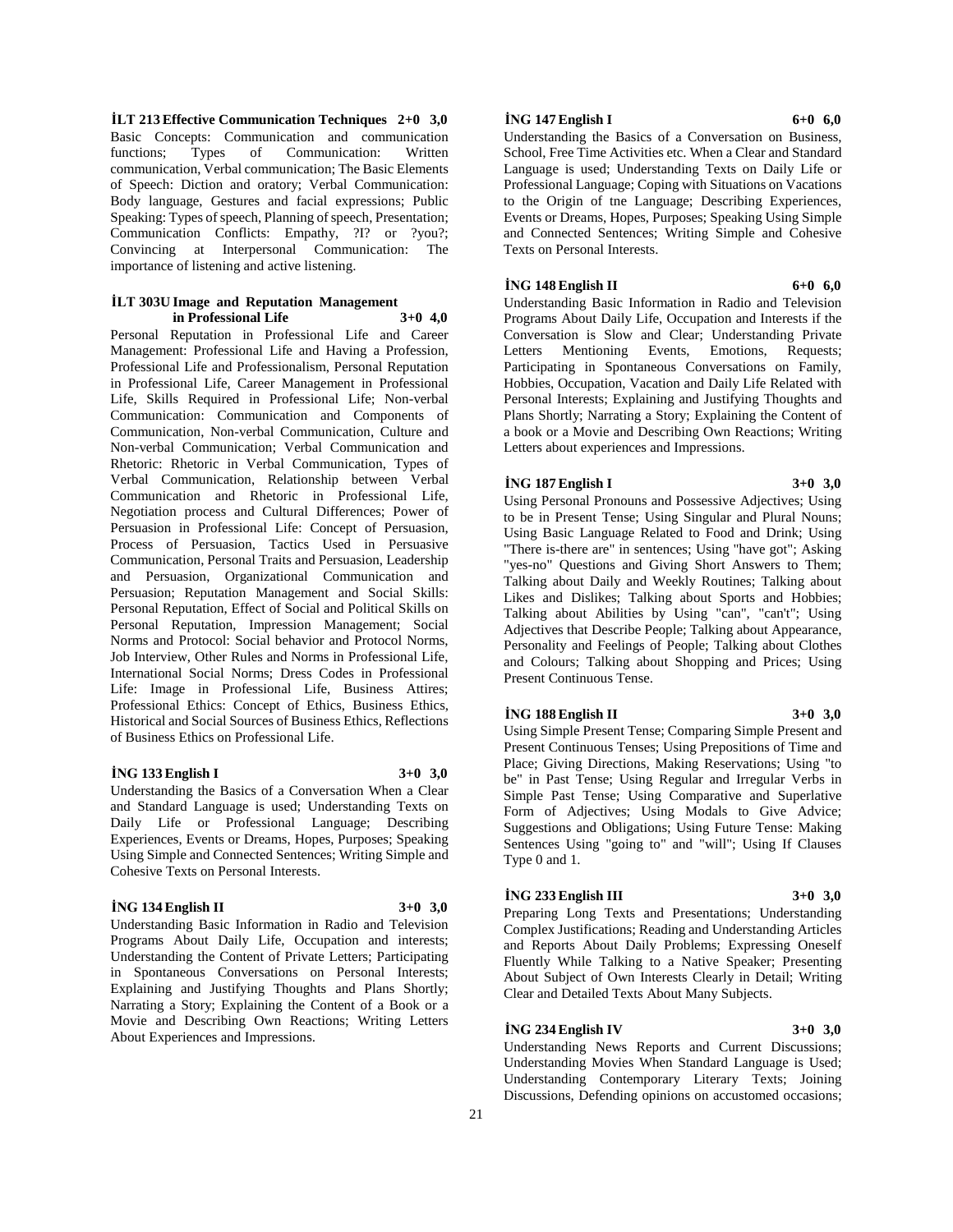Explaining an Opinion About a Current Question; Giving Information in a Text or a Report; Offering Supporting or Opposite Justification on a Specific Opinion; Writing Letters.

#### **İNG 247 English III 6+0 6,0**

Preparing Long Texts and Presentations on a Well-known Subject; Understanding Complex Justifications About a Subject; Reading and Understanding Articles and Reports About Daily Problems Where Authors Exhibit a Specific Attitude or a Position; Expressing Oneself Immediately and Fluently While Talking to a Native Speaker; Presenting About Subject of Own Interests Clearly in Detail; Writing Clear and Detailed Texts About Many Subjects of Interest.

#### **İNG 248 English IV 6+0 6,0**

Understanding News Reports and Current Discussions on Television; Understanding Movies When Standard Language is Used; Understanding Contemporary Literary Texts; Joining Discussions, Justifying and Defending Opinions on Accustomed Occasions; Explaining an Opinion About a Current Question; Specifying Benefits and Losses of Different Opportunities; Giving Information in a Text or a Report; Offering Supporting or Opposite Justification on a Specific Opinion; Writing Letters Emphasizing Personal Importance of Events and Experiences.

#### **İNG 325 Academic English III 3+0 3,0**

Reading Skills for Academic Study: Developing reading fluency, Adapting reading style to different text types, Practicing critical reading skills; Listening Skills for Academic Study: Listening to longer texts, Listening to short authentic texts, Recognizing stress and intonation; Speaking Skills for Academic Study: Asking for clarification, Asking for confirmation, Giving reasons and explanations, Giving short presentations on familiar topics; Writing Skills for Academic Study: Identifying different styles of paragraphs, Paraphrasing ideas in short texts, writing academic paragraphs, Writing formal and informal academic texts, Writing summaries.

#### **İNG 326 Academic English IV 3+0 3,0**

Reading Skills for Academic Study: Adjusting speed and reading style to different genres and tasks, Reviewing and analyzing material, Focusing on critical reading skills, Recognizing biases in written works; Listening skills for academic study: Listening to longer authentic texts, Taking notes, Distinguishing facts from opinions, Drawing inferences; Speaking Skills for Academic Study: Participating in group discussions, Expanding opinions, Giving longer presentations on familiar topics; Writing skills for academic study: Expressing opinions in well-organized academic essays, paraphrasing ideas in texts, writing summaries of longer texts.

#### **İNG 333 English V 3+0 3,0**

Following Long Conversations; Understanding Long and Complex Literary Texts; Expressing Oneself Fluently and Naturally; Using the Language Flexibly and Effectively; Explaining Complex Situations Combining Subtopics in Detail Clearly; Concluding a Conversation by Expressing a Specific Point of View; Expressing Oneself in a Clear way in Writing; Explaining an Opinion in Detail.

#### **İNG 334 English VI 3+0 3,0**

Understanding Television Broadcasts and Movies Easily; Perceiving Stylistic Differences; Understanding Articles and Technical Information About a Specialty; Explaining Thoughts and Opinions Clearly and Exactly; Writing Letters, Essays and Reports on Complex Subjects; Selecting a Proper Style of Speech for an Audience in Written Texts.

#### **İNG 347 English V 3+0 3,0**

Following Long Conversations Even They are not Clearly Structured; Understanding Long and Complex Literary Texts; Expressing Oneself Fluently and Naturally without Thinking About Vocabulary; Using the Language Flexibly and Effectively in Religious, Social and Professional Life; Explaining Complex Situations Combining Subtopics in Detail Clearly; Concluding a Conversation Properly by Expressing a Specific Point of View; Expressing Oneself in a Clear and Well-structured way in Writing; Explaining an Opinion in Detail.

#### **İNG 348 English VI 3+0 3,0**

Understanding Television Broadcasts and Movies Without Difficulty; Perceiving Stylistic Differences; Understanding Articles and Technical Information About a Specialty Outside Personal Interests; Explaining Thoughts and Opinions Clearly and Exactly and Associating Them with Others' Conversations; Writing Letters, Essays and Reports on Complex Subjects by Putting Important Subjects Forward; Selecting a Proper Style of Speechfor a Specific Audience in Written Texts.

#### **İNG 433 English VII 3+0 3,0**

Understanding the Fluently Spoken Language; Participating in Every Type of Conversation; Understanding Idioms; Explaining and Expressing Subjects in a Clear and Fluent Style; Writing Texts with a Clear and Fluent Style; Writing Summaries About Professional Texts.

#### **İNG 434 English VIII 3+0 3,0**

Expressing Meaning Details Clearly; Re-Handling and Reexpressing Subjects During Difficulty of Expression; Speaking Logically to Ease the Audience in order to Perceive Important Points of the Subject; Writing Well-structured and Clear Letters, Complex Reports or Articles.

#### **İNG 447 English VII 3+0 3,0**

Understanding the Fluently Spoken Language; Participating in Every Type of Conversation Without Any Difficulties; Understanding Idioms Including Daily Language; Explaining and Expressing Subjects in a Clear and Fluent Style Suiting Every Occasion; Writing Relevant Texts with a Clear and Fluent Style; Writing Summaries and Reviews About Professional Texts and Literary Works.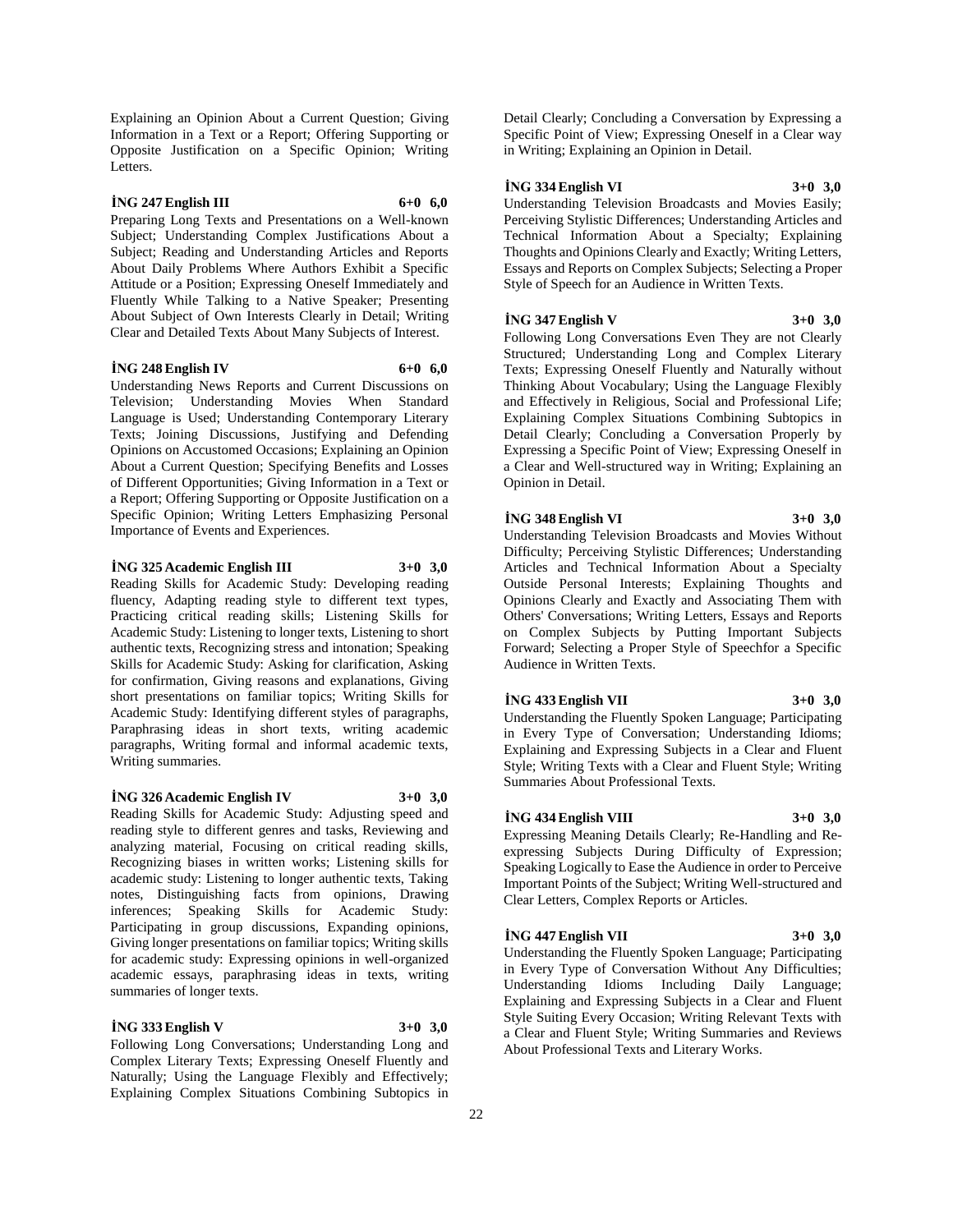#### **İNG 448 English VIII 3+0 3,0**

Speaking Fluently and Expressing Meaning Details Clearly; Re-Handling and Re-expressing Subjects During Difficulty of Expression without notifying; Speaking Logically to Ease the Audience in order to Distinguish and Perceive Important Points of the Subject; Writing Well-structured and Clear Letters, Complex Reports or Articles to Ease the Audience to Understand Important Points of the Subject Matter.

#### **İSN 102 Public Relations 3+0 3,0**

Fundamentals of Public Relations; Historical Development of Public Relations in Turkey and in the World; Development of Public Relations in Private and Public Sector; Career Development in Public Relations; Place of Public Relations Department in an Organization; Interdepartmental Public Relations; Research in Public Relations; Planning a Public Relations Campaign: Identifying problems, Determining objectives, Application and evaluation; Materials Used in Public Relations: Written, Audio-visual and other materials.

#### **İSP 151 Spanish I 4+0 4,0**

Introduction: Greeting, Giving information; Gender in Nouns and Adjectives; Verbs in the Present Tense; Demonstrative Adjectives and Pronouns; Plural Forms of Nouns and Adjectives; Description: House, Objects, Numbers; Asking Questions; Asking for Directions and the Time; Verbs in the Present Progressive Tense; At a Restaurant: Ordering, Asking for the Bill, Talking about Preferences; Describing People; Reflexive Verbs; Shopping: Cost, Likes and Dislikes, Quantity; Invitation: Accepting, Refusing; Gerunds; Seasons.

#### **İSP 152 Spanish II 4+0 4,0**

The Past: Near and remote past, Prepositions, Indefinite pronouns; The Future: Future plans, Making a phone call, Comparison; The Future Perfect Tense; Habits in the Past; Regular and Irregular Verbs; Senses; Some Grammar Rules: Obligation, Personal pronouns, Passive construction, conjunctions; Reading Texts: Biography, Narration, Picture stories.

#### **İST 245 Statistics 2+0 3,0**

What is Statistics: History, importance and usage areas of statistics; The Basic Concepts of Statistics: Functions, Unit and its types, Variable and its types, The concept of population and its types, Sample and sampling; Data Collection: Classification of data and measurement of variables; Series: Serial types, single-variable series, A multivariate series; Graphical representation of the series and graphic types; Measures of Central Tendency; Sensitive Averages: Mean and geometric averages, Harmonic and square averages; Insensitive Averages: Median and mode, applications; Variability Measures: Variation range, Standard deviation, Variance, Coefficient of variation, Concentration coefficient and curve of concentration, Symmetry and kurtosis, Applications; Regression and Correlation: What is Regression, Definition of dependent, Independent variable, Least squares estimation, Correlation and coefficient of determination and applications.

**İST 320 Statistics with Computer Applications 1+2 4,0** Introduction to SPSS: Introducing SPSS menus, Data entries and definitons; Data Transfering Form Excel to SPSS; Transfering Excel Tables to SPSS; Creating Tables and Graphs Using SPSS; Calculating and Interpreting Descriptive Statistics: Calculating descriptive statistics using SPSS; Data Creation and Using Original Data; Data Analysis Using SPSS: Normality test and missing value analysis; Parametric Tests: Single sample t test, Independent binary sample t test: One way variance analysis and multiple comparison tests; Non-Parametric Test: Chi-Square test, Kruskal-Wallis H test, Wilcoxon test; Man Whitney U Test; Single and Multiple Linear Regression; Factor Analysis; Reliablility Analysis; Group Studies.

#### **İŞL 103 Business Management 3+0 3,5**

Management: Basic Concepts, Significance of Management for Business Enterprises; Comparison of Management with Similar Concepts; Development of Management Science: Classical, Behavioral, and Modern Theories; Management System: Fundamentals and Significance of Management System for Business Enterprises; Planning and Decision Making: Planing process , Types of Plans; Organization: Fundamentals, Organization Process, Comparison of organization and planning processes; Authority and Power: Characteristics and Importance of Authority and Power, Delegation of Authority; Controlling: Characteristics, Controlling process.

#### **İŞL 115 Introduction to Business 2+0 2,0**

Basic Concepts: Goals and types of businesses, Business systems and external environment; Foundation of Businesses: Pre- foundation efforts, Foundation stages, Feasibility decision; Legal Structure of Businesses: Private enterprises, Public enterprises, Foreign invested enterprises, Global businesses, Global businesses; Functions of Businesses: Management, Marketing, Finance, Human Resources, Accounting, Public relations, Research and development; Numeric Decision Models in Businesses: Types of Decision, Decision environment, Basic types of quantitative decision.

#### **İŞL 151 Introduction to Business 3+0 3,0**

Characteristics of Business Administration; Aims; Economic Systems; Demand, Property And Service; Consumption And Consumer; Enterprise And Entrepreneur; Executive; Private Enterprise; Basic And Private Aims of Business Enterprises; Functions And Classification of Business Enterprises; Business Enterprises Based on Products And Service Types; Business Enterprises Based Production Aims; Business Enterprises Based on their Legal Structure; Business Enterprises According To Nationality; Founding of Business Enterprises; Development of Enterprises; Labor Ethics And Social Responsibility; Concept of Ethics; Questionable or Unethical Acts ; Social Responsibility And Ethics; Classification of Ethical Behavior; Management in Enterprises; Management Concept; Planning; Organizing; Supervision; Management of Human Sources; Marketing Functions; Marketing Concept; Marketing Functions;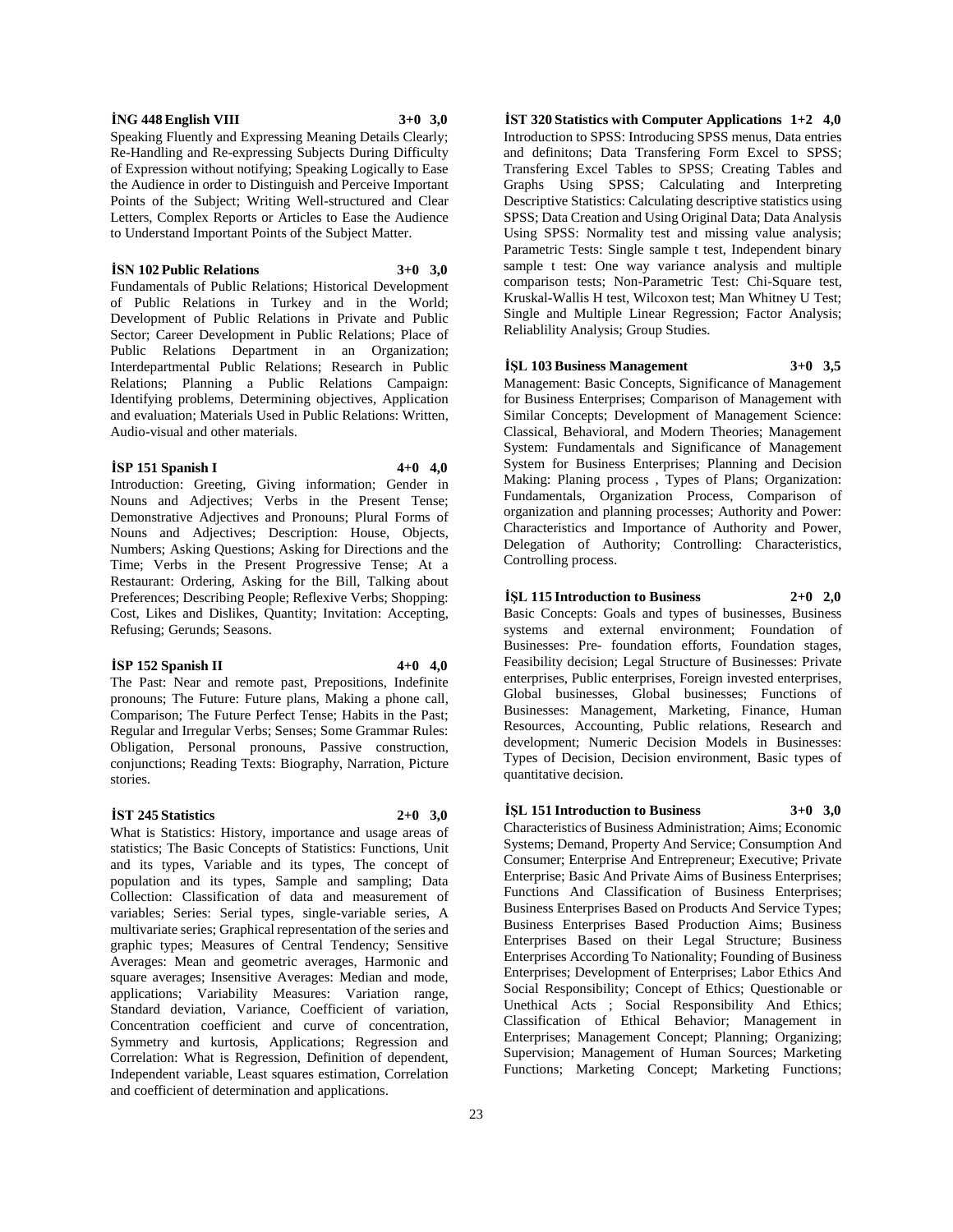Product Concept; Classification of Products; Founding And Administering Production Systems; Marketing Channels;

#### **İŞL 151 Introduction to Business 3+0 3,0**

Characteristics of Business Administration; Aims; Economic Systems; Demand, Property And Service; Consumption And Consumer; Enterprise And Entrepreneur; Executive; Private Enterprise; Basic And Private Aims of Business Enterprises; Functions And Classification of Business Enterprises; Business Enterprises Based on Products And Service Types; Business Enterprises Based Production Aims; Business Enterprises Based on their Legal Structure; Business Enterprises According To Nationality; Founding of Business Enterprises; Development of Enterprises; Labor Ethics And Social Responsibility; Concept of Ethics; Questionable or Unethical Acts ; Social Responsibility And Ethics; Classification of Ethical Behavior; Management in Enterprises; Management Concept; Planning; Organizing; Supervision; Management of Human Sources; Marketing Functions; Marketing Concept; Marketing Functions; Product Concept; Classification of Products; Founding And Administering Production Systems; Marketing Channels;

## **İŞL 205U Business Administration 3+0 5,0**

Management and the Manager: Management and the manager, Professional manager and entrepreneur, Business management, Roles of managers; Historical Development of Management: Classical management theory, Neoclassical management theory; Modern Management Theories: System approach, Contingency approach; Planning: Mission, Aims, Planning problems and solutions; Organization: Organization, Organization principles, Organization structures; Organizational Change: Leadership, Motivation, Communication; Coordination and Control: Function of coordination, Techniques of coordination, Organizational culture, Indicators of balanced achievement; Contemporary Management Techniques: Information management, Conflict strategies, Brand management.

**İŞL 230 Life Style Entrepreneurship 0+2 3,0** Characteristics of Entrepreneurship; Lifestyle Entrepreneurship; Motivations and Constraints for Entrepreneurship; Characteristics of Lifestyle Entrepreneurship; Small Scale Entrepreneurship; Local Entrepreneurship; Innovation-Based Entrepreneurship; Seminar: Guest speaker; Social Capital Based Entrepreneurship; Success Factors for Entrepreneurship.

**İŞL 301 Human Resources Management 3+0 4,0** Human Resources Management: Development, Goals and Principles; Functions of Human Resources Management: Human resources planning; Recruitment, Performance Appraisal, Training, Orientation and Development; Wage and Salary Administration; Career Management; International Human Resources Management; Technology in Human Resources Management.

**İŞL 301 Human Resources Management 3+0 4,0** Human Resources Management: Development, Goals and Principles; Functions of Human Resources Management: Human resources planning; Recruitment, Performance Appraisal, Training, Orientation and Development; Wage and Salary Administration; Career Management; International Human Resources Management; Technology in Human Resources Management.

## **İŞL 315 Strategic Management 3+0 5,0**

Environmental Analysis; SWOT Analysis; Business Valuation; Analysis of Robustness and Weaknesses; Strategic Alternatives for Businesses or Strategic Business Units (SBUs); Business or SBU Strategies; Selection Analysis; Selecting Strategies in Diversified Businesses: Strategic utility and portfolio analyses; Functional Level Strategies and Policies; Globalization and Global Strategies; Strategy Implementation; Organizational Structure and Distribution of Resources; Organizational Culture and Leadership; Assessment and Control of Strategies.

## **İŞL 421 Entrepreneurship 2+0 3,0**

Importance and Evolution of Entrepreneurship: Entrepreneurship within the framework of Manager, Concepts of Entrepreneur, Employer, Boss and Investor; Leadership in Entrepreneurship and Importance of Management Characteristics; Characteristics of Entrepreneurship; Changing Views of Entrepreneurship; General Evaluation of Entrepreneurship in Turkey: Change and Entrepreneurship; Entrepreneurship before and after the Republic; Female Entrepreneurs.

#### **İŞL 435 Yield Management 3+0 4,0**

Basic Concepts: Yield Management, Short History;

Components Of Yield Management; Preparation For Yield Management: Creation Of Yield Management Strategy Supply, Demand And Competitive Analysis: SWOT Analysis; Demand Resources and Reservation; Market Segmentation; Monitoring Of Demand and Operations Management: Demand Level Prediction; Monitoring Of Regional Demand; Capacity and Price Regulations; Managing the Daily Operations; Audit and Evaluation.

#### **İTA 151 Italian I 4+0 5,0**

Italian Alphabet; Italian Sound System; Masculine and Feminine Definite Articles; Masculine and Feminine Indefinite Articles; Feminine and Masculine Singular and Plural Forms of Nouns; Subjective Pronouns; Present Tense; Conjugation of Regular and Irregular Verbs In 'Are' 'Ere' 'Ire'; Use and Conjugation Of Verbs 'Essere' and 'Avere' Cardinal and Ordinal Numbers; Modal Auxiliaries; Interrogatives; Negative Expressions and Qualitative Adjectives.

#### **İTA 152 Italian II 4+0 5,0**

Characteristic Of Verbs 'Conoscere' and 'Spare'; Idiomatic Expressions of Verbs 'Avare', 'Fare' , 'Dare' , 'Stare' ; Reflexive and Reciprocal Verbs; Simple and Articulated Prepositions; Passato Prossimo (Present Perfect) and The Conjugation of Regular and Irregular Verbs in This Tense ; Days Of Week; Months; Years; Asking Time; Characteristics Of Verbs 'Dire' 'Raccontare' 'Parlare'; Narration Of Past Events.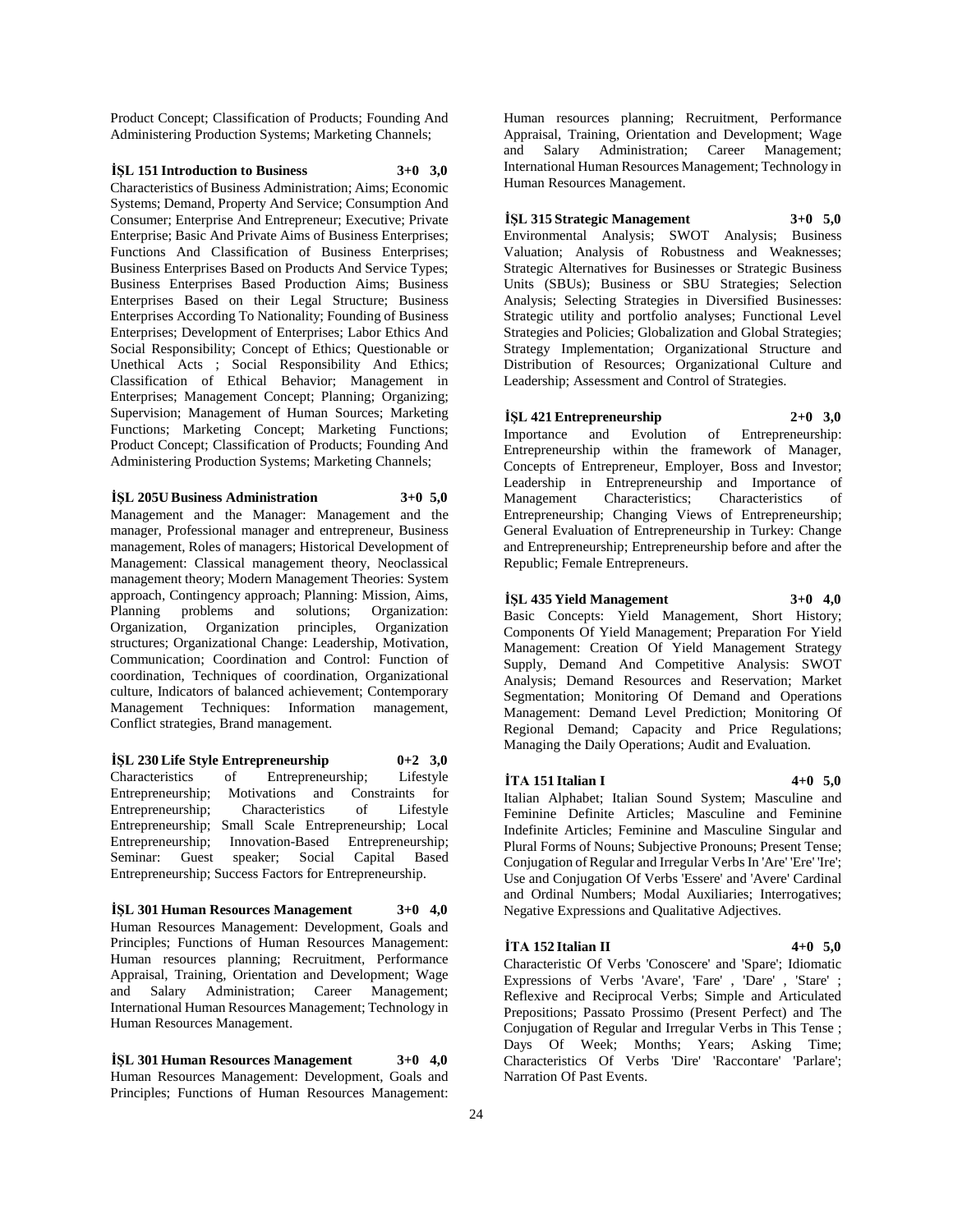Bar: Job descriptions; Types of Bars; The Mise En Place of Bar Operations; Regulations at a Bar; Beer Making: Beer ingredients, History of beer, Types of beer, Serving beer; Wine Making: Wine ingredients, History of wine, Types of wine, Serving wine; Wine Production in Turkey; Types of Grapes Used in Wine Making; Making of Gin and Vodka; Types of Gin and Vodka; Mixes with Gin and Vodka; How to Serve Raki, Rum and Tequila; Raki , Rum and Tequila Making; Types Mixes with Raki, Rum and Tequila; Liqueurs and Serving Liqueurs; Non-Alcoholic Beverages in The Bar.

**KON 211 Aliment Security and Hygiene 3+0 3,0**

Hygiene; Definition and Importance; Nutrition: Aliment Materials, Causes of food poisoning, Nutritional materials, Nutrition elements; Nutriment Contaminations; Substances Hazardous to Human Health: Microbiological parasites, Biological materials; Aliment hygiene, Toxic and chemical materials that contaminate Food; Food Degeneration; Kitchen Hygiene; Staff Hygiene; Disinfectants; Hygiene control and Management.

#### **KON 301 Cuisine Management 3+0 4,0**

Kitchen Organization; Kitchen Culture; Kitchen Staff; Kitchen Set; Kitchen Equipment; Security In Kitchen; Kitchen Organization: Purchasing And Storage; Planning Work Process; Kitchen Planning; Functional Relations In

Kitchen; Physical Characteristics of Kitchen; Main Functions.

#### **KON 411 Hotel Management 3+0 3,0**

Hotel Administration: Description of hotel administration, Development of hotel administration, Site selection for the hotel investment, Classification of hotels; Hotel Management: Concept of management, Description of hotel manager and responsibilities, Management theories, Functions of management; Hotel Organization: Structure and analysis of organization; Management of Front Office Operations; Management of Housekeeping Operations; Service Management; Accounting; Marketing Management; Human Resources Management in Hotels.

## **KÜL 101 History of Culture 2+0 3,5**

Concept of Culture: Etymology and origin; Methodology of Cultural History Research; Culture and Civilization; History of Culture as a Science; Culture and Society; Concept of Culture and Social Development; Culture and Thought; Critical Thinking in the Intellect of the Middle Ages; Renaissance in the Cultural History; The Age of Enlightenment; The West and Ottoman/Turkish World in the 19th Century; Enlightenment in Turkish Cultural History; Mile Stones in Transition from Ottoman to the Turkish Republic; History of Modern Turkish Culture; Education and Culture in the Turkish Republic.

#### **KÜL 197 Life in Campus 0+2 4,0**

Membership to Student Clubs; Taking part in the administrative bodies of Student Clubs; Participation in the organization of activities of the student clubs; Participation in activities of Student Clubs.

## **KÜL 199 Cultural Activities 0+2 2,0**

Participating Actively or as a Spectator in Sports Activities; Participating in Activities Arranged by the Counseling Center; Participating in Workshops in Art; Education on Museums; Participating in Art Trips; Participating in Cultural Trips; Participating in and Taking Duty in activities such as Cinema, theatre, scientific Meeting etc.; Taking duty in Clubs; Being a Student Representative and Participating in Environmental Activities.

**KÜL 200 Face to Face Cultural Interaction 0+2 4,0** General Information about Anadolu University: Campus trip; Campus Activities: Trip to Student Center; General Information about Eskişehir: Trip to Üniversite Street, Porsuk Boulevard, İsmet İnönü 1 Street; Local Culture of Eskişehir: Trip to Hamamyolu and Odunpazarı; Historical and Cultural Values of Eskişehir: County trips; Historical and Cultural Values of Turkey: Trip to Research Center for the Turkish World; Local Gastronomy: Lunch or dinner in local restaurants; Performing arts in Eskişehir: Participation in opera, theater, classical music concerts; Status of Eskişehir and Anatolia until a.d 1000: Trip to Ancient City of Phaselis; Anatolian Turks, Seljuks, Principalities Period, Ottomans: Trip to Karacahisar Castle; The Turkish War of Independence and Atatürk: Visit to Anadolu University Cumhuriyet Museum; Seventh Art in Campus: Movie

#### **İTA 255 Italian I 3+0 4,0**

Language.

of Passive with 'Si!?.

; Ordinal and Cardinal Numbers.

Personal and Demonstrative Pronouns; Use and Conjugation of Verbs 'Essere? and 'Avere?; Introducing Oneself; Improving Reading Comprehension by means of Dialogs ; Describing People ; Days ; Months ; Years ; Asking the Time

**İTA 256 Italian II 3+0 4,0** Simple and Compound Prepositions; Past Tense and Conjugation of Verbs in this Tense; Transitive and Intransitive Verbs in Past Tense; Improving Reading Skills; Analyzing Paragraphs and Texts; Interrogatives: Asking Questions; Introduction to Italian Culture and Daily

**İTA 357 Italian III 3+0 4,0** Imperfect Tense and Conjugation of Verbs in this Tense; Prepositions; Double Object Pronouns; Possessive Pronouns; The Use of Partitives 'Ci? and 'Ne?; Construction

**İTA 358 Italian IV 3+0 4,0** Future Tense; Future Perfect Tense and the Conjugation of Verbs in this Tense; Demonstrative Pronouns; Adverbs; Past Perfect Tense and the Conjugation of Verbs in this Tense.

**KON 204 Bar Management 1+2 3,0** The Definition of a Bar; The History of Bar and Bar Concept; Bar Organization Techniques; Specification of Bars; Stocks of Bar; The Equipment and Tools Used in a Bar; The Construction of a Bar in Hospitality Businesses; Staff at a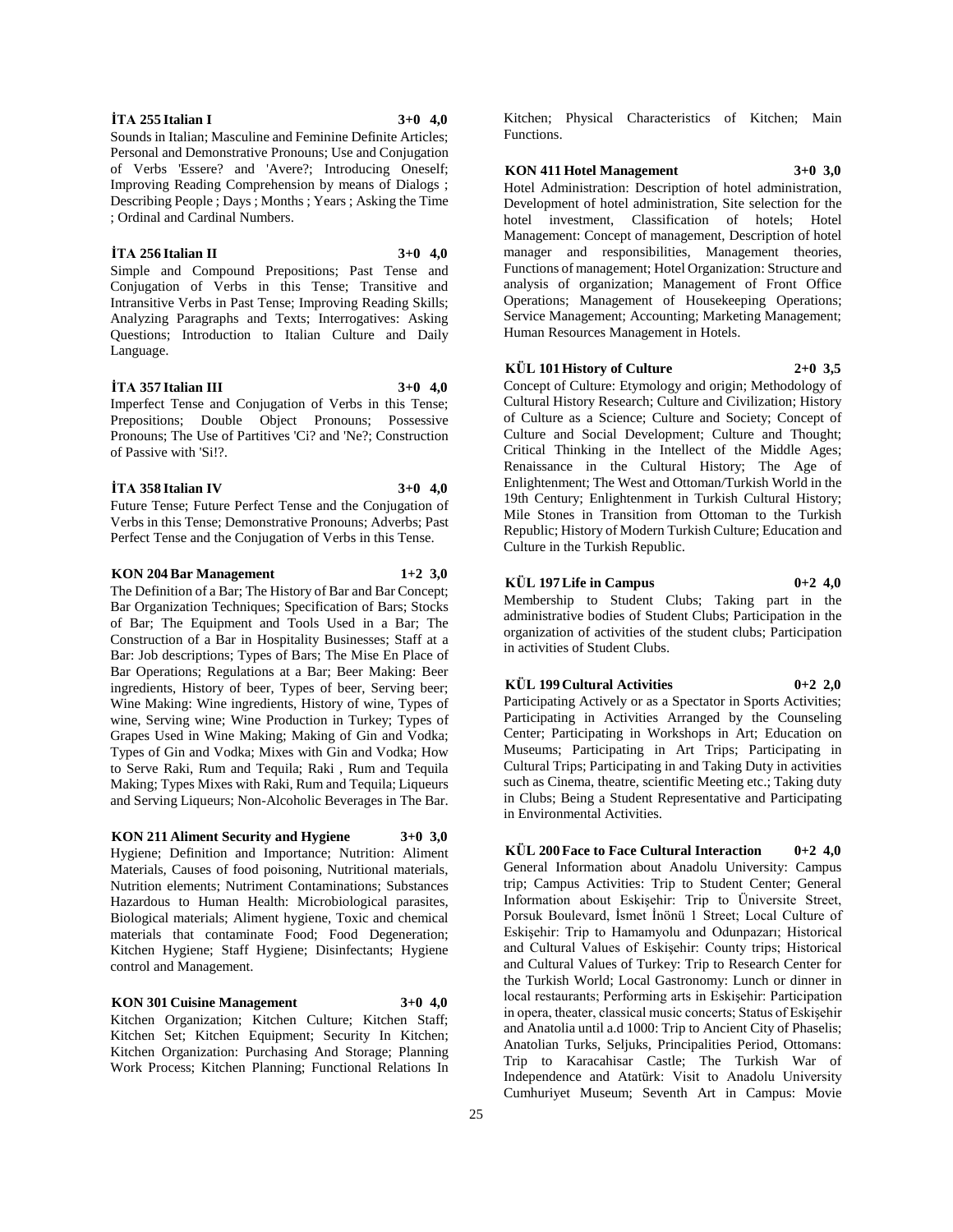Screening in Cinema Anadolu; National Beauties of Eskişehir: Phrygian Valley Tour; Sport in Eskişehir: Participation in Sports Events.

## **KÜL 402 Culture - Art Management 2+0 3,0**

Basic Concepts: Culture, Art, The culture and art commodities; The Culture-and-Art-Based Economies: Experience economy, The macro socio-economic and cultural conditions, The state and the state interventions and regulations; Cultural Capital: The Formation of Culture, Art and Appreciation, the Economic, Social, and Political Capital, Cultural heritage and heritage usage; The Micro Approaches to Culture and Art Management, Culture and art work as an asset; The Frankfurt School and Culture Industry; The Culture and Art Management and the Worldwide Practices; Culture and Art Oriented Tourism: Cultural hegemony, Culture and art marketing, Examinining culture and organizations via actor/structure context.

#### **MAT 136 Mathematics 3+0 4,5**

Numbers: Numbers, Arithmetic operations; Number Systems: Decimal numbers, Decimal numbers and decimal expansion of rational numbers; Root and Exponents: Number of transactions related to root, Exponential number of related transactions; Absolute Value Concept; Ratio and Proportion: Percentage calculations; One Unknowns in the First Degree Equations and Inequalities; Rational Equations; First Degree Equations for Two and Three; Rational Expressions: The process of rational expressions; Equations and Inequalities: Equation systems and solutions; Functions: Concept, Resultant and inverse function of the concept; Reverse Function; Graphing: Some special function graphs.

#### **MAT 164 Basic Mathematics 2+0 2,0**

Sets and Numbers; Identity; Transactions with Equations and Inequalities; Coordinate Plane; Line and Parabola Equations; Functions; Limits and Continuity; Derivative; Derivative Applications; Exponential and logarithmic functions; Indefinite Integral; Definite Integral and Applications; Linear Equation Systems; Matrices; Determinants; Linear Programming; Multivariate Functions.

**MİT 309 Ancient Greek and Roman Mythology 3+0 4,0** Basic Concepts: Mythology, Notion of religion in Ancient Greek and Roman Empire; Genesis: Creation of gods and the universe, Creation of man; Recognition of Mutual Myths in the Frame of Cultural Heritage: Heroes and regional myths and legends; Ancient Greek Theogony: 12 Olympians and related terms; Ancient Greek and Roman Empire: Society, civilization; Ancient Greek Heroes: Perseus, Theseus, Hercules and Dodekathloi; Trojan Wars and Its Heroes: Aineas, Odysseus, Achilles, Agamemnon, Argonauts: Eason and Medea.

**MİT 314 Anatolian and Turkish Mythology 3+0 4,0** Sumerian Mythology: Gilgamish, Mythological Flood, Effects of Sumerian mythology on Western mythology; Anatolian mythology: Mother goddess, its contribution to Anatolian culture; Hittite mythology: Religion of Hittites Huri and Sumer mythology interactions; Lydia and Lycia

mythology: Lydians religion, Lycian religions, Mytologic hereos; Phrygian mythology, Phrygian religion, Phrygians interaction with various myths, Its contribution to Anatolia; Turkish Mytology; Shamanism: definition of the word "Shaman" and historical progress of shamanism; Ancient Turkish legends: Saka legends, Alpher-Tunga and Shu legends.

## **MUH 151 Introduction to Accounting 3+0 4,5**

Concepts of Business and Accounting; Financial Transactions; Balance of Assets-Liabilities; Balance Sheet and Income Statement; Accounts: Concept of account, Types of accounts, Account chart; Document and Books; Accounting Process; Follow up Goods Transactions: Inventories and transactions of the purchase and sale of goods, Periodic inventory system, Perpetual inventory system; Liquid Assets: Cash, Banks, Checkups; Marketable Securities: Share certificates, Bonds; Receivables: Trade receivable, Other receivable; Long Term Assets; Liabilities; Shareholders Equity; Transactions of Income and Expenses; End of Period Transactions; Preparing Financial Statements and Closing Transactions.

## **MUH 239 Cost Accounting 3+0 4,0**

Introduction to Cost Accounting; Raw Material Cost; Labor Cost; Overhead Cost; Distribution of Costs, First and Second Distribution; Activity-Based Costing and Distribution of Joint Cost; Job Order Costing System; Calculating Product Cost in Process Costing: Single operation, Multiple operations; Determining Production Losses and Accounting Procedures; Cost - Volume Profit Analysis; Budgets as a Tool of Planning and Controlling; Controlling of Costs and Variance Analysis; Using Standard Costs; Usage of Cost Data in Evaluation of Decision Alternatives; Controlling of Responsibility Centers.

**MUH 311 Auditing and Financial Analysis 3+0 4,0** Reliability of Information and Independent External Auditing; Generally Accepted Auditing Standards; Materiality; Audit Risk, Audit Evidence and Working Papers; Internal Control, Types of Audit Tests and Audit Planning; Auditing Balance Sheet Items and Income Statement Items; Sampling in Accounting Auditing; Completing the Audit and Reporting on Audited Financial Statements; Financial Statements and Financial Analysis; Horizontal Analysis; Vertical Analysis; Trend Analyses; Fund Flows Analysis and Fund Flows Statement; Adjusting the Financial Statements by Inflation.

### **MUH 419 Financial Accounting 3+0 4,0**

Business Enterprise and Classification of Business Enterprises; Accounting and Stakeholders; Balance Sheet Equation; Financial Transactions and Sample Transactions on Balance Sheet Equation; Documents: Recording procedures; Uniform System of Accounts and Classification of Accounts; Recording Financial Transactions; Trial Balance; Connection Between In-Term and Term-End Transactions; Valuation Criteria Within the Frame of Legal Regulations; Term-end Transactions; Integrated Examples of Term-End Transactions.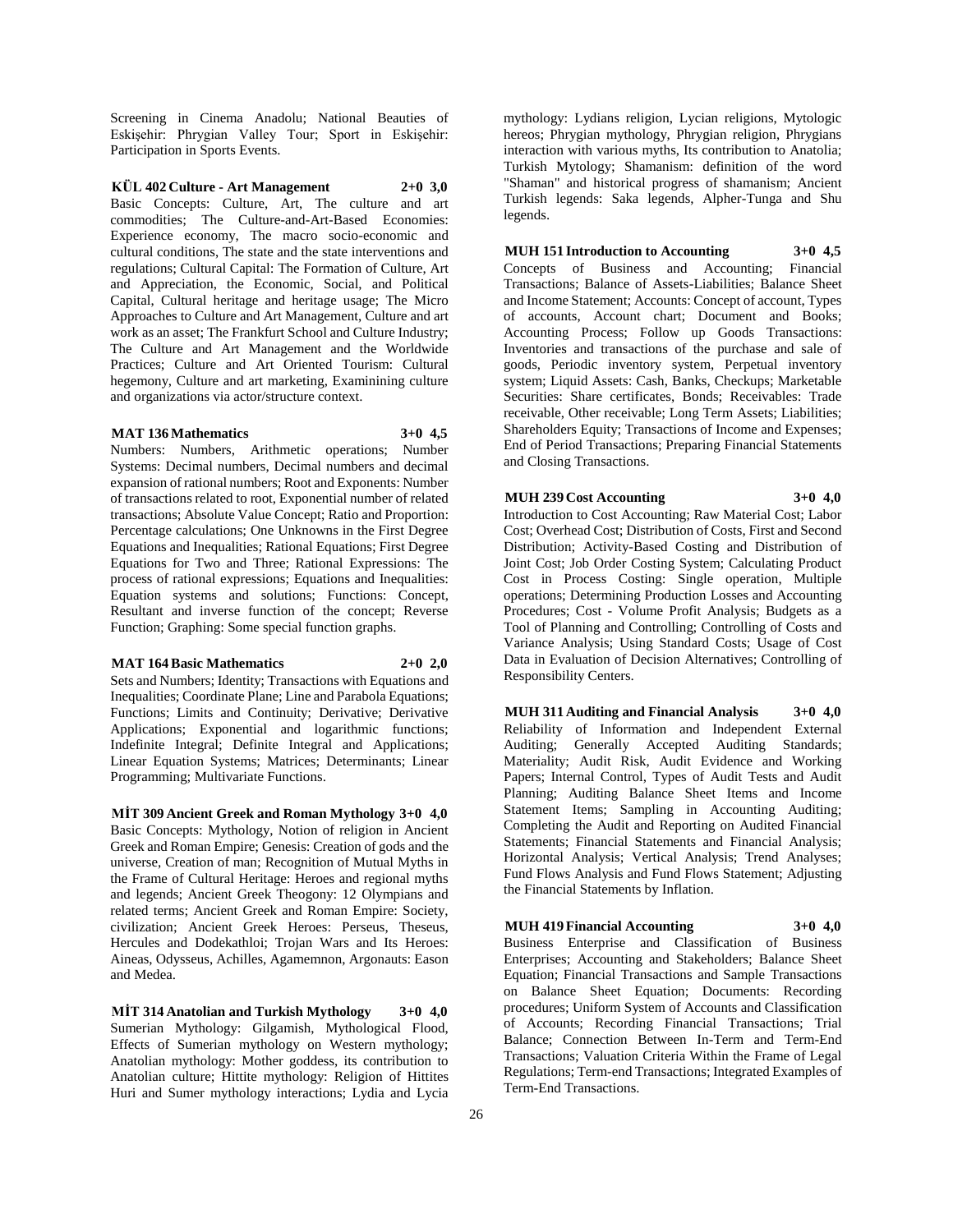#### **MÜZ 151 Short History of Music 2+0 3,0**

Mile Stones in the History of Music; Music of the Antique Period; Music of Far East; Music of Anatolia; Music of the Middle Ages: Gregorian Chants; Music of Renaissance: Bach and Handel; Music of the Classical Age; Pianoforte in the Classical Age; Romantic Age; Nationalist Movement; Contemporary Music; Nationalism and Universality.

#### **PSİ 104 Social Psychology 3+0 3,0**

Theory and Research in Social Psychology; Interpersonal Influence and Social Power; Collective Influence on Individual Behavior; Lonely Individual; Attribution Theory; Social Perception; Attitudes and Attitude Change; Interpersonal Attraction; Social Influence and Conformity; Helping Behavior: Hostility and aggression; Group Dynamics and Leadership; Effects of Social and Physical Environment on Behavior; Human Sexuality.

### **PSİ 201U Social Psychology I 3+0 4,0**

What is Social Psychology?; Social Perception: Creating an impression; Social Cognition: Social cognition and use of schemas, Stereotypes, Mental shortcuts, Forgiving; Social Impact and Social Power: Culture-acculturationenculturation, Adaptation, Obedience; Attitudes and Attitude Change: Components of attitude, Theoretical approaches to attitude change, Attitude measurement; Interpersonal Attraction and Close Relations; Altruistic Behavior; Aggression.

### **PZL 210 Customer Relations 2+0 3,0**

Concept of Customer Relations Management; Customer Value and Customer Classification; Customer Relations Process; Customer Services Quality and Control; Customer Complaints; Customer Loyalty: Reaching customers and customer retention programs; Role of information technology: Using information, Database marketing, Sale force automation; Customer Relations Management and Internet; Analysis and Planning Process in Customer Relations Management; Integrating Customer Relations Management and Company Strategies; Management of Customer Oriented Change.

#### **PZL 251 Tourism Marketing 3+0 3,0**

Concept of Tourism Marketing; Tourism Markets; Differences Between Tourism Marketing and Service Marketing; Similarities and Differences Between Tourism

Marketing and Service Marketing; Fundamentals of Tourism Marketing; Purpose of Tourism Marketing; Pricing in Tourism Marketing; Distribution Channels in Tourism Enterprises; Sales Promotion Decisions in Tourism Enterprises; Market Research in Tourism Marketing.

#### **PZL 251 Tourism Marketing 3+0 3,0**

Concept of Tourism Marketing; Tourism Markets; Differences Between Tourism Marketing and Service Marketing; Similarities and Differences Between Tourism Marketing and Service Marketing; Fundamentals of Tourism Marketing; Purpose of Tourism Marketing; Pricing in Tourism Marketing; Distribution Channels in Tourism

Enterprises; Sales Promotion Decisions in Tourism Enterprises; Market Research in Tourism Marketing.

#### **PZL 256 F&B Marketing 3+0 4,0**

Marketing Function and Management in Food and Beverage Sector; Marketing-related Concepts; Approaches to Marketing Problems; Markets and Consumer Behaviors; Uses and Limitations of Various Promotional Forces such as Advertising; Merchandising and Sales Promotion in F&B Sector; Importance of Menu as a Marketing Tool; Case Studies in Food and Beverage Business.

#### **PZL 306 Consumer Behavior 2+0 3,0**

Introduction to Consumer Behavior; Concept of Consumer; Social Factors Effecting Consumer Behavior: Culture and subcultures, Social class, Social Groups, Family; Psychological Factors Effecting Consumer Behavior: Personality and self-concept, Motivation, Learning, Perception Attitude, Beliefs; Consumer Decision Process; Consumerism.

## **PZL 306 Consumer Behavior 2+0 3,0**

Introduction to Consumer Behavior; Concept of Consumer; Social Factors Effecting Consumer Behavior: Culture and subcultures, Social class, Social Groups, Family; Psychological Factors Effecting Consumer Behavior: Personality and self-concept, Motivation, Learning, Perception Attitude, Beliefs; Consumer Decision Process; Consumerism.

#### **PZL 320 Event Marketing 3+0 4,0**

Describing and Classifying Events; The Characteristics of Event Products; Stakeholders of Events; Event Marketing Plans and Strategies; Marketing Information Systems in Events; Event Product; Event Distribution; Pricing in Events; Event Promotion; People Consumer, Volunteer and staff in Events; Event Process; Physical Evidence; Consumer Behavior in Events; Impacts of Events.

#### **REK 218 Recreation Leadership 2+0 3,0**

Basic Concepts Related to Leadership; Structure of Leadership; Natural Structure of leadership; Definition of Leadership; Leadership in Hierarchical Levels; Approaches to Leadership, Trait Approaches; Behavioral Approaches; Conditional Approaches; Leadership Functions; Basic Requirements for Leadership; Variables of Leadership; Recreational Leadership: Work fields of recreational leaders, Responsibilities of the recreational leaders.

#### **REK 412 Recreation Management 3+0 5,0**

Concept of Leisure and Recreation; Leisure and Recreation Industry; Relationship between Recreation and Management; Place and Importance of Management in Recreation Services; Description of Recreation Management; Requirement of Recreation Management; Functions of Recreation Management: Planning, Organizing, Coordinating, Directing, Controlling; Leadership in Recreation Management; Human Resources Management in Recreation; Leisure and Recreation Marketing; Service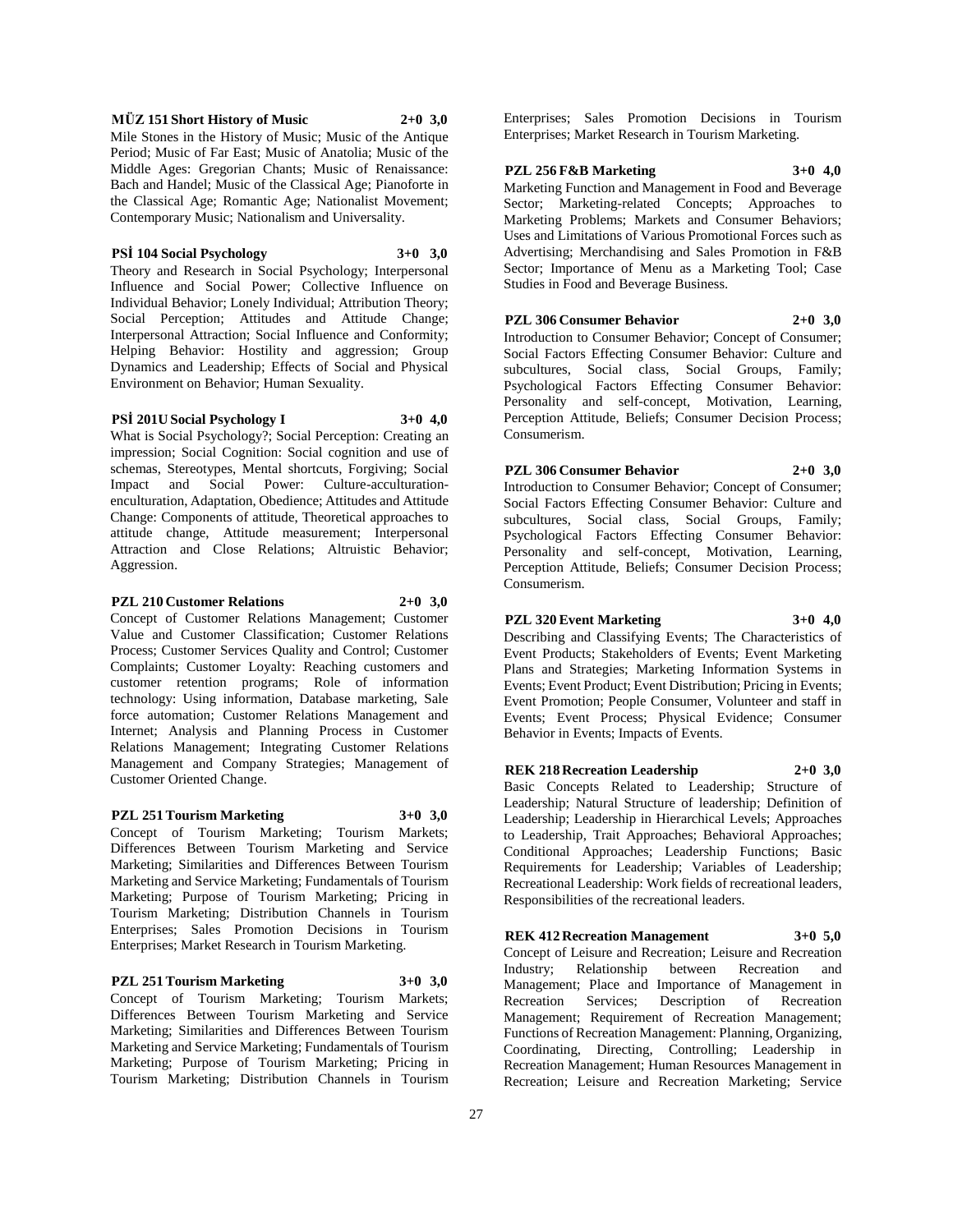Management in Recreation; Contemporary Trends in Recreation Management.

## **REK 421 Orienteering 1+2 3,5**

The Definition, Aim and Content of Orienteering; The Teaching of Orienteering in Elementary School, Teaching In Tourism, Mapping; Characteristics of IOF Maps, Learning Maps; Using Orienteering Compass; Definition of Course For Competition, Preparing Course Principles; Characteristics of Control Points; Orienteering Competition; Land Workings; Team Equipments, Characteristics of Competitor, Referee knowledge; Land Working.

**REK 423 Recration in Disabled Group 3+0 3,0**

The Meaning and Importance of Recreation for Disabled; Variety, Reasons and Classification of Disabled; The Effects of Recreative Activities on Disabled Persons; Recreative Activities: Health related physical fitness, Rhythmic movement and dance, Aquatics, Educational games, Winter activities, Adventure and outdoor activities; Modifying Movement Experiences: Modifications for intellectual, orthopedic, visual, deaf and hard-of-hearing disabilities; Programming Recreative Activities for Disabled: Programming for intellectual, orthopedic, visual, deaf and hard-of-hearing disabilities; General Program Evaluation.

#### **REK 429 Adventure Recreation 3+0 4,0**

Scope and Fundamental Concepts of Adventure Recreation; Place and important of Adventure Recreation; Types of Adventure Recreations; Adventure Tourism: Being developed of adventure as tourism products, The relationship with adventure recreations of adventure tourism and risk, Adventure tourism activities, New concepts and extended scope of adventure tourism, Industrial size of adventure tourism; Adventure Recreation Education: Recreation programs in adventure and nature education, Sample applications in adventure and nature education programs, Responsibilities of adventure and nature education programs, Adventure and nature education applications in schools.

#### **REK 435 Therapeutic Recreation 0+2 3,0**

Therapeutic Recreation: Definition, Purpose and importance, History of therapeutic recreaton; Philosophy of Therapeutic Recreation; The Benefits of Therapeutic Recreation: Physical, Cognitive, Emotional and social, The therapeutic recreation process: Assessment, Planning, Implementation and evaluation, The applicability of the method for specific groups: Places, Models and modalities of practice, Program design for therapeutic recreation: Treatment and evaluation program, Leadership in therapeutic recreation.

#### **RUS 147 Russian I 6+0 6,0**

Recognition of the Russian Language Alphabets: Phonetic Perception; Attachments of Nouns; Meeting: Handwriting, Highlighting, Phonetic Studies; Construction of Plurals, Possessive Nouns; Tense Patterns; Plurals of Nouns; Registration Forms; Task List; Conjugation; Past Tense; Using Imperative; Using Future Tense; Introduction to Adjectives; Telephone Conversation Patterns.

#### **RUS 148 Russian II 6+0 6,0**

Using Possesive Patterns; Meeting Using Complex Sentences; Building Complex Sentences Using the Verbs ??????, ????, ??????, ?????? Ordering Dialogues in Restaurants; Using Action Verbs; Specifying Size and Quantity; Specifying Time;"-??" Suffix Verbs; Calendar: Days, Months, Seasons; Meals: Breakfast, Lunch, Dinner; Directions; Telephone Conversation Patterns; Language Exercises.

## **RUS 151 Russian I 4+0 4,0**

Russian Alphabet; Phonetic Trancription of Russian Sounds; Russian Ortography; Phonetic Perception of Sounds, Consonants; Intonation and Stress, Nouns; Greeting Structures; Asking for Directions; Introducing Oneself and Introducing Other People; Telling the Time, Shopping; Patterns Used in Phone Calls, Adjectives; Numbers; Verbs: Types and Conjugation of Verbs, Infinitives; Tenses: Present Continuous Tense, Past Tense, Future Tenses, Action Verbs.

#### **RUS 152 Russian II 4+0 4,0**

Verbs; Modal Verbs; Prepositions, Conjunctions; Days, Months and Seasons; Russian Culture: Russian People; Russian Regime; Time-Zone Differences in Russia; Adverbs; Pronouns; Punctuation Marks; Sentence Formation in Russian; Comparatives; Reading Comprehension and Writing Exercises; Narration; Stress and Intonation; Directions; Russian Cultures; Country and Nationality Names; Working on Russian Grammar on Different Texts; Improving Listening Comprehension Skills Via Audio-Visual Materials, Listening and Note Taking; Speaking Activities.

#### **RUS 247 Russian III 6+0 6,0**

Exercises: Airports and Airport services; Possessive Construction; Offering Assistance to People Who Need Help About Their Complaints and Problems; Health-related Questions; Forms of Names: Accusative case, Locative case, Ablative case; Possessive Adjectives and Pronouns; "????, ?????" Verbs; Short Adjectives; Demonstrative Prepositions and Nouns; Passive Expression; Passive Sentences; Reading, understanding and telling stories; Direct and Indirect Speech; Execises.

#### **RUS 248 Russian IV 6+0 6,0**

Giving Directions; Verbs; Hotel Related Dialogues; Taking Care of Medical Problems and First Aid; General Reflexive Verbs; Roof Reciprocal Verbs; Using Reflexive Verbs; Complete and Incomplete Verbs; Weather Forecasts; Compound Sentences; Using Imperatives in Sentences; Getting Prepared for Traveling; Reading, Understanding and Telling Stories; Direct and Indirect Speech.

#### **RUS 347 Russian V 3+0 3,0**

To Communicate with The Guests; Taking Reservations; Travel Agents: Transportation, Ticket purchasing-booking; Currency Exchange; Delivery of Luggage; Customs and Passport Control; Problems May Arise During Travel; Things to Do in An Emergency; Forms of Tourism; Application; Scrutinising Texts; Oral and Writing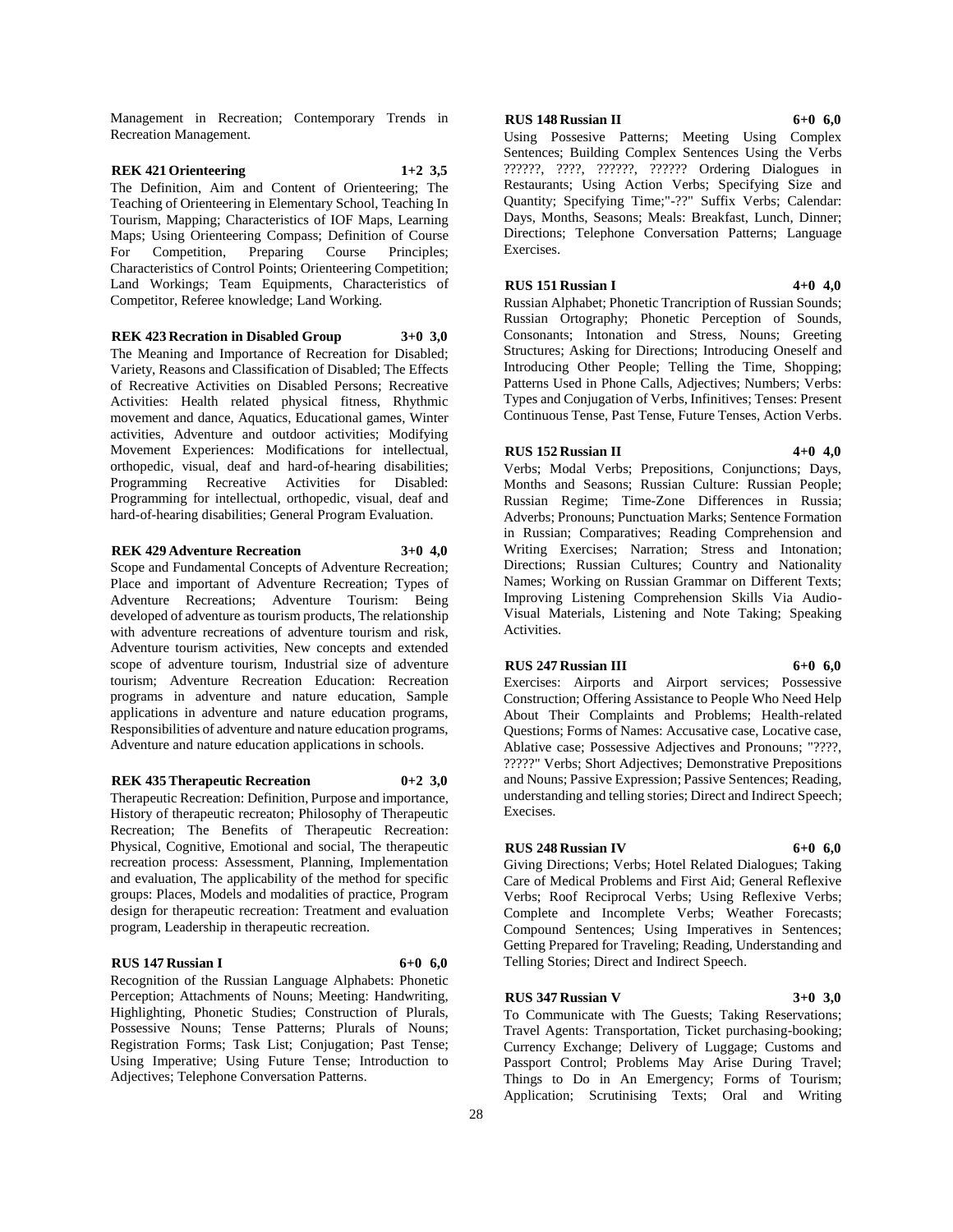Performances; Job Opportunities in Tourism Realm: Writing a letter for job application, Responding to job advertisements.

### **RUS 348 Russian VI 3+0 3,0**

Wonders of the Ancient World; New Seven Wonders of the World; Russia: Official symbols, Physical structure, Population, Political structure, Economic structure and resources; Religion, Official and religious holidays; Great Names in History; Igor I. (Great Knez Kiev), Vladimir I. (Kiev Great Knez), the Baptism of Rus; Aleksander Nevski IV. Ivan (Russia), Ivan Susanin; Peter I. (Russia), II. Katerina; Aleksandr Suvorov and Mikhail kutuzovrus-Byzantine War (941); Baptism of Russia; Ottoman-Russian War in the 18th Century; The Russian Revolution (1917).

#### **RUS 447 Russian VII 3+0 3,0**

Russia tours: Moscow, St. Peterburg, Novgorod, Russia's Golden Ring, Artek and Crimea, Kazan, Siberia, Baikal, Kamchatka, Karelia, Solovki; Heroes of Russian Fairy Tales; Russian Literature; Russian Painters, Russian Composers, Russian Architects; Local Cuisine; Russian Tradition; Hand Arts; Mikrominyat and Foberj Museums; Sergey Dyagilev; System of Stanislavski; Baykanu Cosmodrome; Yuriy Gagarin; Famous Russian Scientists; Russian Sports.

#### **RUS 448 Russian VIII 3+0 3,0**

Turkey: Official symbols, Physical structure, Population, Political structure, Economic structure, Energy and resources, Islam, Official and religious holidays; Summer and Winter Tourism in Turkey; Istanbul Tour: Miniaturk, Hagia Sophia, Blue Mosque, Kariye Museum, Basilica Cistern, Topkapi Palace, Dolmabahce Palace, the Egyptian and Grand Bazaar, the Golden Horn and the Bosphorus, the daughter and the Galata Tower; Great Names in History; Turkish Tradition; Gastronomic Tourism in Turkey; Local Cuisine; Turkish Coffee and Tea; Hand Arts; Folk Songs; Heroes of Turkish Epics and Tales, Shadow Play; Ancestors' Sports.

#### **SAĞ 408 Basic Health Information and First Aid 1+1 3,0**

Basics of First Aid; Patient, Injury and On-Site evaluation; Basic Life Support; First Aid for Bleeding; First Aid for Injuries; First Aid in Burning, Freezing and Hot Shocks; First Aid in Fractures, Dislocations and Sprains; First Aid in Consciousness Disorder; First Aid in Poisoning; First Aid in Animal Bites; First Aid in Case of Foreign Bodies in Ear, Eye and Nose; First Aid in Drowning; Transportation of Patients and Injured Persons.

#### **SAN 155 Hall Dances 0+2 2,0**

Basic concepts. The ethics of dance, Dance Nights, Dance Costumes, National International Competitions and rules/grading, Basic Definitions, Classifications of Dances: Social Dances; Salsa, Cha Cha, Samba, Mambo, Jive, Rock'n Roll, Jazz, Merenge; Flamenko, Rumba, Passa -Doble, Argentina tango, Vals, Disco, Quickstep, Foxtrot, Bolero, European Tango: Ballroom Dances; Sportive Dances; Latin American Dances; Samba, Rumba, Jive, Passa-Doble, Cha

Cha, Standart Dances; European Tango, Slow vals (English), Viyana vals, Slow foxtrot, Quickstep.

#### **SAN 213 Argentine Tango 1+2 4,0**

Foundation and history of Argentine Tango; General information about the music and its types; Culture of milonga; Tourism of tango and festivals; History of Tango in Turkey and its evaluation. Introduction to dance of Tango: General information about dance; Posture, embrace, balance; Exercises; Change of weight; Walking (solo and couple); Energy transfer; Stopping; Parallel system; Cross system; Forward-Back-Lateral Step Exercises; Basic 8 steps; Alternatives for entrence and exits to basic 8 steps; Pivots; Forward and Back ochos; Block; Sandwich; Gancho.

#### **SAN 216 Recreation and Dance 0+2 3,0**

Description of Rhytm and Dance: Historical development and classification of dance. Studying different stepping forms; Walks by Diverting, Studying of movements suitable to music, using different stepping forms, Studying arm positions amongst the basic dance positions; Suitable Music Choice for Dance; Hops, Gallop movements by using the space; Attacks, Flexibilities and different stepping forms; Jumps, Hops, Twists; Connection Movements; Creating Composition Individually; Floor Movements and Rowing Types; Such as Waltz, Mambo, Cha cha and their steppings; Creating Figures by Dual and Quartet; Creating a Composition Together with Group; Rowing Methods and Studying Composition as a Group.

## **SAN 402 Byzantyne Iconography 1+1 2,0**

Basic Concepts in Iconography; Iconography: Issues and techniques; Christian Art: The birth of Christian art; The Bible: Virgin Mary, St. John the Baptist, the Twelve Apostles, and the life of Jesus; Byzantine Art: Similarities and differences in works of art with religious themes in Early, Middle and Late Byzantine ages; Iconographic Examples: Gabriels annunciation to Mary about Jesus birth, Birth of Jesus, Baptism of Jesus, Overview of Byzantine iconography in the Cappadocia region, Istanbul; Councils: Christian councils and II. Council of Nicaea.

#### **SAN 408 Creativity 3+0 3,0**

Concept of Creativity; Concepts Related to Creativity; Innovation and Change; Creativity Processes; Creative Intelligence; Creative Activity; Personal Creativity; Creativity Conditions; Characteristics of Creative Individuals; Relationships Between Art and Creativity; Organizational Creativity; Creativity Management.

#### **SHU 210 Ticketing 5+0 5,0**

Planning a Journey; Ticket Concept; Setting and Application of Local Fares; Mile Plus Applications; Mile Reduction Applications; Characteristics of Round-trip Fares; Mile Calculating Systems of Round-trip Travels; Ticketing Systems: SITI fare System, SOTI fare system, SOTO fare system, SITO fare system; Determination of Special Fares; Mix Fare Class Passengers and Determining of Their Fares.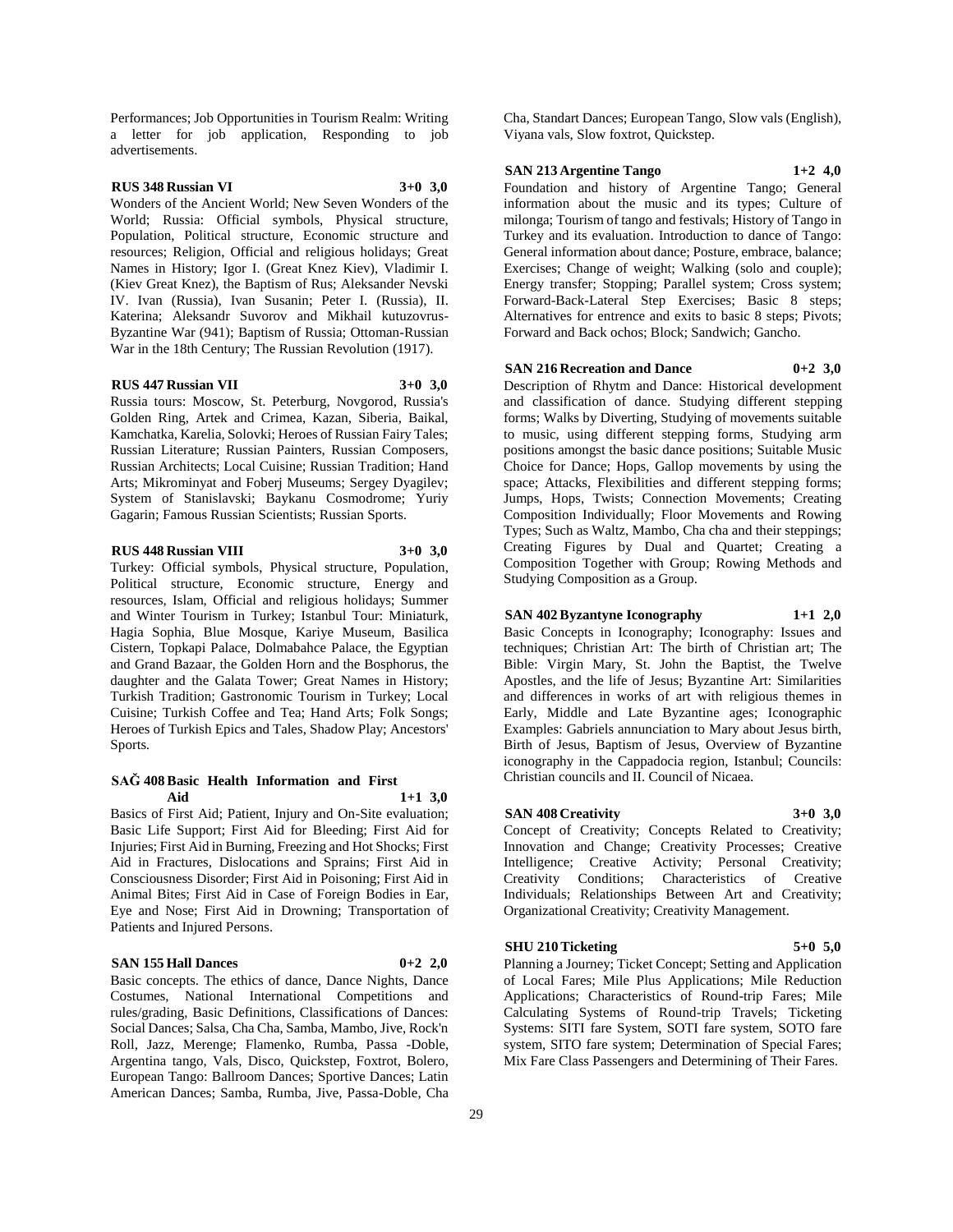#### **SNT 104 Introduction to Art History 3+0 4,0** Concept of Art History: Definition and Types; Art History Terminology: Architecture, Painting, Sculpture and Craftwork; Islamic Art: Birth of Islam and Umayyad Dynasty; Turkish Architecture: Mosques, Madrasahs, Caravanserais, Mausoleums, Palaces and other masterpieces of Kara-Khanid, Ghaznavid and Great Seljuqs; Antique Art: Archaic, Classical and Hellenistic era Ancient Greek architecture: Painting, Sculpture and Small arts; Sultanate of Seljuq Architecture: Mosques, madrasahs and masjids; Ottoman Empire Architecture: Mosques, masjids and madrasahs; Classical Ottoman Era Architecture: Baroque and Empirical style.

#### **SNT 155 History of Art 2+0 2,0**

History of Civilization and Evolution of Art: Prehistory to Present; Concepts and Terminology in Art with Samples; Interrelation among Art-Religion and Society; Effects of Religion on Artistic Development; Reflections and Interpretations of Judaism, Christianity and Islam on Art; Renaissance: Emergence, Effects, Artists, Works of Art; Architecture and Plastic Arts; Art in the 19th and 20th Centuries: Relevanceof the main historical events of the period.

**SNT 201 Islamic Art 2+0 3,5**

The Concept of Islamic Art: The Problem of the Geographical and Cultural Environment; Historical Period and Changes; Early Islamic Tradition; Urbanisation and Architecture; Changing Geography and the Influence of Architectural Traditions; Religion and Art, Government and Art, Dogmatism and Living Art, Examples of Umayyad and Abbasid Art, Interpretation of Architecture and Iconography; Islamic Architecture in North Africa; Architecture of the Tolun Dyansty, Fatimi, Eyyubi and Mamelukes.

#### **SNT 205 Byzantine Art I 2+0 5,0**

Foundation of Eastern Roman Empire; Historical Geography and Transformation from pre-Byzantine cultures to Byzantine Civilization (Historical, Political and Cultural Heritage); Establishment of Constantinople; Monuments, Squares and Buildings; Political, Religious, and Social Characteristics of Byzantine Art.

#### **SNT 206 Byzantine Art II 2+0 5,0**

Byzantine Art in Anatolia; Local Forms; Chronological Classification; Characteristics of Byzantine Architecture: Social, military and religious buildings; Samples of Art from Anatolia and out of the Anatolia; Descriptive Studies of Buildings and Sites; Formal, Historical and Aesthetic Comparisons among Local, Metropolitan, European and Mediterranean Byzantine Architecture.

#### **SNT 218 Classic Otoman Architecture and Mimar Sinan 2+0 4,5**

Description and Concepts; Historical Frame and Classic Otoman Geography; towns in Classic Otoman Period: capital and country; Period of Fatih Architecture; Period of Bayezıd II Architecture; Period of Selim I Architecture and Introduction Period of Kanuni Sultan Architecture; Hassa

Mimarlar Ocağı and Architect Sinan; Period of Selim II Architecture; Period of Murat III Architecture; Otoman Architecture and Architect Sinan Until Westernization.

#### **SNT 301 Art of Anatolian Seljukid I 2+0 3,0**

Development Period of Architecture of Anatolian Seljukid, Study of Anatolian Seljukid Art (From the Beginning to the Period of Seljukids) According Architectural Characteristics Domestic and Foreign Factors Playing Role in Formation of this Art; Comperative Study of Historical Periods of Anatolia; Study of Architectural Forms of Anatolian Seljukid Art by Comparing Areas, Sources, Materials and Technical Characteristics.

#### **SNT 302 Art of Anatolian Seljukid II 2+0 3,0**

Development Period of Decorating Art of Anatolian Seljukid, Study of Domestic and Foreign Factors Playing Role in Formation of Decorating Art: Study of Historical Periods of Anatolia Comprative (From the beginning to the Period of Seljukid) regard to the Decorating Art of Anatolian Seljukid According to its Areas, Sources, Form, Material and Technical Characteristics.

## **SNT 311 Turkish Handcraft I 2+0 3,0**

Defining Turkish Handicrafts (Ceramics, Tiles and Metals Artwork); Functions of Works and the Nature of the Places they Were Used; Explanation, with the Help of Written Sources, of the Historical Background to Works which Emerged from Surface Research and Scientific Excavations; Development of these Branches of Art in Anatolia, Use of Materials, Production Techniques and Analysing Elements of Decorative; Examining Works Held in National and International Museums and Private Collections.

#### **SNT 312 Turkish Handcraft II 2+0 3,0**

Defining Turkish Handicrafts (Carpets, Kilims and Textiles); Functions of Works, and the Nature of the Places Where They Used; Explanation, with the Help of Written Sources, of the Historical Background to Works which Emerged from Surface Research and Scientific Excavations; Development of these Branches of Art in Anatolia, Use of Materials, Production Techniques, and Analysing Elements of Ornaments; Examining Works Held in National and International Museums and Private Collections.

## **SNT 335 Ottoman Art I 2+0 4,5**

Introduction to 14th Century Ottoman - Turkish architecture: Early constructions and their comparison with those of 14th century; 15th Century Ottoman Architecture; Anatolian and Non-Anatolian Samples; Ottoman Religious, Military and Civil architecture; Types of Functional Plans of the Constructions; 16th Century Turkish Architecture: Classical period architecture, Mimar Sinan and his works, Ornamentation in the 14th and 16th Century Ottoman Architecture; Stone, Wood, Earth ware and Samples; Turkish Hand Crasfts: Carpets, Miniature, Glass work, Tiles and Pottery.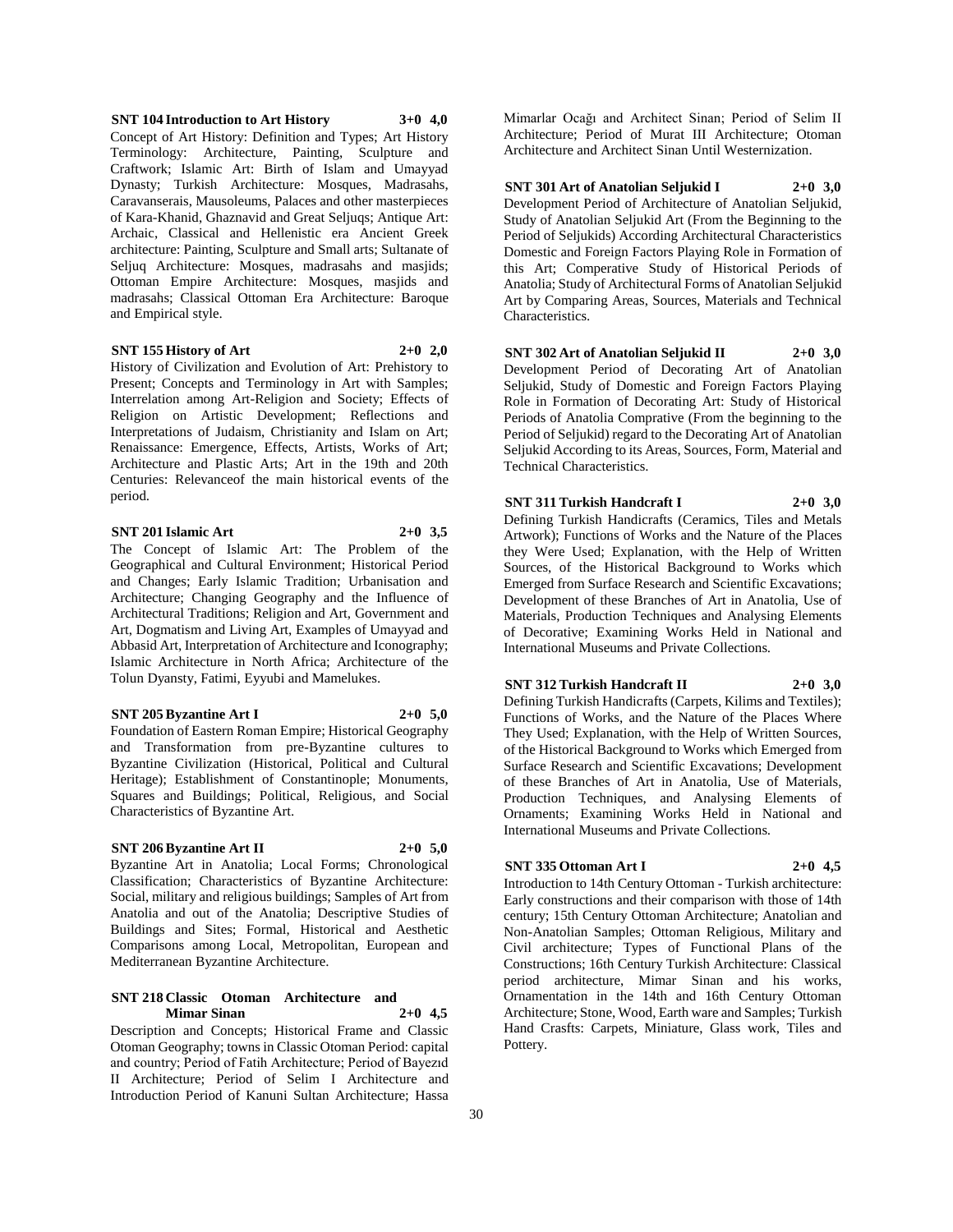#### **SNT 336 Ottoman Art II 2+0 4,5**

17ty 18th Century Ottoman Architecture: Development after Mimar Sinan; Style of the 18th Century; Turkish Baroque and Rococo; 19th Century and Late Ottoman Architecture: Samples of Empire and Neo gothic style, Mosques, Tombs, Madrasas, Fountains, Caravanserai, Turkish baths, Palaces; Plan and Plastic Character of Turkish Houses: Istanbul-Anatolian samples, Wall pictures with western influences in Ottoman constructions, Embroidery; Samples of Turkish handwork; Carpets, Miniatures, tiles and pottery.

**SNT 339 Early Ottoman Architecture 2+0 4,5**

Description and Concepts; Historical Frame and Early Otoman Geography; Citizens and Nomads in Early Otoman Period; Period of Osman Gazi; Dervish Lodges and Mosques with Dervish Lodge; Period of Orhan Gazi Architecture; Period of Murat I Architecture; Period of Yıldırım Beyazid Architecture; Period of Interregnum Age and Çelebi Mehmet Architecture; Period of Murat II Architecture; Centralization and Transformation of Otoman State.

#### **SNT 353 Early Christian and Byzantine Architecture I 2+0 4,5**

Late Classical Art; First centuries of the Christianity and early domus ecclesias; Evolution of the basilical plan-type; Early Christian Period churches in Italy; Holy Land and Anatolia; Monuments of the new capital of the Byzantine Empire; Regional (Bithynia, Ionia, Lycia-Pamphylia, Cilicia and Isauria) features of religious architecture of the Early Byzantine Period in Anatolia; Byzantine Architecture of Justinianic Period; Important buildings dating to Justinianic Period in Constantinople and throughout Anatolia; The churchesin the 6th century in Syria, Italy and Greece.

#### **SNT 354 Early Christian and Byzantine Architecture II 2+0 4,5**

Byzantine Architecture from the period of Emperor Justinianus untill the Middle Byzantine Period; Church architecture of (7th -8th centuries) Dark Ages and the evolution of the cruciform plan; Causes and the results of the Iconoclasm; Architecture of Komnenos Dynasty in Constantinople and Anatolia; Origin and the evolution of the cross in square plan type; Architecture of Palailogos Period in Constantinople and Anatolia; Monumental sculptures and architectural decoration in the Middle and the Late Byzantine Architecture.

**SOS 128 Introduction to Behavioral Sciences 3+0 4,0** Introduction to Sociology and the Methodology; Emergence of Science of Sociology and Sociological Theories; Society and Social Structure; Culture; Socialization; Social Groups; The Family; Social Stratification and Social Change; Introduction to Psychology; Psychology of Lifelong Development; Motives and Emotions; Sensation and Perception; Learning; Psychology of Personality Theories; Social Effects on Behavior and Attitudes.

## **SOS 129 Leisure Time 2+0 2,0**

Etymologic Roots of Leisure; The changes in the concept of leisure in the historical process; Leisure in Different

Disciplines; The Theories of Leisure; Leisure in the Postmodern World; Class and Leisure; The Meanings of Leisure; Leisure, Self and identity; Leisure, Life quality, Life satisfaction; The Role of Leisure in Community; Leisure and Community Development; Leisure and Tourism.

#### **SOS 155 Folkdance 2+0 2,0**

Dance in Primitive Cultures; Dance in Earlier Civilizations; Dance in the Middle Age and Renaissance; Dance in the 18th and 19th Centuries; Dances of the 20th Century; Ballet; Turkish Dances; Emergence of Folkdance; Anatolian Folkdance: Classification, Accompanying instruments; Methods and Techniques of Collecting Folkdance; Problems in Collecting Folkdance; Teaching of Folkdance; Adapting Folkdance for Stage: Stage, Stage aesthetics and Choreography, Orientation and choreography.

#### **SOS 217 Introduction to Sociology 3+0 3,0**

Introduction to Sociology; Sociological Research Techniques and Methods; History of Sociology; Culture; Socialization; Institution of Family and Kinship Relations; The Institution of Education; Political Institutions; Population; Community Groups; Social Stratification and Change; Industrialization; Social Development and Post-Industrial Knowledge Society; Crime and Society; Gender; Media Institutions; Social Inequality and Poverty.

#### **SOS 225 Critical Thinking 2+0 2,0**

Introduction to Critical Thinking: Reasoning and scientific thinking, Identifying arguments and evaluating; The Construction of Fake Scientific Arguments; Self and Awareness: What is Real/True; The Methods of Knowing and Thinking; Language, Thinking and logic: Failure of thinking, Induction and Deduction; Usage of Resource and Examining of Resource Reliability; Tourism and Critical Thinking; The Theory of Critical Thinking; The Relationship Between Critical Thinking and Tourism.

**SOS 312 Organizational Behavior 3+0 4,5**

Fundamentals of Organizational Behavior; Historical Perspective; Research Techniques; Individual Organizations and Personality; Attitudes and Job Satisfaction; Personal Differences: Biographical characteristics, Abilities, Learning; Organizational Culture; Social Groups and Group Dynamics in Organizations; Participative Management; Motivation Process and Theories of Motivation; Leadership and Leadership Theories in Organizations; Conflict in Organizations; Stress and Stress Management; Organization, Environment and Technology; Organizational Change; Organizational Development; Team Work in Organizations; Power and Politics.

#### **SOS 336 Folklore 2+0 3,0**

Terms: Folk, Culture, Tradition, Anonymous; History: First studies in Europe, First studies in Turkey; Multiculturalism: Political approach, Cultural hybridization, Acculturation process; Elements of Folk Culture: Classification of the elements; Oral Culture Elements: Legend, Folk tale; Material Culture Elements: Hand crafts, Folk architecture; Folk Knowledge: Food Culture; Social Practices: Festivals and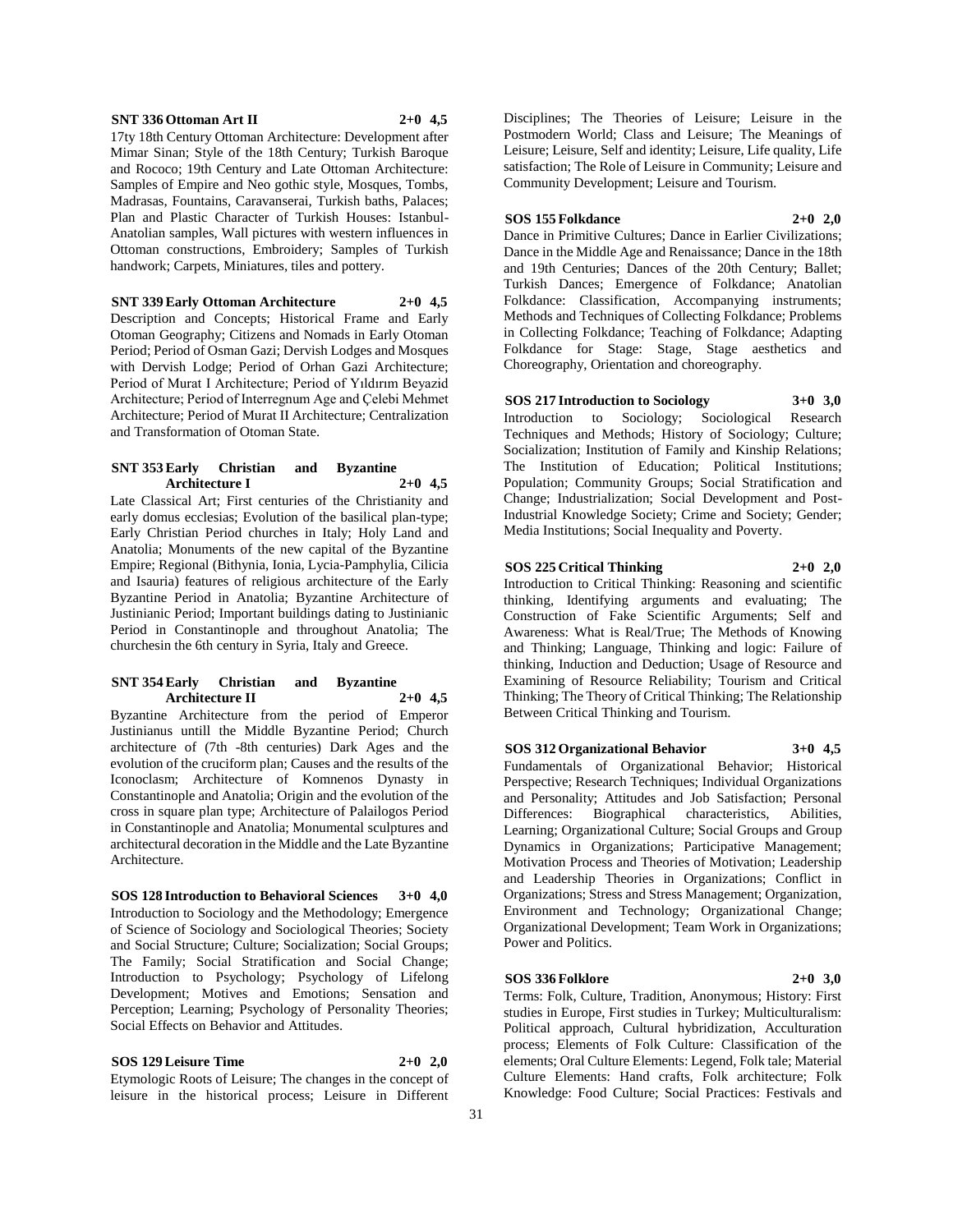ceremonies; Intangible Cultural Heritage: Definition, Introduction of intangible cultural heritage elements.

**SOS 437 Social Behaviours and Protocol Rules 0+2 2,0** Basic Concepts: Protocol, Manners; Behavior Basics: Breeding, Courtesy; Protocol Rules: Meaning and importance of protocol, Fundamental principles of protocol, History, Legislation; Protocol in Social Life and Business Environment: Protocol and rules of conduct, Respect rules; Protocol Types: Ceremonial protocols, National holidays, Corporate ceremonies; Corporate Protocol Events: Meeting, Transportation, Flag; Guest and Visiting: Invitation protocols, Banquet protocols; Types of Protocol in Official Correspondence: Protocol rules, Official letter writing.

**STV 404 Intercultural Communication 3+0 4,0** Introduction to Intercultural Communication; Importance of Intercultural Communication; Cultural System's on Intercultural Communication; Impact of Intercultural Communication; Values and Intercultural Communication; Intercultural Communication and Language; Intercultural Communication and Mass Media; Intercultural Communication and Nonverbal Messages; Intercultural Communication and Culture Shock; Intercultural Communication and Communicator; Intercultural Communication and Opinion Leadership; Innovation and Change.

**STV 404 Intercultural Communication 3+0 4,0** Introduction to Intercultural Communication; Importance of Intercultural Communication; Cultural System's on Intercultural Communication; Impact of Intercultural Communication; Values and Intercultural Communication; Intercultural Communication and Language; Intercultural Communication and Mass Media; Intercultural Communication and Nonverbal Messages; Intercultural Communication and Culture Shock; Intercultural Communication and Communicator; Intercultural Communication and Opinion Leadership; Innovation and Change.

#### **TAR 106 History of Islam 4+0 6,0**

Subject of Islamic History and Islamic Historiography; Semitic Races, Arabs and Southern Arabic States: Political, Social, Economic, Cultural and Religious Situation of Southern Arabic States; Northern Arabic States before Islam: Political, Social, Economic, Cultural and Religious Situation of Northern Arabic States; Political, Social, Economic, Cultural and Religious Situation of Hijaz Area before Islam; Monotheistic Faith in Hijaz before Islam; Birth and Spread of Islam: Period of Mohammed; Situation of Neighbors of Arabs During the Spreading of Islam; Spreading of Islam out of Arabia.

## **TAR 114 Phrygian Civilisation 2+0 4,0**

Phrygian Kingdom and Civilization: Phrygian Area and Geography, Political History of Phrygians, the Origin of Phrygians, the Foundation of Phrygian Kingdom, Expansion of Phrygian State, the Fall of Phrygian Kingdom; Phrygian Civilization: The Social Structure of the Phrygians, the

Phrygian Religion, the Phrygian Language and Writing, Phrygian Architecture, Phrygian Pottery, Phrygian Metal Works and Phrygian Handcrafts; Relation Between Phrygians and Western Anatolia, Hellas and Mesopotamian States.

#### **TAR 165 Atatürk's Principles and History of Turkish Revolution I 2+0 2,0**

Reform efforts of Ottoman State, General glance to the stagnation period, Reform searching in Turkey, Tanzimat Ferman and its bringing, The Era of Constitutional Monarchy in Turkey, Policy making during the era of first Constitutional Monarchy, Europe and Turkey, 1838-1914, Europe from imperialism to World War I, Turkey from Mudros to Lausanne, Carrying out of Eastern Question, Turkish Grand National Assembly and Political construction 1920-1923, Economic developments from Ottomans to Republic, The Proclamation of New Turkish State, from Lausanne to Republic.

#### **TAR 166 Atatürk's Principles and History of Turkish Revolution II 2+0 2,0**

The Restructuring Period; The Emergence of the fundamental policies in the Republic of Turkey (1923-1938 Period); Atatürk's Principles, and Studies on Language, History and Culture in the period of Atatürk; Turkish Foreign Policy and Application Principles in the period of Atatürk; Economic Developments from 1938 to 2002; 1938-2002 Period in Turkish Foreign Policy; Turkey after Atatürk's period; Social, Cultural and Artistic Changes and Developments from 1938 to Present.

#### **TAR 203 Byzantine History 3+0 5,0**

Early Byzantine State (324-610): Imperium Romanun Christianised, Migration of Germans and Period of Sectarian Wars; Failure of Iustinianus I; Heraklios Dynasty and Renovation Efforts of the Byzantine (610-717); Period of Macedonian Dynasty (843-1025); Iconoclasm Era (711- 843); Period of Officials Nobility Class of Capital (1025- 1081); Falling of Administrative System of the Middle Byzantine State: Michael VIII and Reviving of the Empire; Byzantine as a little State; Period of Serbian Sovereignty and Civil Wars; Conquest of Balkans by the Ottomans and Vassalage of Byzantine; Collapse of State.

#### **TAR 205 History of Religion 2+0 4,0**

Primitive Religions: Dinka, Maori, Ga, Ainu; Chinese Religions: Confucianism, Taoism, Buddhism; Indian Religions: Hinduism, Buddhism, Jainism, Persianism, Sikh; Judaism; Christianity; Islam; Other Faiths: Batınilik, Brahmanism, Dineveriyye, Karmatılik, Kerramis, Manicheanism, Mecusilik, Nasturilik, Milkailik, Jacubilik, Arianism, Paganism, Sabiilik, Samirilik, Sufilik, Shamanism, Shiizm, Alevilik, Bektashilik, Vishnuism, Zoroastrianism.

## **TAR 206 History of Ottoman Empire (1300-**

**1520) 4+0 5,0** Establishment of Ottoman State: Osman Ghazi, Orhan Ghazi, Murad I., Sultan Bayezid the Thunder and Unification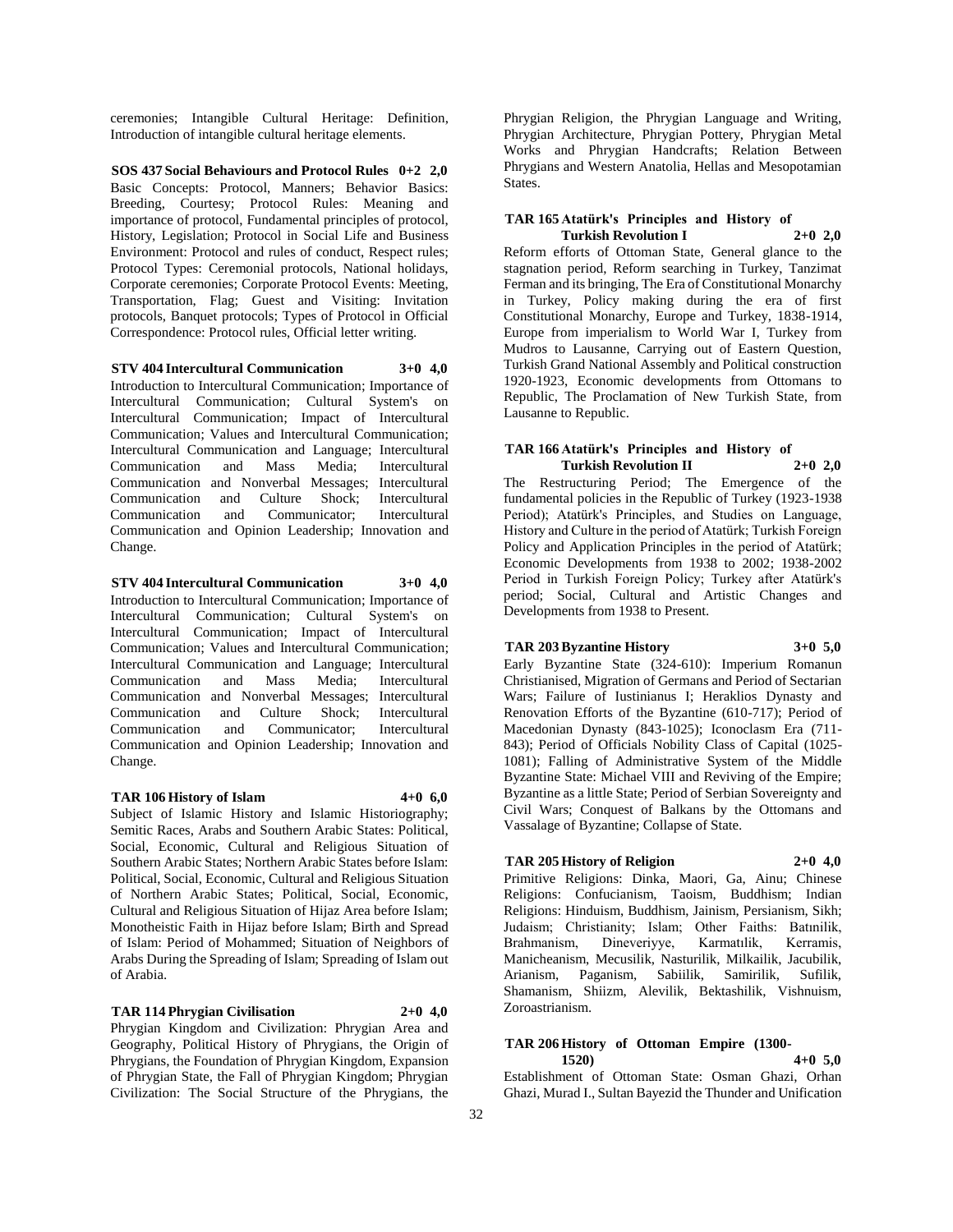of Anatolia; Civil disorder after defeat in Ankara War, struggles, Mehmed Celebi. Düzmece Mustafa rebellion, Sheikh Bedreddin, kadı of Simavna, rebellion; Sultan Murad II., Ottoman States in Anatolia and of İstanbul, war of Cosova 2nd; Mehmed the Conquerer: Conquest of Istanbul and results, Policies of Mehmet the Conquerer, for the western fields and the Black see; The period of Sultan Bayezid, II: Cem's rebellion and Sultan Bayezid Period of Sultan Selim the Grim.

#### **TAR 211 Roman History 3+0 5,0**

Sources of the Roman History; Geographical and Chronological Boundaries; Etruscans and the Kingdom Period; Sociopolitical and Socioeconomic Structure; Res Publicae; Rome as a Mediterranean Power; Diplomacy and the Army; Struggle of Patricii and Plebs, the Roman Law; New Social and Economic Structure; Fall of the Roman Republic; Age of Augustus and Pax Romana, Cult of Emperor; Consolidation of the Roman Empire and the Cities; Social, Economic and Cultural Life in Rome, Latin Literature, Architecture and Engineering, Philosophy; Transformation of the Empire, From the Pagan Society to the Christian Empire; Decline and Fall Period; Heritage of Rome

#### **TAR 218 Religion of the Turks 2+0 4,0**

Central Asian Pagan Cults; Turkish Life Styles and Folklore; Religion of the Turks before Islam: Shamanism and Turkish Culture, Buddhism; Chinese Mythology: Chinese Philosophy; Indian-Tibetian Buddhism; Zoroastrianism, Manicheanism; Judaism; Christianity; Turks and Islam: Turkish Geography, Culture and Faiths of Turks During the Spreading of Islam, Orthodox Islam and its point of view for Turks, Alevis and Bektashis.

### **TAR 232 History of Civilzation 2+0 3,0**

Generation of the World and Prehistoric Ages; Paleolithic Era; Mesolithic Era; Neolithic Era; Chalcolithic Era; Birth of Civilization; Ancient Mesopotamian Civilization and History; Ancient Egyptian Civilization and History; Ancient Anatolian Civilizations; Middle Asia and Iran; Ancient Greek Civilization and History: Minos civilization, Myken civilization; Roman Civilization and History; Roman Imperialism and Republic Era; Roman Empire; Roman Culture and Civilization.

### **TAR 303 History of Ottoman Empire (1520- 1730) 4+0 5,0**

Ascendancy of Süleyman the Magnificient to throne: Conquest of Belgrade and Rhodes, Campaigns to Hungary, the first Siege of Vienna, Pact with Austria; Commercial concessions given to France, relations with Persia: Pact of Safevis, Relations with Portugal and campaign of İndia; Period of Selim II: Sokollu Mehmed Paşa and Channel Project, Conquest of Cyprus, defeating in İnebahtı, reestablishment of Naval Army; Period of Murad III: Campaigns of Egri and Hacova, Reasons of decline of Ottoman Empire.

**TAR 304 Ottoman History (1730-1908) 4+0 5,0** Political events in Selim III is period: Egypt Question, relations between Ottoman and English and relations between Ottomans and French, Political events in Mahmut II's time; The treaty of Bucarest, War with Russia, the treaty of Edirne, Relations between Ottomans and French, Egypt Question (Mohammad Ali Revolt) Political events in Tanzimat Period: relations between Ottoman and Europe: The Refugee problem, the Crimean War and the Peace of Paris, Crisis in the Lebanon, the Revolt in Crete, Political events in Constitutional Monarchy Period, War with Russia and the Treaty of Ayestefanos and Berlin.

## **THU 203 Community Services 0+2 3,0**

Various Community Projects: Helping young students during their study periods or after school study sessions, Aiding the elderly in nursing homes, helping disabled individuals with various tasks, helping social services and aiding children with their education etc., take part in the projects which raise environmental awareness, Integrating with the community and enabling use of knowledge accumulated in the courses.

**TİY 308 Republic Era Turkish Theatre 2+0 3,0** Republic Era Turkish Theatre: Political, Social, Cultural Art Life; Theatre Concepts; Western Theatre; Theatre Perception; Effects of Western Theatre on Turkish Theatre; Dramatic Types; Acting Methods, Directing, Playwriting, Dramatic Styles; Theatre Buildings; Directing Techniques; Analyzing Developments of Theatre; Theatre Education; State Theatres; Private Theatre Companies.

#### **TİY 423 Drama 1+1 2,0**

Drama as a Means of Creativity: Drama techniques and uses of drama; Harmony and Trust; Imaginative Thinking and Expression; Development of Verbal and Non-verbal Communication Skills; Development of Social Awareness; Teamwork Planning: Decision making with the group, Problem solving with the group; Social Development and Improvement of Teamwork Skills; Improvisation; Animation; Group Exercises and Practices.

## **TKY 305 Oulity Management 3+0 4,0**

Concept of Quality: Definition, Objectives and features; Historical Development of Quality; Total Quality Management: Definition, Objectives and features; Quality Circles; Concept of Service and Services Quality: Characteristics of service, Service sector; Dimensions of Service Quality; Measurement of Service Quality; Quality Management Systems: TSE, ISO 9001 Quality management system, ISO 22000 Food safety management systems, ISO 14001 Environmental management systems.

#### **TRR 104 Introduction to Tour Guidance and Professional Ethics 3+0 3,0**

Development of Travel and Tour Guidance; Classification of Tours; Tour Management: Planning, Pricing; Tour Staff; Tourist Guidance: Professional issues, Role of tourist guides; Qualifications of Tour Guides: Leadership, Social and communication skills; Institutions of Tour Guidance; Ethical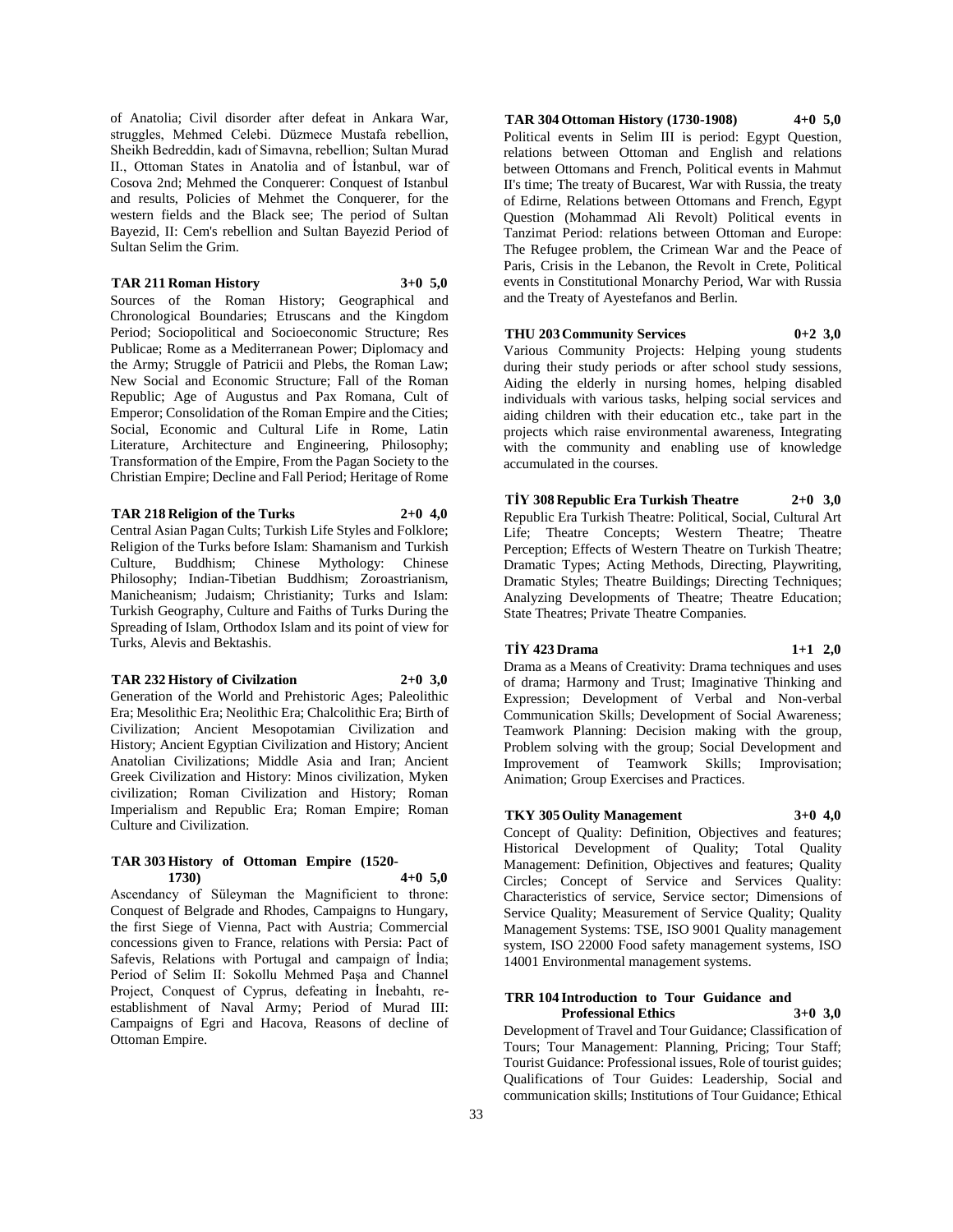Principles and Types; Ethical Factors; Ethical Issues; Consumer Rights in Tourism Industry.

**TRR 301 Tour Planning and Management 3+0 4,0** Basic Concepts in Tour Planning; Types and Characteristics of Tours: Inclusive tour, Types and characteristics of inclusive tours; Characteristics of Tour Demand: Tourism demand and inclusive tour demand; Agreements with Suppliers: Decision-making processes and Models of industrial buying; Tour Operations: Operation processes of different tour types; Tour Costs: Factors affecting costs in tour operations, Cost elements, Cost calculation; Pricing of Tours: Pricing methods, Cost-based pricing; Marketing of Tours: Market research, Market segmentation and target market selection, Positioning.

**TRR 301 Tour Planning and Management 3+0 4,0** Basic Concepts in Tour Planning; Types and Characteristics of Tours: Inclusive tour, Types and characteristics of inclusive tours; Characteristics of Tour Demand: Tourism demand and inclusive tour demand; Agreements with Suppliers: Decision-making processes and Models of industrial buying; Tour Operations: Operation processes of different tour types; Tour Costs: Factors affecting costs in tour operations, Cost elements, Cost calculation; Pricing of Tours: Pricing methods, Cost-based pricing; Marketing of Tours: Market research, Market segmentation and target market selection, Positioning.

## **TRR 302 Tour Guiding Seminars 2+0 3,0**

Discussions, Conferences and Seminars on Profession of Tour guidance; Professional Problems of Tour Guides; Specialization at Regional and National Guidance; Professional Ethics and Responsibilities of Guides; Relations between Travel Agencies and Tour Guides; Recreational Leadership of Tour Guides; Structure and Mechanism of

Tour Guides Union; Professional Guidance and Similar

#### **TRR 303 Life in Nature 0+2 2,0**

Subjects.

Basic Rules of Life in Nature; Orientation of Basic Equipment Used in Nature; Selection and Use of Personal Equipment; Housing (Camping); Feeding; Outfits; Techniques of Trekking in Nature; Wild and Poisonous Animals; Navigation; Navigation Methods in Nature; Route Planning; Emergency and First Aid Principles; Team Work and Rules; Social Values to be Considered in Nature; Gaining Leadership Abilities; Self-sufficiency in Nature; Horse Behavior in Nature; Vital Signs of Horses; Horse Riding Rules in the Field; Selection and Use of Appropriate Materials for Horse-Riding in the Field.

#### **TRR 304 Campus Tour Guiding 0+2 3,0**

Drama education; Diaphragm and diction training; Social behavior and protocol training; Training about Yunus Emre Campus; Training about İki Eylul Campus; Training about the University; Preparation of campus tour promotional materials; Preparation of Promotional Texts and Presentations About Anadolu University; Preparation of Introductory Texts and Presentations about the Faculties.

#### **TRR 306 Horse and Stable Care 0+3 3,0**

Introduction to Maintenance of Horses and Stables: Basic concepts; Description of Equestrian facilities: Work order in the facility, Rules to be followed in the facility, Rules for approaching to horses; The Physical Control of Horses: Evaluation of horses' health, Basic first aid and dressing for horses; Misbehavior of Horses and Causes; Basic Care of Horses (Grooming): Hosting horses before practice, Hosting horses after practice.

#### **TRR 308 Horseback-Riding 0+6 6,0**

Necessary Characteristics of Safari Horses; Practice Areas for Horses and Features; Apparel and Equipment: Equipments required for horses and riders, Apparel for horses and riders; Horse Equinism; Aids Applied for Horses in Equestrianism; Equestrianism: Balance, harmony and flexibility; Managing horses in a balanced manner and improving the equestrian mentality.

#### **TRR 405 Museum and Historical Sites in Turkey 2+1 4,0**

Establishment of Museums and Private Collections; Museology in Turkey; Osman Hamdi Bey Period; Museology in the Republic Period; Types of the Museums; Designs of Museums and Galleries; Management of Museums and Staff; Exhibition and Storage Conditions in Museums; Preparation of Inventory Records; Environmental Exposure of Archaeological Findings; Visit to the Archaeology Museum in Eskişehir; Problems of Museology in Turkey.

**TRR 406 Graduation Thesis in Tour Guiding 2+4 8,0** Developing scientific thinking and research skills to prepare a graduation thesis on the issues of Tour Guiding; Relations between Tourism Enterprises and Guides; Country Orientation; Promotion of The Tourist Destinations and Increasing Their Attractiveness; Cultural Tourism; The Agenda of Tourist Guides; International Tourism and Roles of Tourist Guides; Domestic Tourism and Roles of Tourist Guides; Diversification of Tourism and Specialization of Tourist Guides and so forth.

**TRR 407 Quality Management in Service Sector 3+0 4,0** Concept of Service: Characteristics of service, Classification of service, Service sector; Accommodation Services; Food and Beverage Services; Concept of Quality: Definition, features and importance of quality, Factors affecting quality; Total Quality Management: Definition, objectives and features; Quality Circles: Objectives and features; Measurement of Service Quality in Tourism: Service quality, Dimensions, Measurement of service quality, International Quality Management Systems: ISO 9001 Quality management system, ISO 22000 Food safety management systems, ISO 14001 Environmental management systems.

**TRZ 106 Food and Beverage Management 3+0 4,0** Significance of Food and Beverage Departments in Hospitality Industry; Organizational Structure of Food and Beverage Departments; Budgeting; Menu Planning and Pricing; Kitchen planning; Cost Control in Food and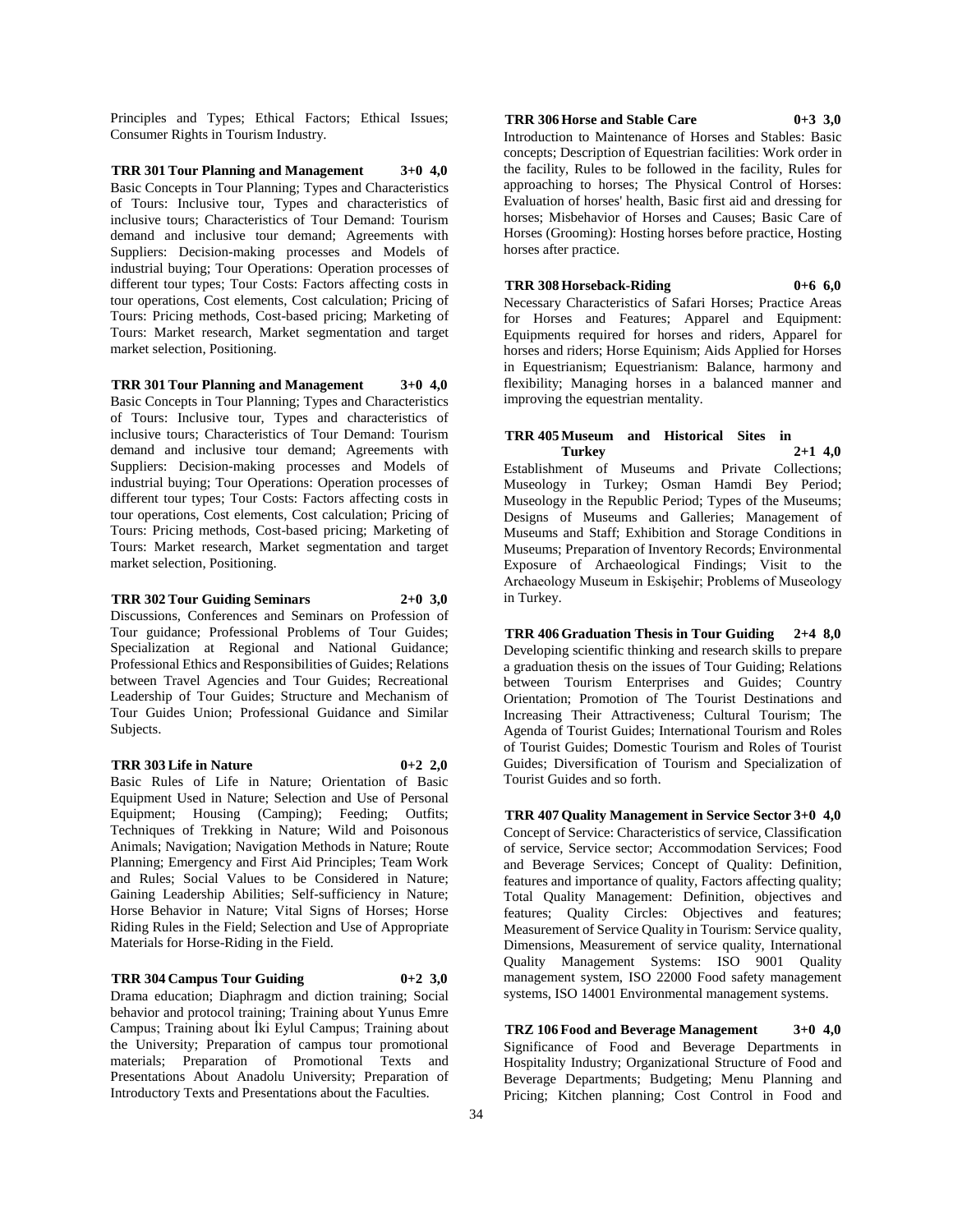Beverage; Labor Organization and Costs in Food and Beverage; Banquet Organization.

#### **TRZ 139 Technical English I 2+0 3,0** Developing Use of English in Different Sectors of Tourism Industry such as Travel Agencies and Hotels: Reading, Understanding and Writing Formal Letters, Booking, Making Different Kinds of Calls, Check-in and Check-out Procedures, Note Taking, Replying to Orders and Request Orally, Guiding Visitors to Different Kinds of Appealing Places and Activities, Giving Advice.

**TRZ 140 Technical English II 2+0 3,0** Developing Use of English in Different Sectors of Tourism Industry such as Travel Agencies and Hotels: Applying Effective Reading Strategies to Analyze Texts About Tourism Industry, Writing Effectively and Accurately in Social and Academic Contexts About Tourism Industry, Participating More Confidently and Effectively in Situations in Tourism Industry; Using Fluent and Accurate Language and Making Presentations.

**TRZ 143 Accessible Tourism 3+0 4,0** Accessible Tourism: The Concept; Updates In Accessible Tourism; Norms And Regulations Related To Accessibility; Analyzing The Needs of Customer With Disabilities; Serving Customer With Disabilities; The Main Topics of Accessible Tourism Which Divided It From The Other Tourism Types; The Types of Disabilities And Their Needs In Tourism; Urban Development And Town Planning According To Disability Types; Improving The Accessibility of Tourist Resources; The Activities About Accessibility In Hotels; The Activities About Accessibility In Travel Agencies; The Activities About Accessibility In Food And Beverage Enterprises; The Activities About Accessibility In Transportation; Planning Accessible Tourist Activities; Organizing Accessible Tourist Activities; Best Practices For Accessible Tourism Business Administration Research Approaches of Tourism.

## **TRZ 145 Introduction to Tourism 2+0 2,0** Basic Concepts: Tourism and tourist, Definition of tourism; Types of Tourism: Based on the number of people involved, Based on the age of the participants, Based on the socioeconomic status of the participants, Based on the the purposes of participants; Factors Influencing the Development of Tourism; Tourism Industry: Tourism supply

and tourism demand, Elements of tourism product; Links Between Tourism and Economic, Social, Physical

#### **TRZ 145 Introduction to Tourism 2+0 2,0**

Environment; Tourism Industry in Turkey.

Basic Concepts: Tourism and tourist, Definition of tourism; Types of Tourism: Based on the number of people involved, Based on the age of the participants, Based on the socioeconomic status of the participants, Based on the the purposes of participants; Factors Influencing the Development of Tourism; Tourism Industry: Tourism supply and tourism demand, Elements of tourism product; Links

Between Tourism and Economic, Social, Physical Environment; Tourism Industry in Turkey.

#### **TRZ 151 Career Development in Tourism Enterprises 2+0 2,0**

Career Development: Career description, Career steps, Career development system; Career Planning: Selfassesment, Career opportunities in travel and tourism services; Career Opportunities in Hotels and Lodging; Career Opportunities in Restaurants and Culinary Arts; Other Career Opportunities; Job Application Process: Preparing resumes, Psychometric tests, Interview techniques; Time Management; Work-Life Balance; Career Management.

#### **TRZ 269 Ecology and Tourism 3+0 3,5**

Fundamental Concepts: Ecology, Environment, Community; Ecological Factors: Abiotic and biotic factors; Ecosystem: Biogeochemical cycle, Major ecosystems; Factors Affecting Quality of the Environment: Population, Urbanization, Industrialization, Natural source, Energy, Tourism; Environmental Pollution: Air, water, soil pollution, Global warming, Solid waste; Environmental Protection: Biological Diversity, Protection of wetlands, Conservation areas, Environmental legislation; Ecological Economics: Ecological planning, Environmental impact assessment, Ecological design and agriculture, Permaculture, Ecological and carbon footprint; Ecology and Sustainable Tourism: Sustainable development, Ecological approaches to the tourism industry, Ecotourism.

#### **TRZ 281 Restaurant Management 3+0 4,0**

The Food and Beverage Industry; Organizing of Restaurants in Hospitality Industry; Types of Restaurants; Organizing Restaurants; Staff Uniforms, Staff Characteristics and Behavior; Equipment and Tools in Restaurants; Service Utensils in Restaurants; Mise en Place In Restaurants; Service Methods; Classic and Modern Franch Service and Silver Service; Service Methods; American and Russian Services; Breakfast and Buffet Service; Services Flow in Restaurants; Sanitation and Hygiene in Restaurants.

#### **TRZ 283 Psychology of Tourism 2+0 2,0**

Key Concepts: Tourist psychology, behaviour and experience; Approaches to Tourist Motivation: Historical and Contemporary Approaches to Travel Motivation; Psychological Aspects of Tourist Behaviour; Psychological Benefits of Tourism; Categories of Tourists; Social Role of the Tourist: The Disengaged, Empathy, Sympathy, The Self, Corrective actions; Social Contact Between Tourists and Hosts: Host Perceptions of Tourists, Tourists' perceptions of the local people; Tourism and Humour.

**TRZ 285 Individual Outdoor Activities 2+2 3,0** Introduction to Individual Outdoor Activities; Motivations for Going to the Nature; Intentions to the Nature; Experience of the Nature; Recreational Leadership; Leader of Bicyle; Leader of Catching and Releasing; Leader of Trekking; Leader of World Travelers; Leader of Climbing; Leader of Diving; Experience Transfer Presentations: Trekking, Bird and botanic observation, Hobby gardens, Mountaineering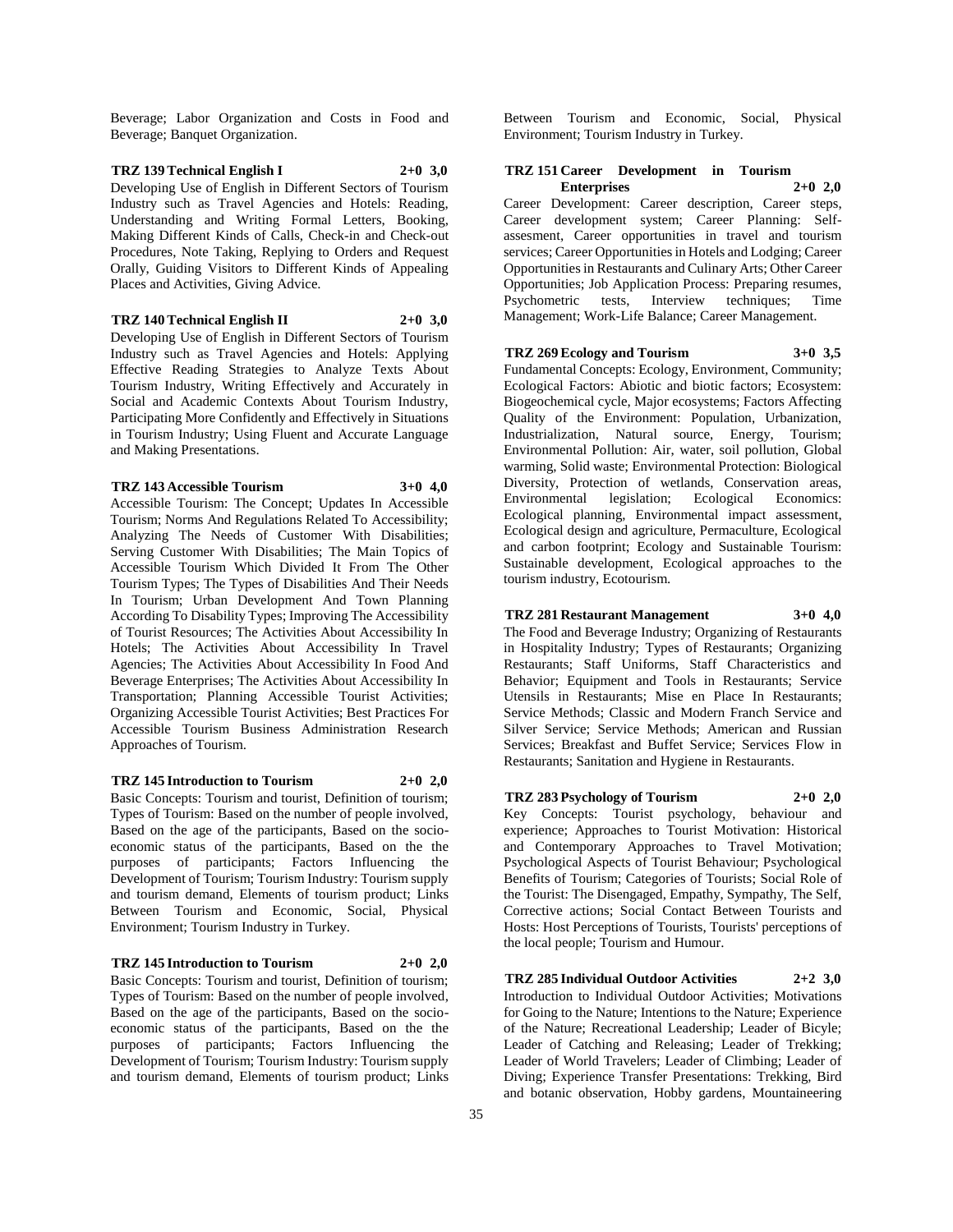and speleology, Ar sports, Amateur fishing, Tree and seed planting, Geocaching, Bicycle sports.

**TRZ 294 Thermal and SPA Services 3+0 4,0** Recreation and Healthy Life: Thermal and SPA services in recreation, Motivation, Stress; Scope of Thermal and SPA Services: Definition, Development, Types of SPA, Thermal and SPA trends; Thermal and SPA Tourism in Turkey and Europe; Importance of Thermal and SPA Services in Tourism; Thermal and SPA Services Management: Management functions in thermal and SPA tourism, Quality, Safety; Thermal and SPA Therapies: Concept of therapy, Types of therapies; Thermal and SPA Practices: Bath, Turkish bath, sauna; Massage Practices and Types.

#### **TRZ 304 Tourism Policy and Planning 3+0 3,0**

Fundamentals of Tourism; Characteristics and Definition of Tourism Policy: Components of tourism policy, Objectives of tourism policy; Tourism Planning: Objectives of planning, Important components of planning and application phase; Necessities of Being a Tourism City; Life-cycles of Tourism Regions in Terms of Tourism Planning; Investments in Tourism Industry; Legal Regulations about Tourism in Turkey; Tourism Marketing Inclinations for 2000 and beyond; Problems of Policy and Planning in Tourism; Entrance Process into European Union: Its effects on Turkish tourism.

## **TRZ 305 Sociology of Tourism 3+0 3,0**

An Overview of Sociology of Tourism: Emergence, development and main frame of sociology of tourism; Historical Development of Tourism and Holiday; Tourism, Leisure and Recreation; Socio-cultural impacts of the Development of Tourism; Relationship between Tourism and Culture; Labor Market in the Tourism Sector; Globalization and Tourism; Environmental Impacts of the Development of Tourism.

**TRZ 307 Support Services in Hospitality 3+0 4,0** Concept of Support Services; Budgeting: Budget preparation process, Elements of general budget of the hotel administration, Budgetary control; Customer Relations: Customer relations concepts related to management, Customer loyalty, Customer complaints, Customer relations process; Public Relations: Process, Media; Animation: Leisure, Recreation, Management of animation services; Security Services: Security equipment, Emergency situations and measures; Banquet Management: Types of banquet, Banquet admission, Preliminary works, Organization, Menu; Laundry: Laundry inventory, Equipment, Laundry operations, Fabric structure, Water quality, Cleaning chemicals, Laundry efficiency and environmental sensitivity.

**TRZ 308 Travel Management 3+0 3,0** Travel Industry: History of Travel; Understanding Tourist Motivations; Content of Travel Industry; Tour Operators: Classification of tour operators, Functions of tour operators; Types of Tour and Tour Packages: Independent tours, Hosted tours, Conducted tours, Package tours; Destination Selection by Tour Operators; Tourism Distribution Systems: One-level

distribution channels, Two¬-level distribution channels, Three-level distribution channels; Travel Agencies and Other Intermediaries: Activities of travel agencies, Organisation of travel agencies; Travel and Transportation: Land transportation, Sea transportation, Air transportation.

**TRZ 308 Travel Management 3+0 3,0**

Travel Industry: History of Travel; Understanding Tourist Motivations; Content of Travel Industry; Tour Operators: Classification of tour operators, Functions of tour operators; Types of Tour and Tour Packages: Independent tours, Hosted tours, Conducted tours, Package tours; Destination Selection by Tour Operators; Tourism Distribution Systems: One-level distribution channels, Two¬-level distribution channels, Three-level distribution channels; Travel Agencies and Other Intermediaries: Activities of travel agencies, Organisation of travel agencies; Travel and Transportation: Land transportation, Sea transportation, Air transportation.

#### **TRZ 309 Environmental Management in Tourism Businesses 3+0 4,0**

Sustainable Tourism; Sustainable Hotel Construction; Legislations on Environmental Management; Standards of Environmental Management; Volunteer Environmental Management Prizes; Environmental Management and Personnel; Environmental Management and Guests; Establishment of the Environmental Management Policy; Buying; Reducing; Reusing; Recycling; Public and Local Administrations in Environmental Management.

**TRZ 310 Destination Management 3+0 5,0** Definition and Features of Destination; Destination Development and Planning: Importance of planning, Carrying capacity, Analysis of touristic attractions and demand; Destination Marketing: Destination marketing strategies, Market segmentation, Marketing mix; Destination Management Organisations: Public organisations, Private sector organisations; Total Quality Management for Destination; Destination Management and Benchmarking; Destination Product Development: Destination product life cycle, New product development; Destination Brand Management: Brand development process, Benefits of branding.

#### **TRZ 310 Destination Management 3+0 5,0**

Definition and Features of Destination; Destination Development and Planning: Importance of planning, Carrying capacity, Analysis of touristic attractions and demand; Destination Marketing: Destination marketing strategies, Market segmentation, Marketing mix; Destination Management Organisations: Public organisations, Private sector organisations; Total Quality Management for Destination; Destination Management and Benchmarking; Destination Product Development: Destination product life cycle, New product development; Destination Brand Management: Brand development process, Benefits of branding.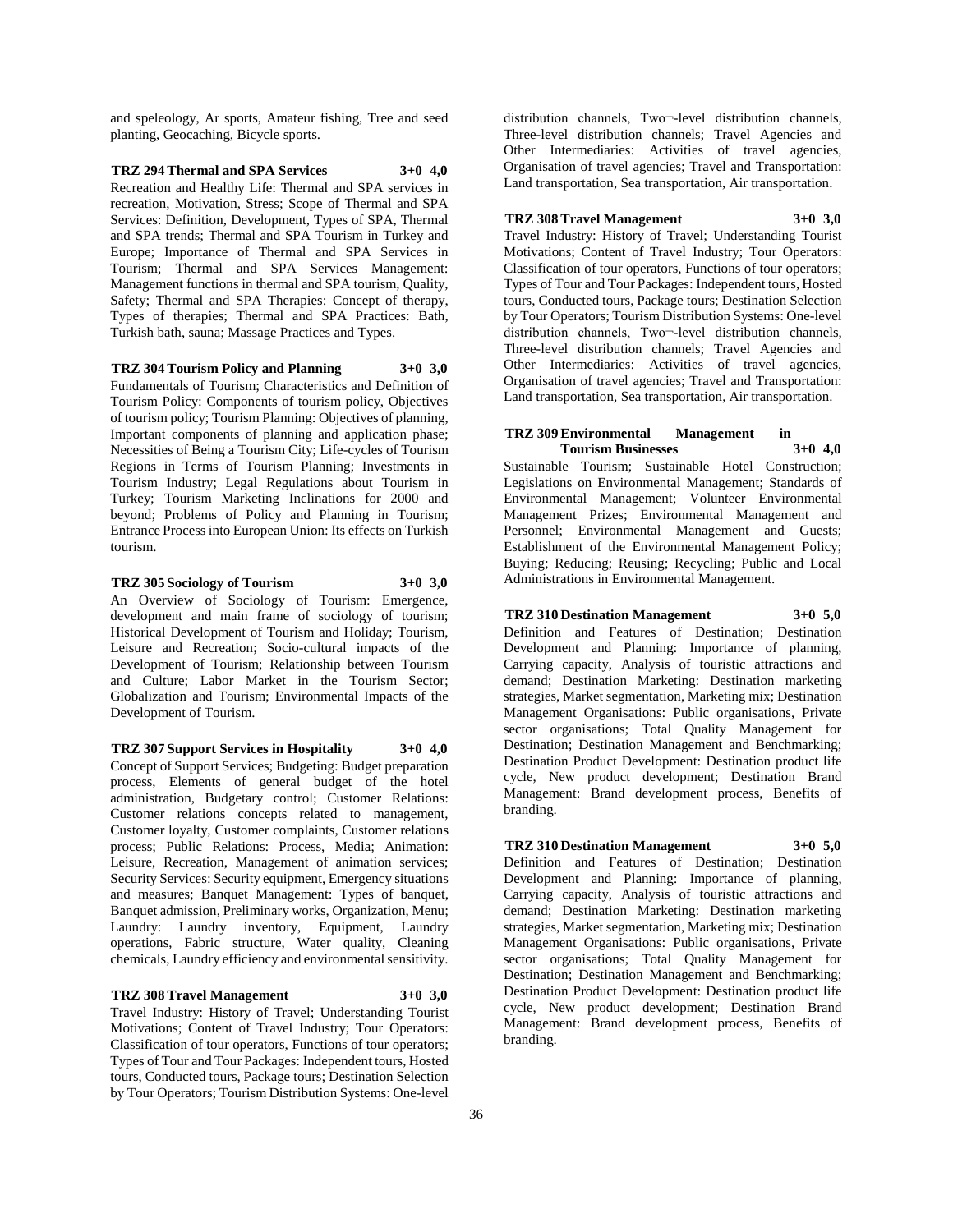**TRZ 312 Tourism, Media, Communication 3+0 4,0** Basic Concepts: Tourism, media and communication; Mass Communication and Tourism: Mass communication tools, Fundamentals of mass communication; Tourism-related Publishing and Tourism Media: Television, Newspapers, Magazines, Online publishing; Corporate Publishing in Tourism Sector: Publications of association and trade unions, Hotel magazines; Social Media Applications in Tourism: Facebook, Twitter; Communicating in Virtual Communities and Tourism: Travel blogs, Opinion leaders; Message Contents in Tourism Media: News stories, Corner posts, Interviews, Television programs and Other tourism related publications; Tourism Advertising.

#### **TRZ 314 Investment and Project Analysis 3+0 4,0**

Concepts of Investment and Project; Importance of Investment Project in Business Economy and National Economy; Factors That Affect Investment Decision; Process of Preparing an Investment Project; Determination of Fixed Capital Investment Amount and Operational Capital Need; Static and Dynamic Techniques Used in Assessing an Investment Project in Terms of National Economy.

#### **TRZ 316 Tourism Law 3+0 4,0**

Introduction to Tourism Law; Liberty of Travel; Law for the Encouragement of Tourism; Regulation on Licensing and Qualifications of Tourism Facilities; Regulation on the Relations of Tourism Establishments with the Ministry of Tourism and with Other Tourism Establishments and Customers; Regulation on the Use of Thermal Bath Sources in Tourism Centers; Regulation on Yacht Tourism; Travel Agencies and Law on the Union of Travel Agencies; Regulation on Travel Agencies; Regulation for Professional Tourist Guides; Law on the Foundation of the Ministry of Culture and Tourism and Related Regulations; Bylaw of World Tourism Organisation.

#### **TRZ 318 Sectoral Relations in Tourism 2+0 3,0**

Relations Between Globalization and Tourism; Problems and Opportunities Related to the Latest Developments in Tourism; Impacts of the Latest Developments on Sub-Sectors of Tourism: Impacts of the latest developments on the travel sector, Impacts of the latest developments on the accommodation sector, Impacts of the latest developments on the food and beverage sector, Impacts of the latest developments on the transportation sector.

#### **TRZ 352 Tourism Legislation 3+0 4,0**

Regulatory Rules for Communal Living and Travel; Use of Coasts; Incentives in Tourism; Qualifications of Tourism Facilities and Certification; Dealings of Tourism Businesses with Each Other, Guests/Customers and Tourism Ministry; Use of Thermal Waters in Tourism Centres and Areas; Territorial Sea and Sail Rules; Travel Agencies and Association Law; Tourist Guide Law; Hunting Law; Ministry Organization and Duties; Trading and Work Permits; Protection of Consumers.

**TRZ 353 International Tourism Management 3+0 4,0** Basic Concepts: Local, Regional, International, And global; The Development of International Tourism: The periods of globalization: Tourism practices in different continents: Tourism in Asia, Tourism in Europe, And Tourism in America; The Boundaries of İnternational Tourism: Economic, Socio-cultural, And political; The future of International Tourism: The expectations and the policies.

#### **TRZ 354 Conference and Event Management 3+0 4,0**

Introduction to the Congress and Event Management; Meetings, Incentives, Congresses and events; Destination Management; Marketing and Management of International Congresses; Meeting Services in Hotel Businesses; Special Events; Exhibition and Fair Services; Information Technologies and Meeting Management; Meeting Management in Hospitality Businesses; Event Services and Human Resource Management; Future of Meeting Services.

#### **TRZ 355 Computerized Front Office Management 2+2 4,0**

Introduction: Hotel business and front office department; Reservation: Market segments and reservation resources, Individual and group reservations; Accommodation: Checkin and in-house services; Guest Accounts: Tracking guest transactions, Billing; Forecasting Available Room Numbers: Calculating room rate; Preparing Forecasted Budget; Selling With Dealers: Selling with agency and operators, Online distribution channels; Hotel Trip With Students; Yield Management; Implementation Levels of Yield Management; Auditing and Evaluating Performance.

#### **TRZ 356 Housekeeping Management 2+2 4,0**

Definition and Organization of Housekeeping Management Department; Human Resources Management in Housekeeping; Planning in Housekeeping; Control in Housekeeping; Budgeting and Decoration in Housekeeping; Hygiene and Security in Housekeeping; Tools and Equipment, and Materials used in housekeeping; Room Types; Types of Cleaning and Room Cleaning; Guest Invitation for Presentation of Tools and Equipment Used in Housekeeping; Bathroom Cleaning and General Cleaning; Floor Trolley and Floor Office; Laundry; Computer Applications in Housekeeping; Technical Tour to the Hotel for the Introduction of Housekeeping Department.

#### **TRZ 357 Ergonomics in Tourism 2+0 3,0**

General Concepts: Introduction to ergonomics, Individuals' adaptation to PCs, Machines and Tools, Concept of fatigue concept; Ergonomics in Tourism Businesses: Ergonomics in office, Anthropometry, Ergonometric design in tourism enterprises; Software; Improvement in Office: Problem definition, Improvement in problematic Area, redesign; Team Works; Final Evaluation.

#### **TRZ 358 Digital Tourism 2+0 3,0**

Digital Age and Digital Culture; Digital Channels: Communication, Information accessibility; Effects of the Digital Revolution: Effects on enterprises, Effects on consumers; Digital Experience and Innovative Service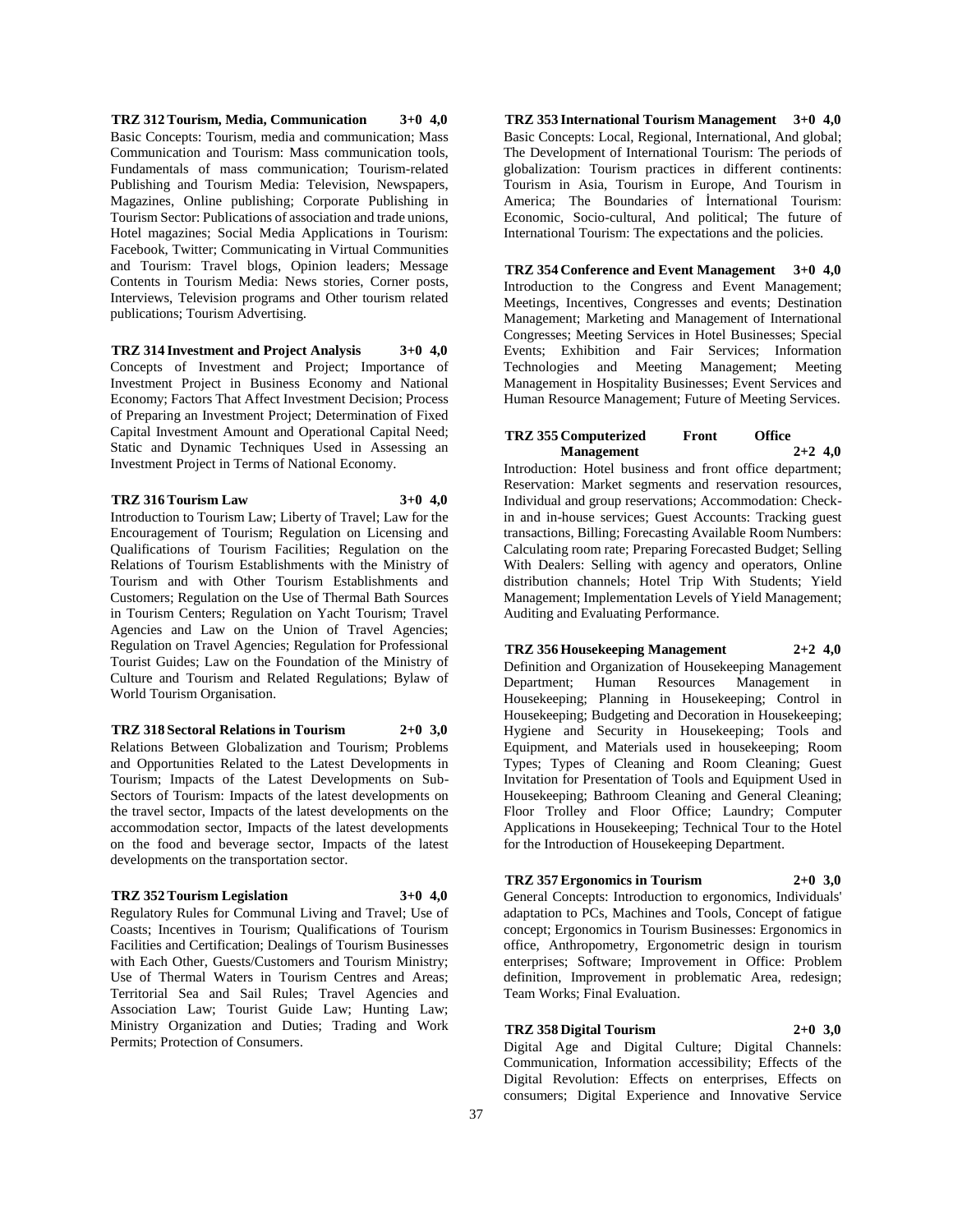Design; Evolution of the Internet and Tourism Industry; New Marketing Strategies in Tourism: Internet and social medi; Technology, Production and consumption relationship; Accommodation Companies and Digital Channels; Travel Enterprises and Digital Channels; Trasportation Companies and Digital Channels; Food and Beverage Companies and Digital Channels; Destinations and Digital Channels; Recreative Activities and Digital Channels.

#### **TRZ 359 Creative Cities 2+0 3,0**

Defining and Analysis of Creative Cities; Creative Economy; Paradigm of Creative Class; Neo-Liberal Economy and Creative Industries; Classification of Creative Industries; Creative Tourism (Meaning and Roots); Motives and Consumer Behavior in Creative Tourism; Creative Experience Model; Creative Cities and Local Development; Place Spirit; Creative Cities and Livable Community; Clustering, Networks and creativity.

**TRZ 361 World Culinary Culture 3+0 4,0**

Introduction to Culinary Culture: Concepts of culinary, Characteristics of culinary culture, History of cuisine; Samples From and Features of the Culinary Culture in the World: French cuisine, Italian cuisine, Spanish cuisine, English and Balkan cuisine, Scandinavian and Russian cuisine, Central and North American cuisine, Mexican cuisine, Cuisines of South American countries, Chinese cuisine, Indian cuisine, Japanese cuisine, Korean cuisine, South East Asian cuisine, African cuisine, Middle Eastern cuisine, Turkish cuisine.

**TRZ 408 Industrial Tourism Project 2+4 8,0** Identifying the Project Topic; Identifying the topic, aim and importance of the project; Identifying the Methodology; Literature Review; Developing the Data Collection Instrument; Discussing Analysis Techniques; Preliminary Research; Implementation of the Research; Data Collecting; Analysis of Research Results; Interpreting the Findings; Reporting the Research; Submitting the Project.

**TRZ 415 Institutionalization of Tourism 2+0 3,0** Fundamental Concepts; Institution, Institutionalization, Expectations, Consequences, Isomorphism; Institutionalization Theory: Old and modern institutionalization approaches; Institutionalization in Contemporary Approaches; Institutionalization of Tourism Business; Institutionalization Factors of Tourism Businesses: Formalization, Professionalization, Organizational culture, Transparency, Consistency, Social responsibility; Institutionalization Process; Case Examples: Hotel/ Restaurant/ Travel Agencies.

#### **TRZ 419 Public Relations Campaigns in Tourism 2+2 5,0**

Public Relations and Marketing Communications: Advertising, Direct marketing; Tourism and Public Relations: Public relations in hospitality and travel sectors; Project I: Project briefs and project groups; Determining Strategies: Determining problem, Situation analysis, Message and media strategies; Planning the Campaign:

Execution plans, Measuring; Campaign Presentation: Preparing the campaign report; Project II: Project briefs, Composing project groups; Determining Strategies: Determining problem, Situation analysis, Message and media strategies; Planning the Campaign: Preparing execution plans, Measuring; Presenting the Campaign: Preparing the campaign report.

#### **TRZ 420 Mass Food Production 3+0 5,0**

Food and Beverage Industry and Development of Industry; Types of Food and Beverage Business: Concept of Mass Food Production (Catering); Organizations of Mass Food Production; Mass Food Production Business in Turkey: Menu planning, Purchasing, Receiving, Storing and Control; Marketing in Mass Food Production Organizations; Concept of Mass Food Production Systems; Conventional Production Systems: Receiving, Preparing and Cooking, Distributing, Advantages and Disadvantages; Cook-Chill System: Supplying, Preparing and Cooking, Distributing, Chilling, Storing, Advantages and Disadvantages; Cook-Freeze System: Supplying, Preparing and Cooking, Distributing, Freezing, Storing, Advantages and Disadvantages.

**TRZ 424 Tourism Transportation 3+0 5,0** Tourism and Transportation; Highway Transportation: Development of highway transportation, Relationship between highway transportation and tourism, Car rental;<br>Railway Transportation: Development of railway Transportation: Development of railway transportation: Railway transportation in Turkey, Railway projects in Turkey; Sea Transportation; Yacht Tourism; Airway Transportation; Tour Operators and Transportation; Airway Businesses and Distribution Systems; Airports and Airfields; Future of Transportation Businesses.

**TRZ 431 Project Preparation and Management 1+2 4,0** Project Preparation and Basic Concepts; Introduction to Project Managament: Definition of projects, Components of projects; Initiating the Project: Determination of the nature and aim of the project, Cost and budget, Determination of shareholders; Planning the Project: Determining team members, Determining budget, Risk planning; Implementation of the project and control: Coordination of resources, Monitoring the variables of the project; Closing the Project: Finalization of all activities, Completing project aggrement; Project Examples.

#### **TRZ 433 Operations Management in Tourism Enterprises 3+0 3,0**

Introduction to Operations Management; Production Planning in Tourism Facilities; Inventory Planning in Tourism Facilities; Supply Chain Management in Tourism Facilities; Human Resource Management and Personnel Scheduling in Tourism Facilities; Facility Planning ın Tourism Facilities; Quality Management ın Tourism Facilities; Performance Measurement ın Tourism Operations; Problem Identification ın Tourism Facilities; Problem Solving ın Tourism Facilities; Students' Team Works; Visit to Tourism Enterprise; Students' Team Works.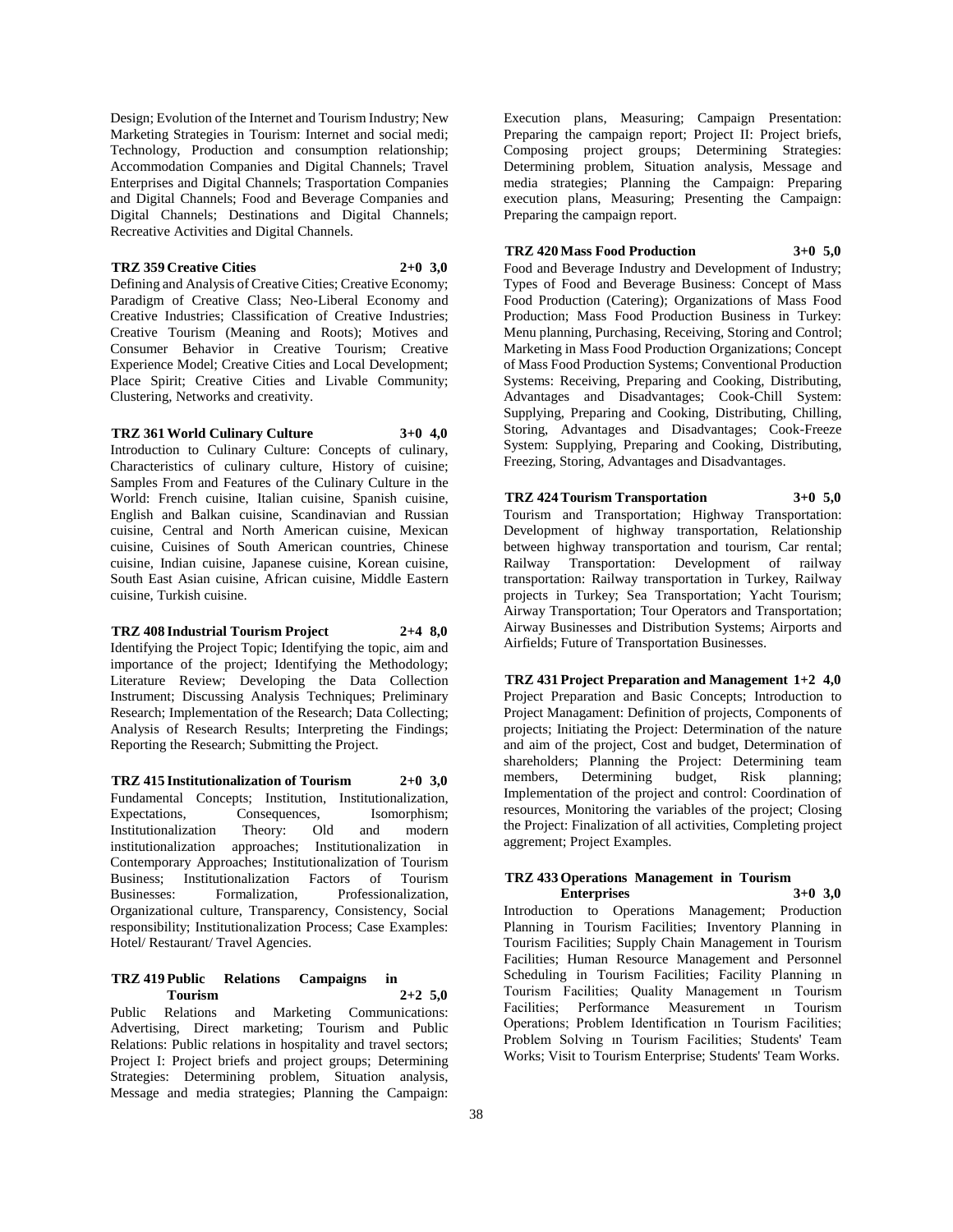#### **TRZ 457 Ethics in Tourism 3+0 4,0** Ethics in Tourism; Ethics and Related Concepts; Ethics Theories; Basic Principles of Ethics; Types of Ethics: Individual ethics, Business ethics; World Tourism Organization's Code of Ethics; Ethical Problems in Tourism Organizations; Sources of Ethical Problems; Ethical Problems in Lodging Industry; Ethical Problems in Food & Beverage Organizations; Ethical Problems in Travel Agencies; Ethics and Customer Complaints; Customer Rights in Tourism Sector.

**TRZ 458 CRS Applications-Amadeus 3+0 5,0** Encoding/decoding; Tariff Displays; Flight Availability; PNR Optional Fields; Segment Sell; Name; Address Phone; Ticketing; Special Service Requirements; Reservations; Hotel Reservations; Car Availability and Quotes, ; Availability Display; Passenger Ticket Coupons; Reservation Procedures; Seat Availability.

#### **TRZ 461 Processive Drama 0+2 2,0**

Approaches in Drama: Realm of processive drama, Approaches in processive drama, Mantle of the expert, Commission creation; Techniques in Processive Drama: Dull image, Forum theatre, Private property, Diary, In-role writing, Flashbacks, Rituals and ceremonies, Interview; Creative Problem Solving: Problem identification, Life history analysis, Pre-script writing, Identifying heroes, Creating possible solutions, Implementation of the technics, Reporting, Evaluation.

#### **TRZ 463 Tourism Field Studies 0+3 4,0**

Giving Information on the Preparation of Reports in the Field of Tourism Management; Determination of Subject; Research on the Topic; Literature Review; Making the Research Plan; Writing the Study: Introduction, Methods, Results, Discussion; Evaluation; Making the Necessary Corrections; Presentation of the Study: Oral presentation, Written presentation.

**TRZ 465 Product Development in Tourism 3+0 4,0** Understanding Consumer Needs and Wants; Methods Used in Determining Consumer Needs and Wants; Products in Tourism; Classification of Products; Product Life-cycle; Importance of New Product Development; Concept of Innovation; Innovation in Service; Resources of Innovation; Internal and External Factors in Product Development; Process of Product Development: Idea generation, Idea screening, Concept development, Market test, Marketing strategy, Business analysis, Product development and commercialization.

## **TRZ 469 Space and Experience 2+0 3,0**

Place, Space, Usage of Place; Formation of Place, Social construction; Differentation of Place: Urban as architecture and spirit of urban: Public sphere, Private sphere, Places and consumption: Place as a gaze, Place and discipline, place and consumption elements; Re-Production of Place: Gentrification; Place Experience; Place and Emotions: Familiarity, Nostalgia, Authenticity, Uniquness; Place and

Tourism: Economical, Geographical, Social and cultural context; Place Identity, Place attachment.

#### **TRZ 470 Drama in Tourism 0+2 2,0**

Drama Applications in Tourism: Tourism destinations and drama, Guiding and storytelling, Cultural heritage, tourism and drama, Mythology, tourism and drama, History and drama; Tour Guiding and Drama: Improving narrative skills, Non-verbal improvisation, Verbal improvisation, Tourist's and the guide's dramatization, Promotional material and dramatization, Preparing promotional materials; Improving Talent and Skills: Critical thinking skills, Communication skills, Comprehension and interpretation skills, Ability in understanding different cultures, Problem solving skills, Environmental and social responsibility.

#### **TRZ 471 Productivity Management in Tourism Enterprises 3+0 4,0**

Business Management; Productivity and the Basic Contents of Productivity; Productivity Studies in Tourism Management; Place of Incorporation, Productivity relations in hotel enterprises; Productivity Improvement of Physical Work Studies; Price, Service, Productivity Relations in Accommodation and Food, Beverage departments of hotel enterprises; Productivity Increasing Principles Productivity Improvement in Management of Human Resources; Work Study and Productivity Improvement; Behavioral Techniques to Increasing Productivity; Productivity of Marketing and Sales Services in Hotel Businesses.

#### **TRZ 472 Animation Services Management in Tourism Enterprises 2+0 3,0**

The Relationship Between Recreation and Animation; Historical Development of Recreation Services, Tourismrecreation relationship; Concept and Types of Animation; Animation: Functions and characteristics; Businesses and Animation Costs; Principles of Animation, Management Style, Team creation; Implementation Stages and Preparations of Animation Programs; Organization of Animation Services and Responsibilities of Animation Staff; Execution of Animation Activities, Coordination and supervision of the tourist influence methods of animators; Animation and Traditional Culture; The Economic Qualification to Traditional Cultural Values; Examples of Animation Games; Implementing Animation Events in the Hotels and Resorts.

#### **TRZ 473 Local Authorities and Regional Development 3+0 3,0**

Definition and Types of Regions; Economic Area and the Concept of Triple Region; Distinction of Regions Based on the Degree of Development; Organizational Structure of Regional Development Policies; Regional Planning and Development; Regional Development Models; Regional Inequalities and Tourism; Regional Development Methods and Tourism; Development Agencies and Their Role in Regional Development; Tourism and Regional Development and Planning in Turkey; Regional Policies in the Adaptation Proess to European Union; Relationship Between Local Authorities and Regional Development; Problematic Areas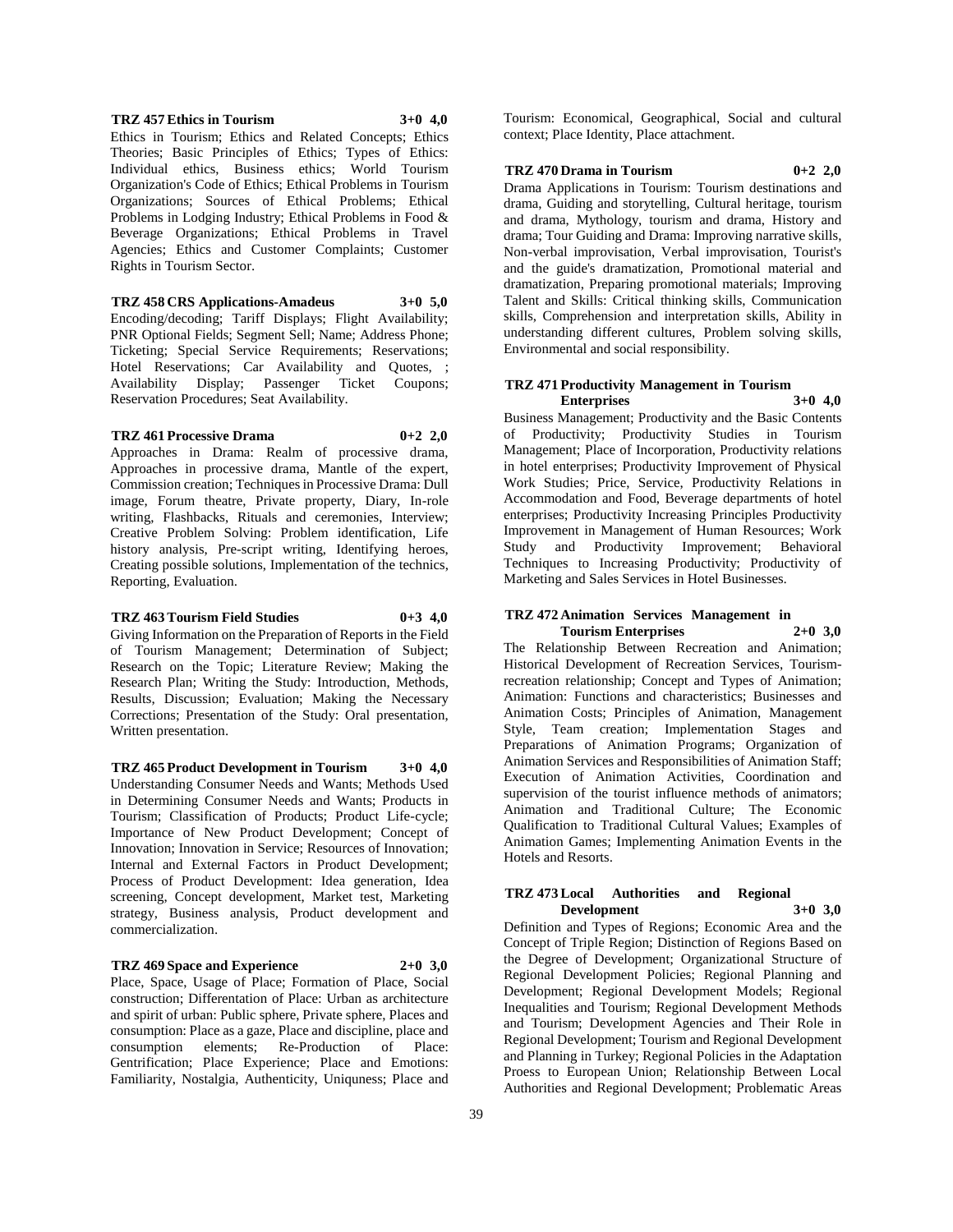of Local Authorities for Development; Applications of Local Authorities for Development.

#### **TRZ 474 Tourism Management Graduation Project 2+4 8,0**

Determining the Subject of the Thesis Project; Collection of Data in Relation With the Project, or Thesis Writing Methodology; Explaining the Writing Methodology; Preparing Final Work in a Field of Interest: In such topics as tourism politics, Marketing destinations, Culture tourism, Hospitality business, Food and beverage business, Travel business, Transportation systems, Customer preferences and behaviour.

**TRZ 475 Innovation in Tourism Enterprises 2+0 3,0** General Concepts: Innovation and related terms with innovation; Innovation in Tourism Businesses: Importance of innovation management, Innovation applications in the tourism sector, Types of innovation; Change in Production and Process; Innovation in a competitive environment: Competitiveness of enterprises and Innovation; Innovation Process: Strategy of innovation, A process of new product design in tourism; Innovative Applications In Tourism: Innovati ve applications in lodging, Innovative applications in marketing, Innovative applications in sales, Innovative applications travel agencies and tour operations, Innovative applications in social media.

**TRZ 476 Simulation Applications in Hotels 1+2 4,0** Introduction: Yield management; Introduction of the Program: Interfaces; The Creation of Working Groups; Market Segmentation: Customer profile analysis, Analysis of reports according to profiles, Room distribution; Analysis of Performance Indicators; Setting Objects: Monthly, Annually; Decision Making: Room allocation, Deciding to hotel properties and activities, Room pricing, Marketing; Debt and Payments; Seminar: Guest speaker; Monitoring Reports: The objective reports, Performance statistics, Revenues, Occupancy, Market share, Demand; Monitoring of Performance Statistics Reports; Evaluation.

**TRZ 477 Practices in Convention Management 0+2 3,0** Activities to be Carried Out Before the Meeting: Determination of the purpose of the meeting, Determination of meeting date and place, Participant and personnel planning for the meeting, activities to be performed during the meeting: Layout of meeting rooms, registration of participants, Coordination of the technological equipment required for the meeting, Exhibition and stand services required for the meeting, Planning of routing signs and plates, Execution of food and beverage services, Arranging trips and tours; Activities to be Performed in the Post-Meeting: Holding the evaluation meeting, Writing an evaluation report, Measuring the effectiveness of the meeting by using various tools.

**TRZ 478 Spatial Design at Touristic Areas 3+0 5,0** Description of the Concept of Space, Tourism and space; Natural Spaces and Humane Spaces; Effects of Tourism on Spaces; Carrying Capacities; Continuity of Settings,

Sustainability, Sustainability in tourism; Sustainability Practices in Tourism Settings and Sustainable Model İmplications; Tourism and Spatial Mobility; Bringing Touristic Functions to Natural Spaces, Functional planning in natural spaces; Given Services for Different Visitor Groups in Natural Spaces; Bringing Touristic Functions to Historical Spaces; Bringing Touristic Functions to Cultural Spaces; Spatial Planning of Cities for Touristic Purposes; Accessibility in Tourism Spaces, Travelling as a human right, Structures and means of transportation; A Seminar on the Topic of "Tourism and Accessibility for Everyone".

**TRZ 480 Tour Operation Applications-Sejour 1+2 4,0** Introduction to Sejour Automation; Definitions: Users, Tour operator, Pricelists, Groups; Contracts: Hotel definitions, Hotel contracts, Transportation contracts; Reservation: Reservation definitions, Reservation procedures, Customer procedures; Operation: Operation definitions, Customer traffic, Vehicle management; Tours: Tour definitions, Tour reservation; Billing: Invoice calculation, Billing reports; General menu; Reorganization; Online menu.

## **TRZ 482 Globalization and Competitive Strategies in Tourism 3+0 4,0** The Definition and History of Globalization; The Definition

and Importance of Competition; Global Tourist and Characteristics of Global Tourists; Types of Activities and Organizational Structures of Global Companies; Global Tourism Organizations: World tourism organization, World travel and tourism council, International air transport association; Competitive Strategies in Global Companies; The Development of Competition in the Process of Globalization; The Competitive Five Forces Model in Global Tourism Companies.

**TRZ 484 Customer Relationship Management 2+0 3,0** The Concept of Customer Relations Management: Definition, Scope and importance; Communication with Customers and its Dimensions: The concept of communication and effects of communication; Customer Commitment: Dimensions of customer commitment and quality; Strategic Approach in Customer Relationship: The concept of strategy and its dimensions; The Process of Planning and Adopting Customer Relationship; Organizational Culture and Customer Relationship; Customer Loyalty: Dimensions of customer loyalty and its effects; Methods of Customer Relationship Management; Problems in Customer Relationship Management; Measuring Customer Relationship Management.

**TRZ 486 Contemporary Issues in Tourism 3+0 4,0** The Impacts of Single Currency (Euro) Application for Tourism Industry; The Impacts of Euro to European Holiday and Circuit Tourism Market; The Situation of Former Eastern European (FEE) Countries Integrated in EU; General Effects of FEE Countries to European Tourism Industry; The Operations of Multinational Tourism Companies in FEE Countries; The Importance of Russia and Turkic Republics (RTR) for the Countries Operating in Holiday Tourism Market; The EU Laws for Russian Made Planes; The